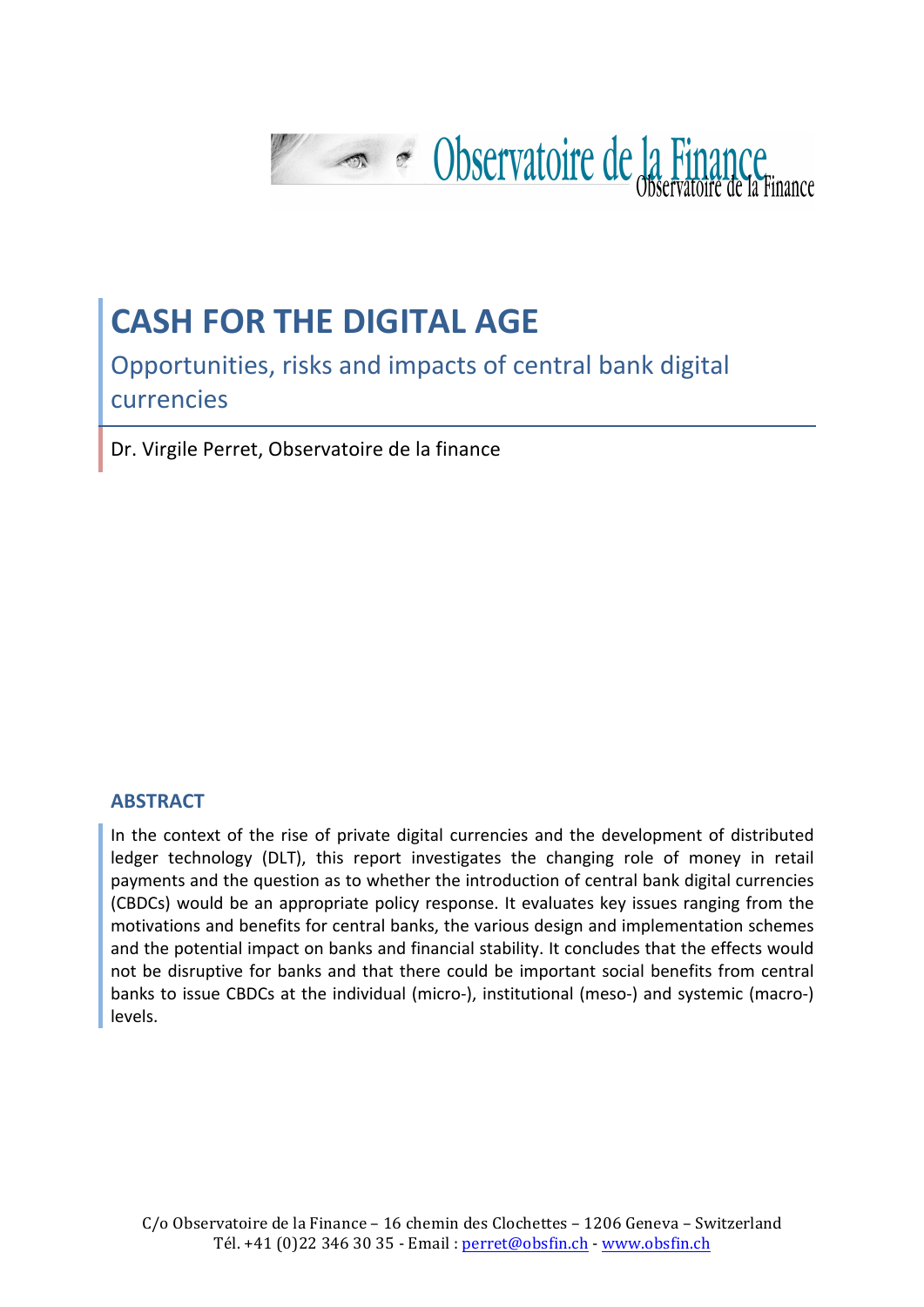| $\bf INTRODUCTION. 23.32$                                      |  |
|----------------------------------------------------------------|--|
|                                                                |  |
|                                                                |  |
|                                                                |  |
|                                                                |  |
|                                                                |  |
|                                                                |  |
|                                                                |  |
|                                                                |  |
|                                                                |  |
|                                                                |  |
|                                                                |  |
|                                                                |  |
| 2. MOTIVATIONS FOR CENTRAL BANKS TO ADOPT DIGITAL CURRENCY  13 |  |
|                                                                |  |
|                                                                |  |
|                                                                |  |
|                                                                |  |
|                                                                |  |
|                                                                |  |
|                                                                |  |
|                                                                |  |
|                                                                |  |
|                                                                |  |
|                                                                |  |
|                                                                |  |
|                                                                |  |
|                                                                |  |
|                                                                |  |
|                                                                |  |
|                                                                |  |
|                                                                |  |
|                                                                |  |
|                                                                |  |
|                                                                |  |
|                                                                |  |
|                                                                |  |
|                                                                |  |
|                                                                |  |
|                                                                |  |
|                                                                |  |
|                                                                |  |
|                                                                |  |
|                                                                |  |
|                                                                |  |
|                                                                |  |
|                                                                |  |
|                                                                |  |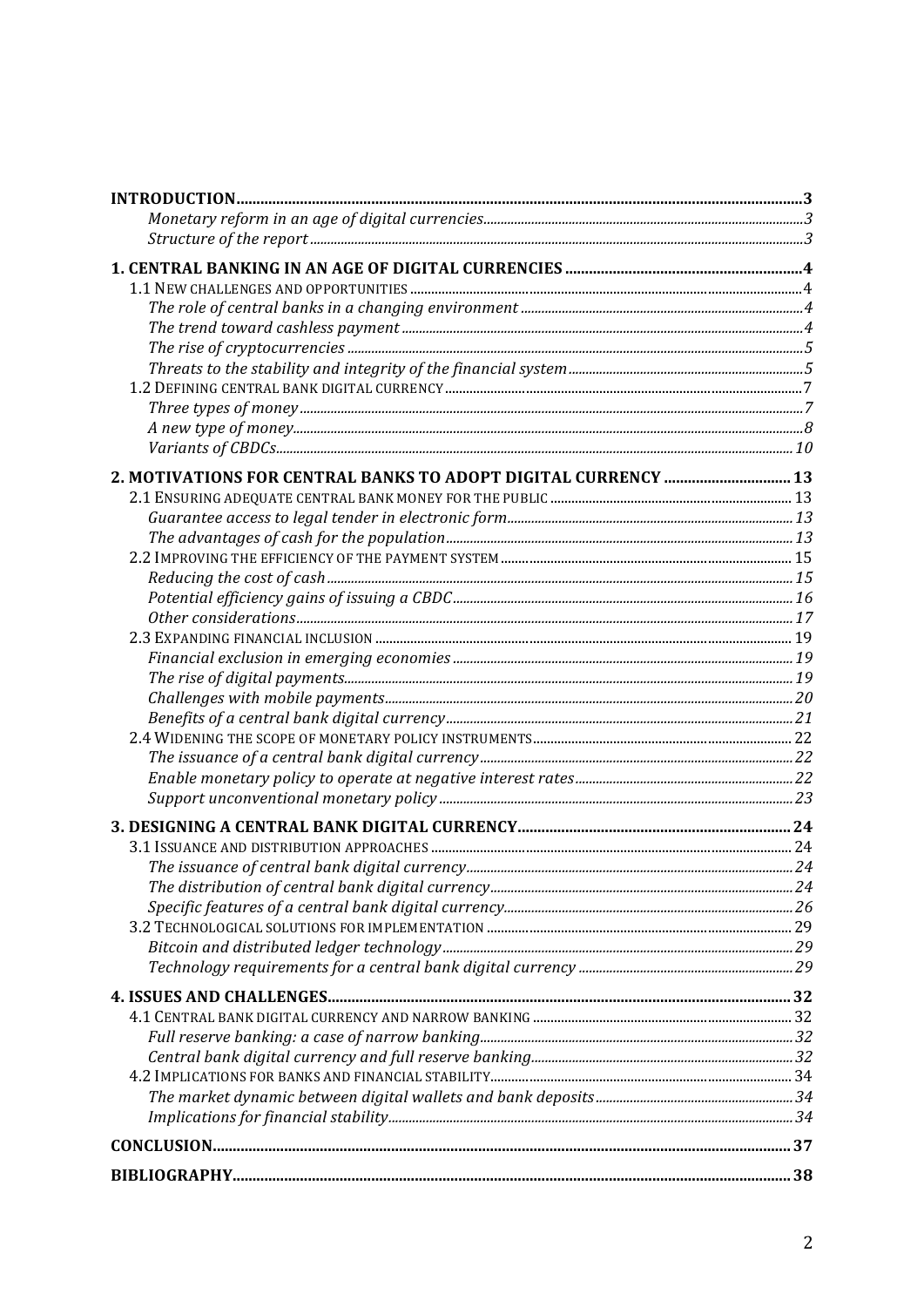# **Introduction**

## **Monetary reform in an age of digital currencies**

The recent debate about monetary reform has taken on a new turn with the rise of private digital currencies and the development of new digital payments. By granting peer-to-peer payment facilities and the fluidity of electronic transactions, digital currencies may provide competition for traditional payment instruments and thus have important implications for central banks. Therefore, public authorities and central banks around the world are closely monitoring these developments and studying their implications for the economy, the financial system and central banks.

Against this background, one key policy issue for central banks is whether they should or not issue their own digital currency that could be accessed by the public to make payments. The prospect of CBDC raises, however, a number of key questions related to the benefits and risks for central banks and the economy, the design and possible schemes for implementation, and the impact – positive or negative - on banks and financial stability.

The current report provides an overview of a selected number of these aspects from an interdisciplinary perspective. It poses the question of the issuance of a CBDC not merely as technical but also as a socioeconomic and political question. This means that the design of CBDC is assessed not only from the viewpoint of its benefits for the monetary and economic system, but also from the viewpoint of its advantages for the public and society at large.

# **Structure of the report**

The report is structured in four different chapters. Chapter 1 describes how recent technological innovation has increasingly challenged central banks' prerogatives in the areas of payment system, monetary policy, and financial stability and integrity, while introducing the concept of CBDCs in relation with existing forms of money.

In **chapter** 2, we analyse some of the reasons *why* central banks may wish to issue an electronic form of central bank money for the public, stressing the fact that CBDCs offer opportunities that may drive at least four kinds of motivations:

- to ensure adequate central bank money for the public;
- to improve the overall efficiency of the payment system;
- to expand financial inclusion in emerging economies;
- to reinforce the effectiveness and widen the scope of monetary policy.

The question of the motivations of a central bank to issue its own digital currency has implications on the question of *how* central banks may design it. **Chapter 3** describes the different approaches that could be adopted to design the institutional and technological infrastructure necessary for the issuance and distribution of a CBDC.

Finally, **chapter 4** addresses some of the issues and challenges related to the issuance of CBDC. It begins by clarifying a confusion that is often made between the issuance of CBDC and proposals of narrow banking or full-reserve money. It also addresses the risks and implications of having two competing forms of electronic money for banks and financial stability.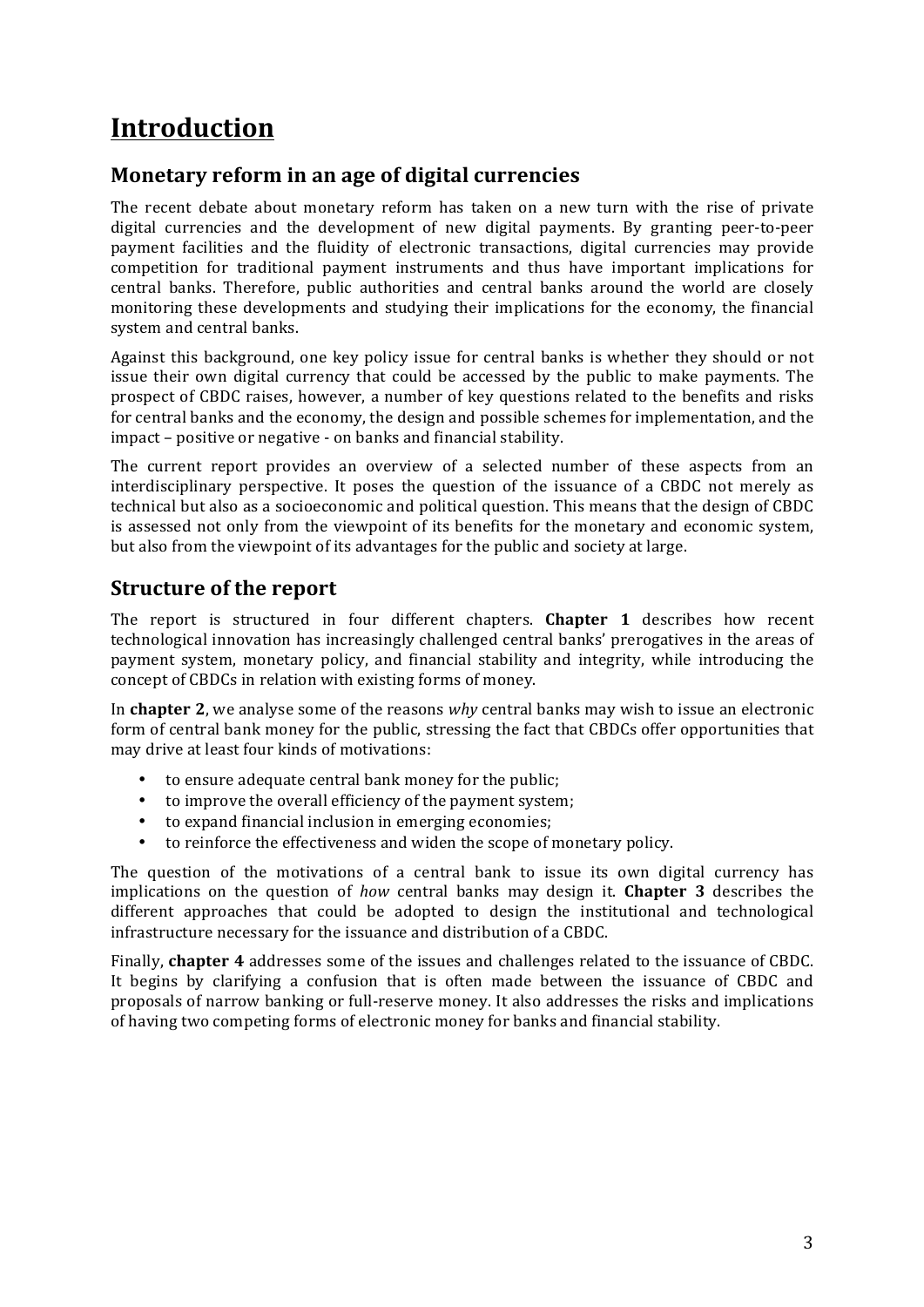# **1. Central banking in an age of digital currencies**

# **1.1 New challenges and opportunities**

Central banks are facing a wide range of new technological challenges that affect their role in many ways. The growth of cashless payments and the rise of digital currencies are challenging their monetary prerogatives while posing new threats to the stability and **integrity** of the financial system. One way of addressing these challenges is to evaluate the development of a central bank digital currency (CBDC).

# The role of central banks in a changing environment

Central banks are responsible for  $(i)$  providing safe and efficient means of payment,  $(ii)$ conducting monetary policy to ensure price stability and (iii) overseeing the financial system to preserve financial stability.

In the last decades, private technological innovation has opened the door to new electronic instruments that have the potential to challenge central banks' prerogatives in the areas of payment system, monetary policy, and financial stability and integrity. Thus, central banks are actively debating about their role in an increasingly digitized economy. One key issue in this debate is to determine whether central banks should issue digital currencies of their own, namely a central bank digital currency (CBDC).

The growing interest of central banks for CBDCs has been motivated by a number of technological developments that are challenging their sovereign monetary prerogatives, in particular: 1). the trend toward cashless payment; 2). the rise of cryptocurrencies; 3). and the threats that these two trends pose to the stability and integrity of the financial system.

# **The trend toward cashless payment**

 

The current wave of innovations in the means of payment accelerates an old trend: since the middle of the last century, the share of banknotes and coins in transactions has been declining in favour of commercial bank money. It should be recalled that in Europe at the beginning of the 20th century, the distribution between cash and overnight deposits (the two components of monetary aggregate M1) averaged  $60\% -40\%$ , compared to  $15\% -85\%$  in the euro zone today (ECB, 2018).

Today, the novelty lies in the widening of the range of means of payment beyond the traditional banking network. Traditional cash is bound to lose ground with the rise of contactless payment cards and mobile phone payment applications, although the trend is more or less pronounced depending on the country. In Europe, it seems much stronger, for example in the Scandinavian countries than in Germany or Switzerland, where the cultural attachment of the population to cash remains strong<sup>1</sup>.

The decline in the use of cash reduces the significance of central banks in the payment system by marginalising central bank money. If the use of cash vanishes entirely because of technological innovation or is restricted for political reasons, the only form of money used in the economy would be privately issued and central banks would lose their prerogative in issuing cash. As a result, the situation could arise where households and firms would lose access to legal **tender.** By offering a central bank digital currency, central banks would ensure adequate central

<sup>&</sup>lt;sup>1</sup> In Switzerland, cash is the most common method of payment for households. Of the payments recorded, 70% were processed with cash. When measured in terms of value, by contrast, cash accounted for just 45% of the recorded expenditure. This difference is attributable to the fact that cash is a particularly popular payment method for small amounts (SNB, 2017). By contrast, mobile payments remain marginal, accounting for 0.5% of the total volume of transactions (including cash) (Le Temps, 2018).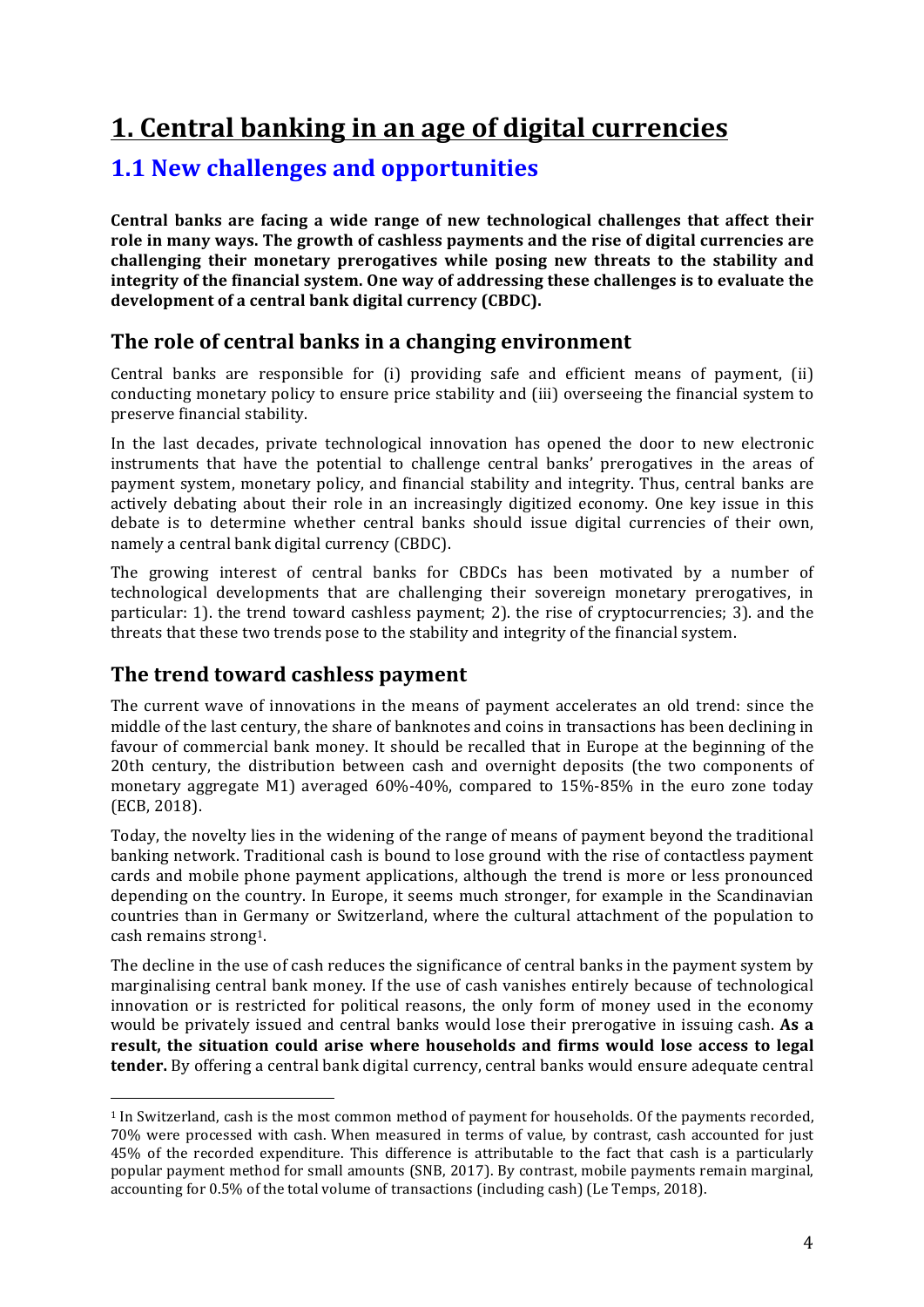bank money for the public by enabling him to hold legal tender in electronic form (Berensten and Schär, 2018: p. 101).

# **The rise of cryptocurrencies**

The rise of private cryptocurrencies based on blockchain technology poses several challenges to the sovereign monetary prerogatives of central banks. Indeed, private cryptocurrencies are often designed to operate outside the regulatory framework and outside the oversight authority of the central bank. If they were widely adopted for making payments, which is however, a rather unlikely scenario, they could significantly reduce the demand for central bank money and erode the transmission mechanisms of monetary policy. The growth of private cryptocurrencies could affect the size of the central banks' balance sheet to the point of reducing its ability to influence interest rates. The central bank would be no more than an issuer of payment means among others and its function of public regulator would be reduced to ensure the integrity of the system and to propose a unit of account with no effects on the level of absolute prices.

The underlying technology could present an even more radical challenge to central banks. According to the Bank of International Settlements (BIS), the distributed ledger technology **(DLT)** reduces the functions of a central body and may even, in an extreme scenario, **eliminate the need for a central body entirely**. For example, settlement might no longer require a central ledger held by a central institution if banks could agree on changes to a common ledger. In a similar way, the necessity of a central body issuing a sovereign currency could be put into question by protocols for issuing non-sovereign currencies that are not the liability of any central institutions (BIS, 2015: 17).

This shows that the introduction of DLT is not just a change in technology, but it implies a change in market structure affecting the relationship between public authorities and private actors. Thus, the question may be raised of how central banks could respond to an increasing use of distributed ledger technology to settle transactions. One option is to consider using the technology itself to issue digital currencies. Indeed, **an increasing number of central banks** are engaging in research and active dialogue to explore a combination of the "best of both worlds": the issuance of a digital currency with legal tender and all the advantages of **digitization, while avoiding the risks of private non-legal digital currencies**. As staff members from the IMF note, a central bank digital currency "may forestall such private currencies or relegate them to a secondary role in the payment system" (He *et al.*, 2017: 44).

### **Threats to the stability and integrity of the financial system**

The rise of cryptocurrencies may also challenge central banks by putting financial stability at risk. To date, many financial authorities judge that, given their small size and limited connection to the real economy, private cryptocurrencies do not jeopardise financial stability. However, a major incident involving private cryptocurrencies could result in significant losses to users, a loss of confidence in these schemes, a disruption of retail payment systems and potential adverse economic effects. In addition, the reputation of central banks could be at risk, since they are seen as being responsible for oversight of the payment systems. Therefore, if authorities do not act pre-emptively, cryptocurrencies could become more interconnected with the **financial system and the economy and become a threat to financial stability** (Carstens,  $2018: p. 9$ ).

According to the European Central Bank (ECB), private cryptocurrencies could start endangering financial stability under the following conditions: a wider use of cryptocurrencies in regular payments; greater links to the real economy; and no structural developments to make cryptocurrencies more stable  $(ECB, 2015: p. 26)$ . A central bank digital currency would be one way of preventing a wider use of private cryptocurrencies and therefore to preserve financial stability.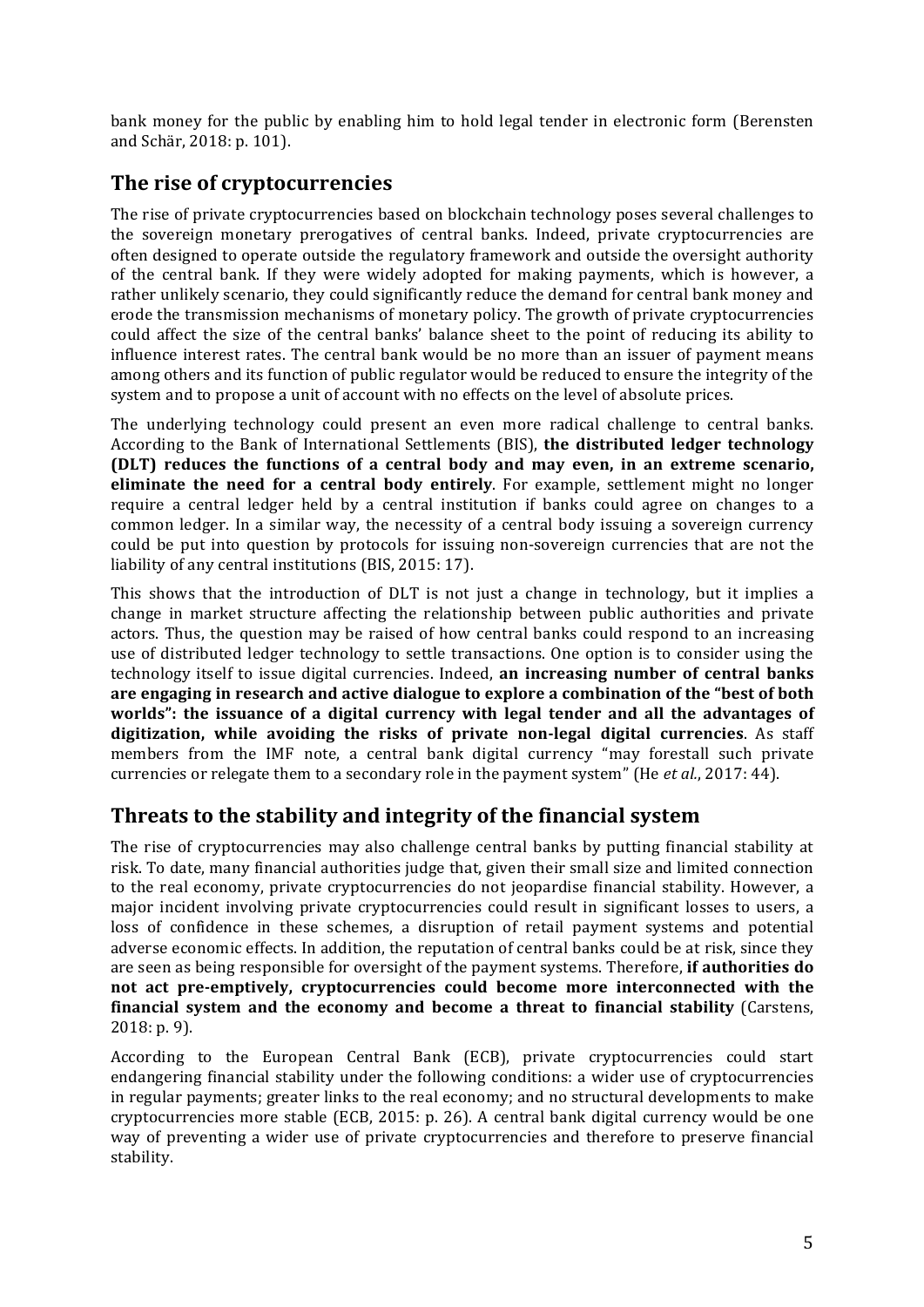Another aspect of private cryptocurrencies that may affect the prerogatives of central banks is the risk that they serve illegal purposes (terrorist financing and money laundering). Indeed, private cryptocurrencies are vulnerable to illicit use since they have a global reach, are accessible through internet and allow greater anonymity than traditional payment methods (ECB, 2015: p. 28).

More precisely, they reinforce risks related to money laundering and the financing of terrorism because of the following factors:

- Given the decentralized nature of most cryptocurrencies, there is no single entity to be held accountable for their integrity and to enforce the rules of functioning. In the case of Bitcoin, the protocol does not require any identification or verification of the users, nor does it generate historical records of transactions that are associable with persons in the real world.
- It is difficult to apply and enforce anti-money laundering and regulations, as well as those countering the financing of terrorism (AML/CFT), in the presence of complex infrastructures to transfer funds involving several entities (not always identifiable) that are often spread across several countries.
- Issuers of private cryptocurrencies or their related service providers (e.g. wallet providers, exchanges) can be located in jurisdictions that do not have effective AML/CFT controls in place.

Adopting a central bank digital currency could be an appropriate policy response to curb the risks that private cryptocurrencies pose to the integrity of the financial system.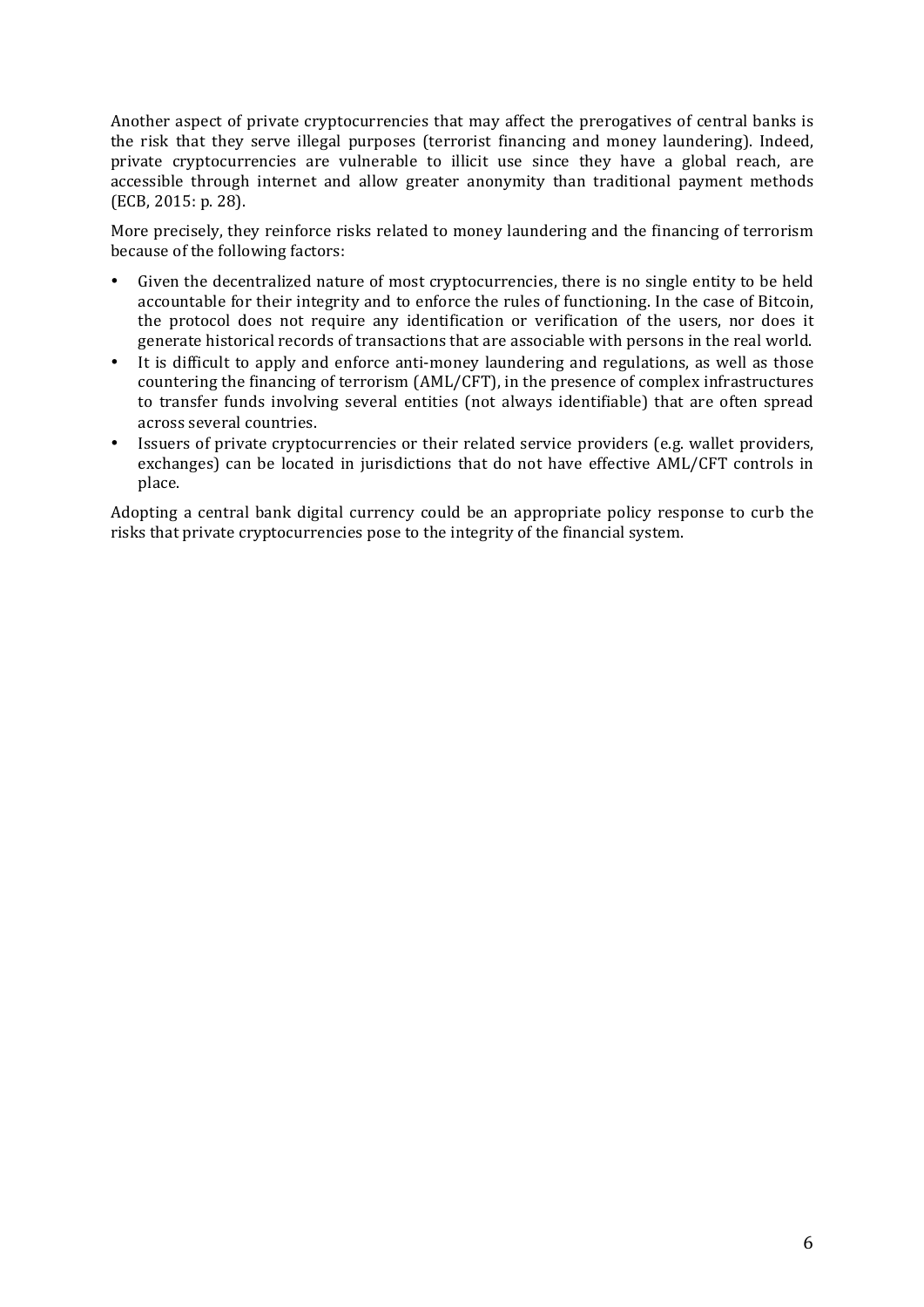# **1.2 Defining central bank digital currency**

**The prospect of central banks issuing digital currency raises the question of the definition** of this new form of money and its relation with existing forms of money. A central bank digital currency (CBDC) can potentially uphold the four major features of cash: universality, anonymity, peer-to-peer exchangeability and a constant nominal value. In **practice, however, central banks are assessing CBDC schemes that retain only some of these features.** Consequently, it is possible to identify four possible main schemes of **CBDC.** 

### **Three types of money**

 

In order to understand the nature of a CBDC and its possible implications, it is essential to first examine the existing forms of money in our payment and banking system. In this system, we find three different types of money: physical cash (notes and coins), commercial bank deposits and central bank reserve money<sup>2</sup>. These three kinds of money can be distinguished from the viewpoint of their particular material *form*, *accessibility* and *supply*. 

**Cash** includes (physical) banknotes and coins in circulation in the economy. It is accessible to all users including private households, commercial banks, central banks and governments. Cash is a claim on the central bank that is usually responsible for printing, minting and supplying it. The central bank supplies cash in response to demands from citizens, who want to exchange their bank deposits for cash. This transaction is mediated by commercial banks that purchase cash to accommodate the demand from citizens.

**Commercial bank money** refers to electronically recorded deposit account liabilities on the ledgers of commercial banks. They are accessible to all users in the economy in so far as they have a bank account. Commercial bank money is a claim on the commercial bank in which the customer holds an account. It is supplied into the economy when commercial banks credit the deposit accounts of their customers. This happens notably when banks grant loans to borrowers or when they make payments of salaries to employees. When deposit account holders make debt repayments or interest payments to the bank, commercial bank money is destroyed.

**Central bank reserve money** is central bank money but in electronic form, that is electronically recorded current account liabilities on the ledgers of central banks. It is accessible only to users that hold an account with the central bank, namely commercial banks, the treasury and foreign central banks. Central bank reserve money is supplied in many different ways, but mainly by being credited to commercial banks' current accounts as part of the purchase of governments bonds or when commercial banks borrow central bank reserve money from the central bank. It is electronic central bank money that banks use when they are making large payments to one another.

As highlighted by Bjerg (2017), these three types of money can be grouped in three pairs each sharing a particular feature that the third type lacks (see Figure 1):

- Commercial bank money and central bank reserve money are both electronic, which cash is not.
- Cash and commercial bank money are both universally accessible, which central bank reserve money is not.
- Cash and central bank reserve money are both supplied by the central bank, which commercial bank money is not.

 $2$  Private cryptocurrencies are not considered as money since they are unable to perform the three functions of a fiat money: medium of exchange, unit of account and store of value. We do not deal here with the question of the nature of money, which has given rise to endless debates between economists, considering that this is not absolutely necessary for our purpose.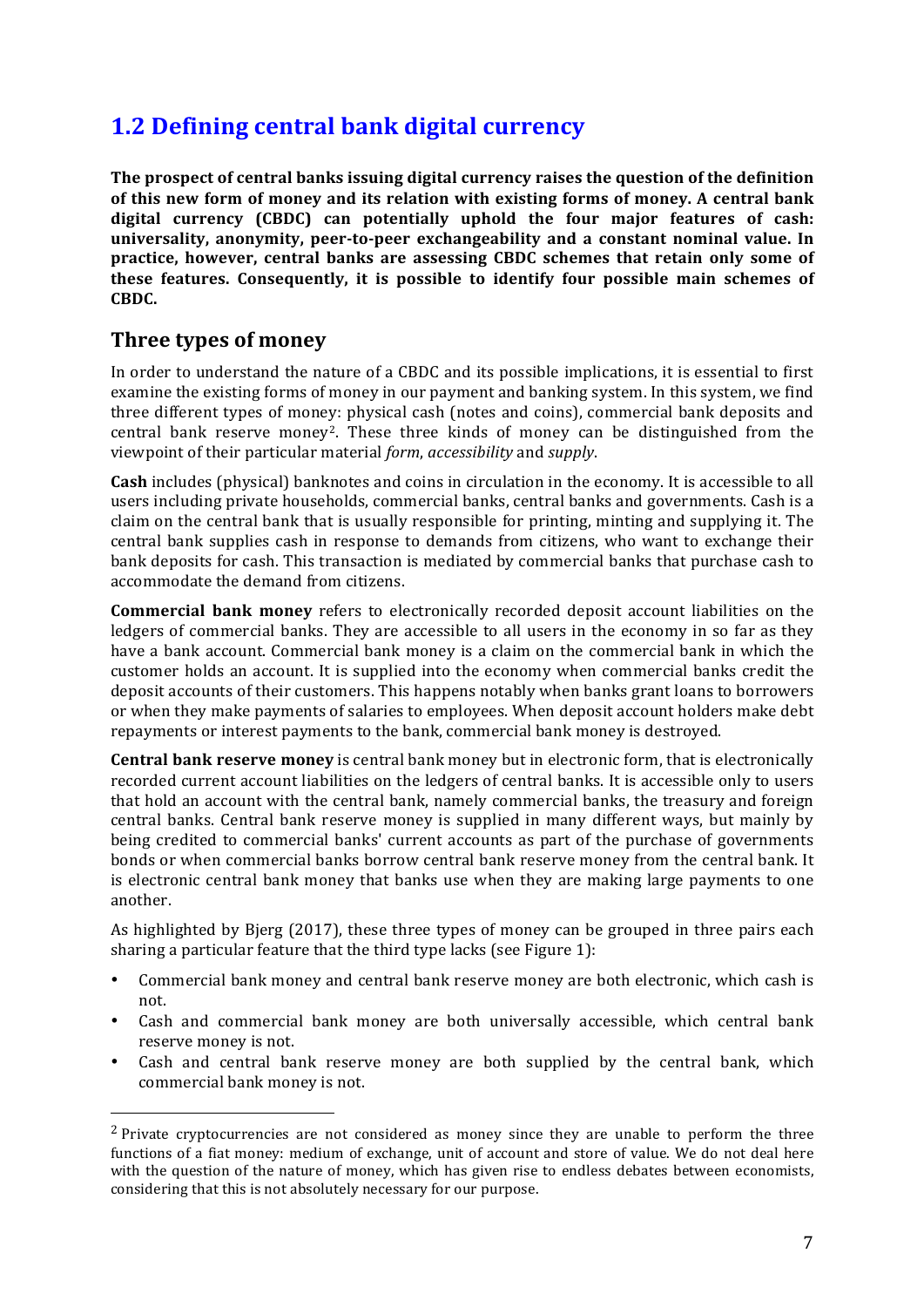**Figure 1: the features of existing types of money:** 



### **A new type of money**

 

A central bank digital currency (CBDC) would be a new type of money, potentially co-existing with cash, bank deposits and central bank reserve money. In order to define CBDC, it is useful to compare its features with the three existing forms of money from the viewpoint of its form, accessibility and supply.

A CBDC refers to deposit liabilities that are electronically registered on the central bank balance sheet. The access to these deposits is universal, in the sense that all money users can potentially hold and use CBDC. It is the central bank that issues CBDC by crediting the accounts of money users. In sum, CBDC is electronic, universally accessible and central bank issued money.

The fact that CBDC is a claim on the central bank means that it is risk free, like cash. This is an important difference with bank deposits that bear credit risk. If their bank becomes insolvent, customers' claims to commercial banks can be redeemed only up to the maximum amount covered by the deposit guarantee scheme<sup>3</sup>. It is in mainly in times of crisis that the public becomes aware of this risk. However, credit risk is compensated by a number of advantages such as services with payment transactions and interest income (Jordan, 2018).

This definition allows us to situate CBDC into the Venn diagram of the three existing forms of money (see figure 2). As highlighted by Bjerg (2017), the diagram (below) shows that **CBDC** combines all the three features of cash, bank deposit money and central bank reserve **money**.

<sup>&</sup>lt;sup>3</sup> Currently: £ 100'000 in the EU and CHF 100'000 in Switzerland.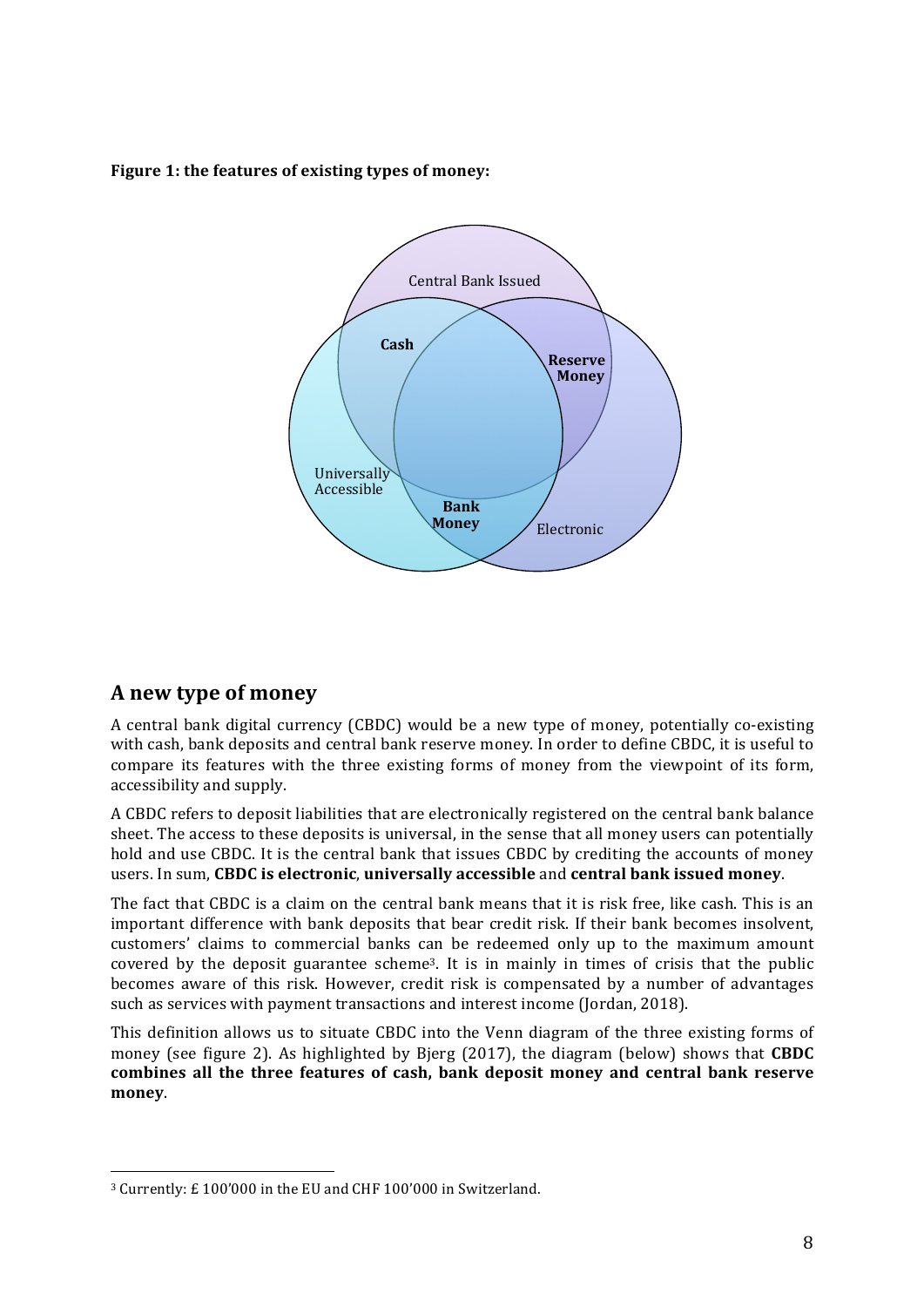**Figure 2: the features of CBDC:** 



In the public debate, CBDC is often associated to cryptocurrencies such as Bitcoin. However, CBDC and private cryptocurrencies have very different, if not opposite, characteristics. This linkage probably stems from the fact that CBDC is associated to the blockchain technology on which private cryptocurrencies are based. Yet CBDC does not need to be based on blockchain technology but can be created using existing technology. Indeed, in its current form, blockchain technology is not suitable for CBDC (see section 4.2).

It has to be acknowledged that the BIS proposed a slightly more complex definition of the concept of CBDC by combining the above classification of Bjerg with the properties of cryptocurrencies (CPMI, 2015). The primary difference with the above model is the introduction of a fourth attribute of money related to its transfer mechanism (token-based). The result is the so-called "money flower" that is now widely acknowledged in the literature on CBDCs (see below).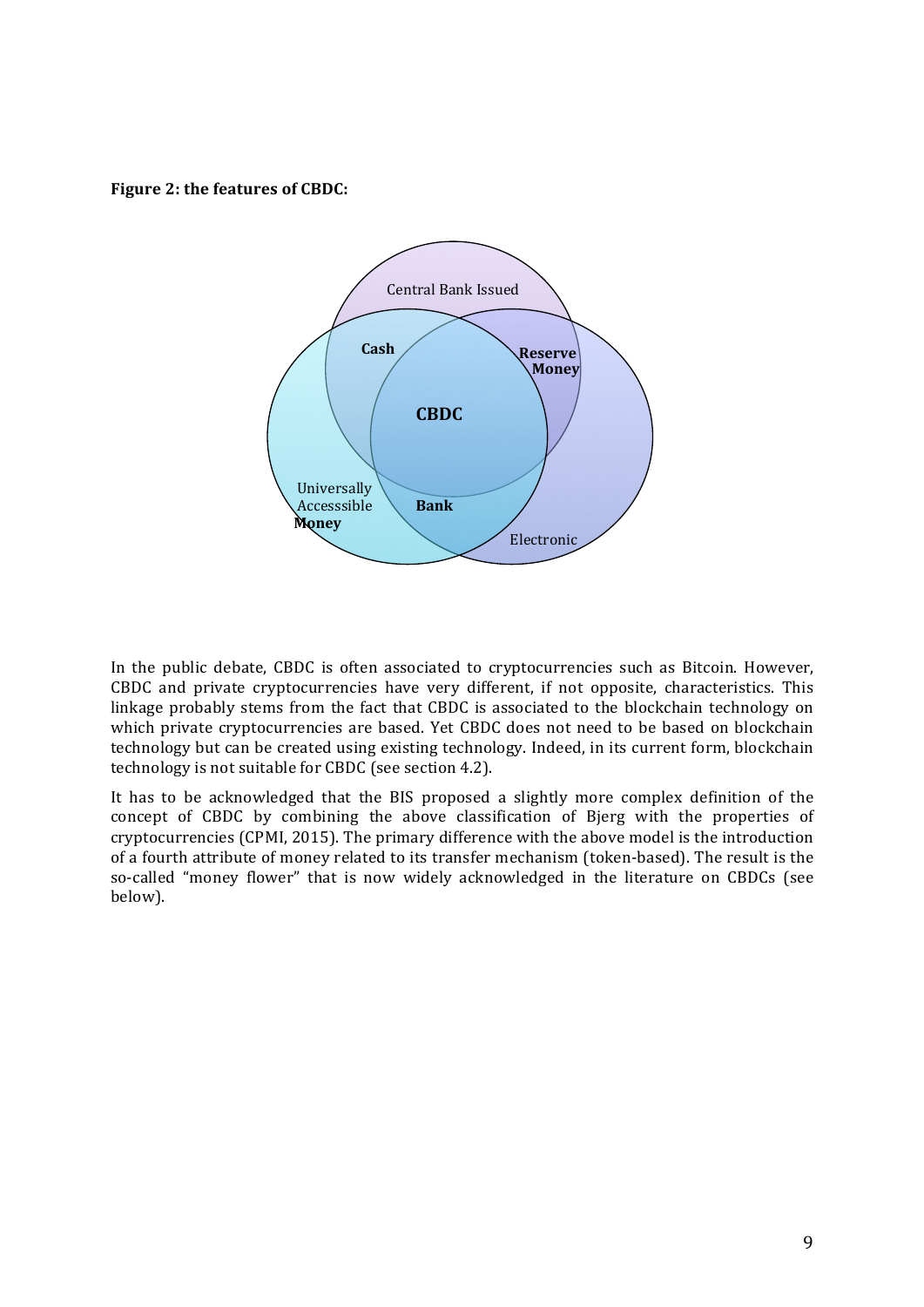

# **Variants of CBDCs**

As highlighted by the Banco Bilbao Vizcaya Argentaria (2017), a CBDC has the potential to preserve the four main attributes of cash: peer-to-peer exchangeability, universality, anonymity and no yield interest bearing. Despite this technical feasibility, central banks examine CBDC schemes that retain only some of these four characteristics. Thus, it is possible to identify four main relevant variants of CBDCs, ordered below from less to more disruptive. These are some of the possible variants and other combinations can be defined as necessary to meet the needs of the government or the interests of society.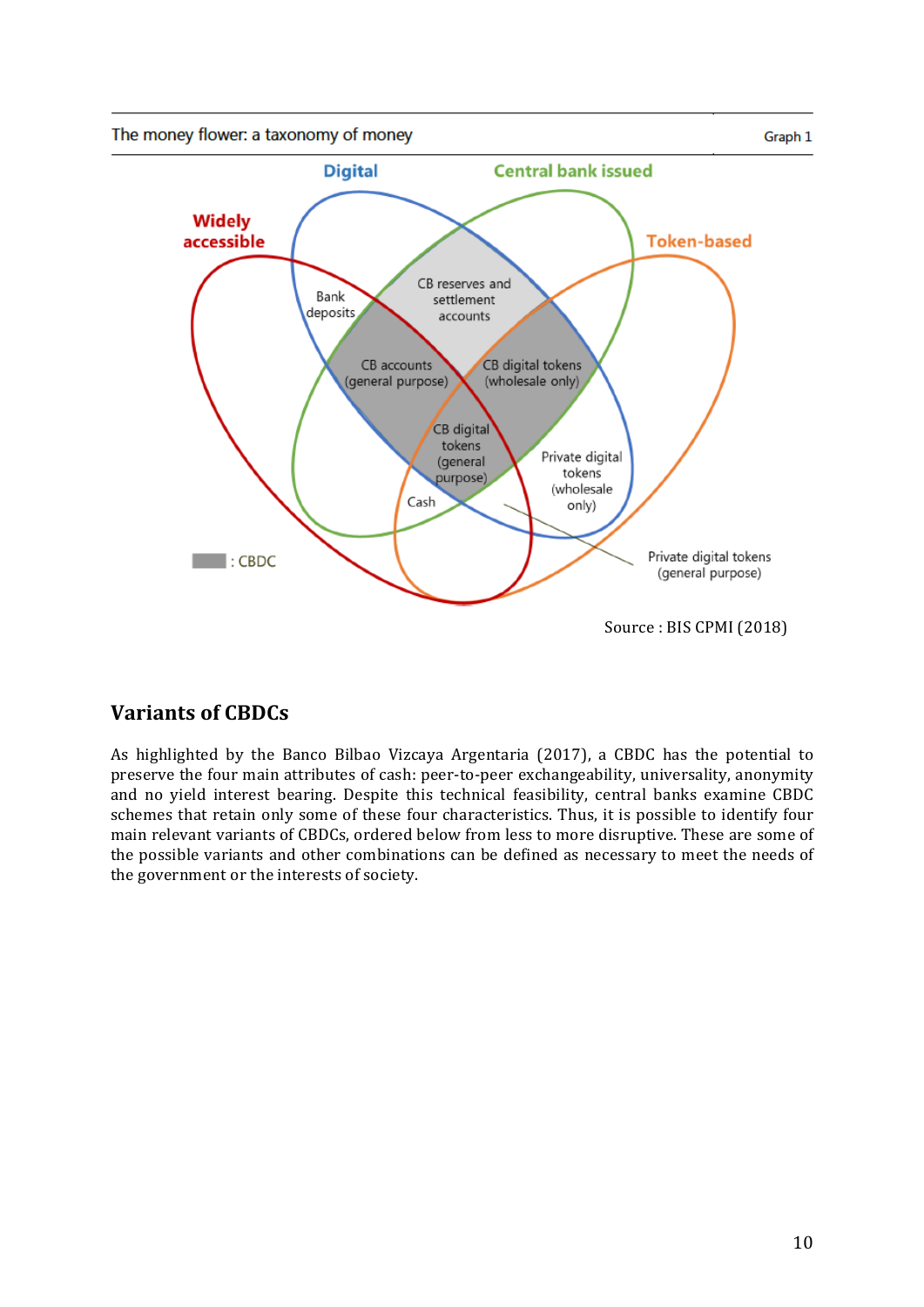

\* P2P is a feature of CBDC in each of the four schemes

Source: BBVA Research

#### *A. CBDC for interbank settlement*

In the short term, some central banks have focused on the use of distributed ledger technology or other technological solutions only for wholesale payment systems. Under this scheme, the CBDC would be held by banks and other participants in wholesale payment systems, but not by the general public. It would be identified (as opposed to anonymous<sup>4</sup>) and non-interest bearing. This scenario might improve the efficiency of wholesale payment systems and have few drawbacks for the public. A number of central banks, including the Bank of Canada (Project Jasper), the European central bank (ECB), the Bank of Japan (Project Stella) and the Monetary Authority of Singapore (Project Ubin) have already experimented with CBDC for interbank settlement. The Utility Settlement Coin (USC) is another attempt by the private sector<sup>5</sup> to provide a wholesale cryptocurrency. It is intended to be a collateralized digital coin that banks could use to pay one another or to buy securities more quickly. The value of each country's USC on the distributed ledger would be backed by an equivalent value of domestic currency held in a segregated (reserve) account at the central bank. These early projects are still being evaluated and, in some cases, the preliminary results indicate that DLT solutions remain too immature to adopt as CBDC yet (Chapman et al., 2017: 10).

#### *B. CBDC similar to cash*

This option opens the CBDC to the public and can preserve all four key attributes of cash. Depending on the specific design of this version of CBDC, the efficiency gains could be superior to those of option A, since money transfers could be processed bilaterally between private users

  $4$  In practice, it is not possible to make CBDC completely anonymous (like cash), since all use of information technology leaves tracks. In addition, traceability of transactions is required by national regulations, e.g. Anti-Money Laundering and Know Your Customer and privacy laws (see section 4.1).

<sup>&</sup>lt;sup>5</sup> The Utility Settlement Coin was developed originally by the Swiss bank UBS in collaboration with the UK-based blockchain company Clearmatics. They were later joined (2016) by BNY Mellon, Deutsche Bank, ICAP and Santander and the financial services firm NEX. New additions (2017) have included Barclays, Credit Suisse, Canadian Imperial Bank of Commerce, HSBC, MUFG and State Street.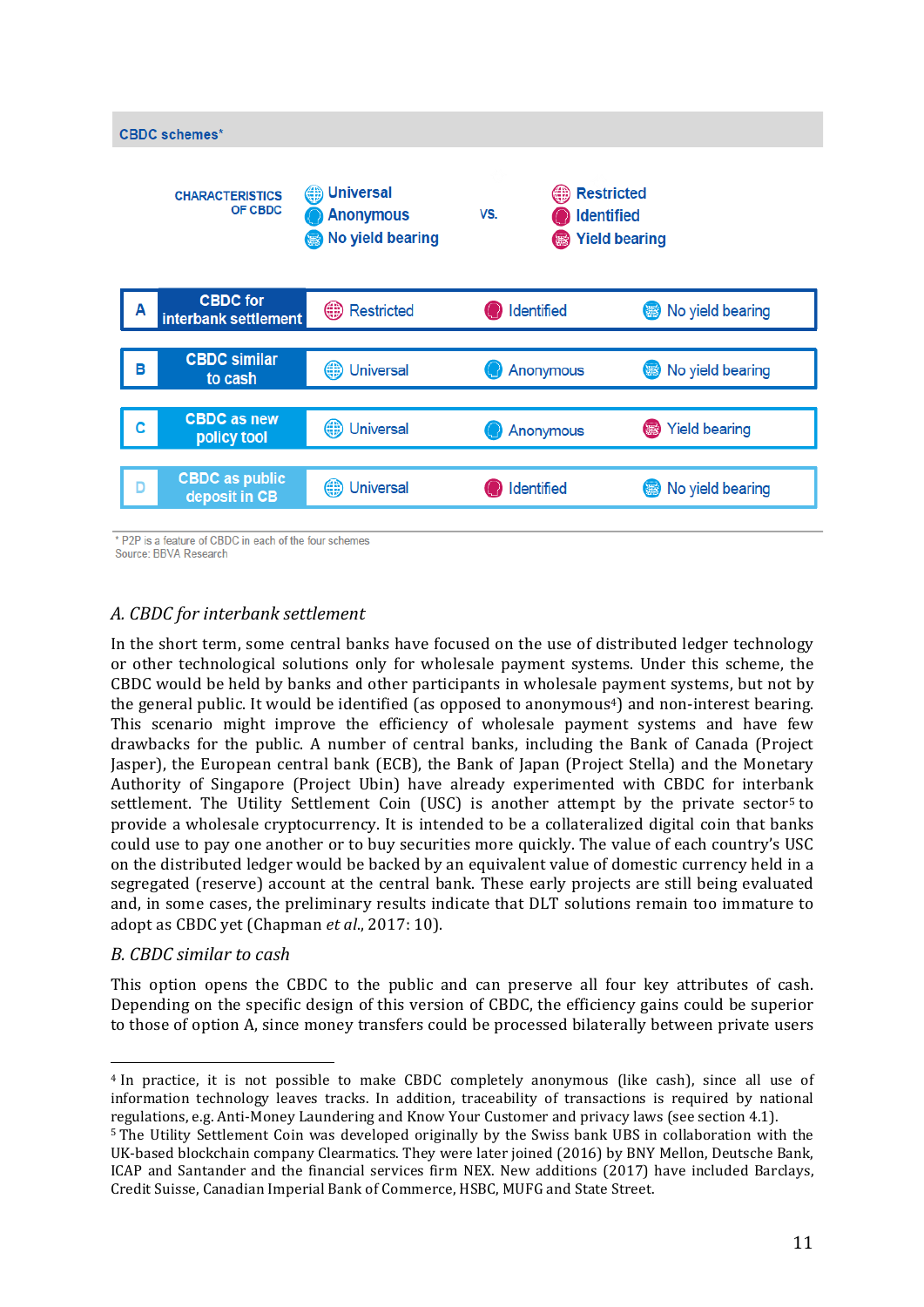using new technological solutions without requiring the central bank to keep track and adjust balances (see section 4.2). The payment and credit business of banks might be affected because of the partial substitution of CBDC for deposits (see section 5.2). In Sweden, the Riksbank is investigating whether an e-krona would provide the general public with continued access to central bank money as a complement to cash (Skingsley (2016) and Sveriges Riksbank (2017, 2018)). In Uruguay, the Banco Central del Uruguay started a pilot programme in November 2017 to issue, circulate and test an e-Peso as a complement to cash. Digital banknotes in several denominations were issued for distribution to an "e-note manager platform", without using DLT<sup>6</sup>. The pilot programme was successful and closed in April 2018, and is now in an evaluation phase (BIS, 2019: 5).

#### *C. CBDC as a new policy tool*

 

This version introduces the possibility of (positive or negative) interest rates. Such a CDBC could contribute to relax the zero lower bound (ZLB) on nominal interest rates, which would enable central banks to implement negative policy rates when required by economic circumstances. Alternatively, a CDBC could be used as an instrument to support unconventional monetary policy in times of crisis, such as "helicopter money" (see section 3.4). The advantages of broader policy making should, however, be balanced against the legitimacy issues that central banks would face as a result of potentially implementing financial repression.

#### *D. CBDC as a deposit in the central bank*

This scenario proposes a non-anonymous and universal CBDC that would be equivalent to a deposit at the central bank. The security of the system would be increased while policy makers would enjoy more surveillance power to fight illicit activities and tax evasion. Central banks would be in direct competition with retail banking and a type of narrow banking model would probably emerge (see section 5.1). Such a CBDC was experimented by the Central Bank of Ecuador with the "Dinero Electronico", but the system is now closed (see section 4.1).

This typology is useful to identify and understand the various models of CBDCs that are most relevant in the current debate. It has to be stressed, however, that there is no rigid frontier between the different models and other variants of CBDCs could be designed. For example, a CBDC similar to cash could include the option to be interest bearing  $-$  at least temporarily  $-$  in order to support unconventional monetary policy in times of financial crisis (see section 3.4). Another example for CBDC similar to cash is one which does not offer anonymity, except or perhaps in very restricted limits and conditions. For countries most concerned about controlling corruption and illicit commerce CBDC can be a powerful tool.

 $6$  The concept was elaborated by a Swiss company – the Roberto Giori Company – which developed a technology, called the Global Solutions for Money Technology (GSMT), to provide a token-based digital form of banknotes as legal tender for the public (Giori, 2016: 1).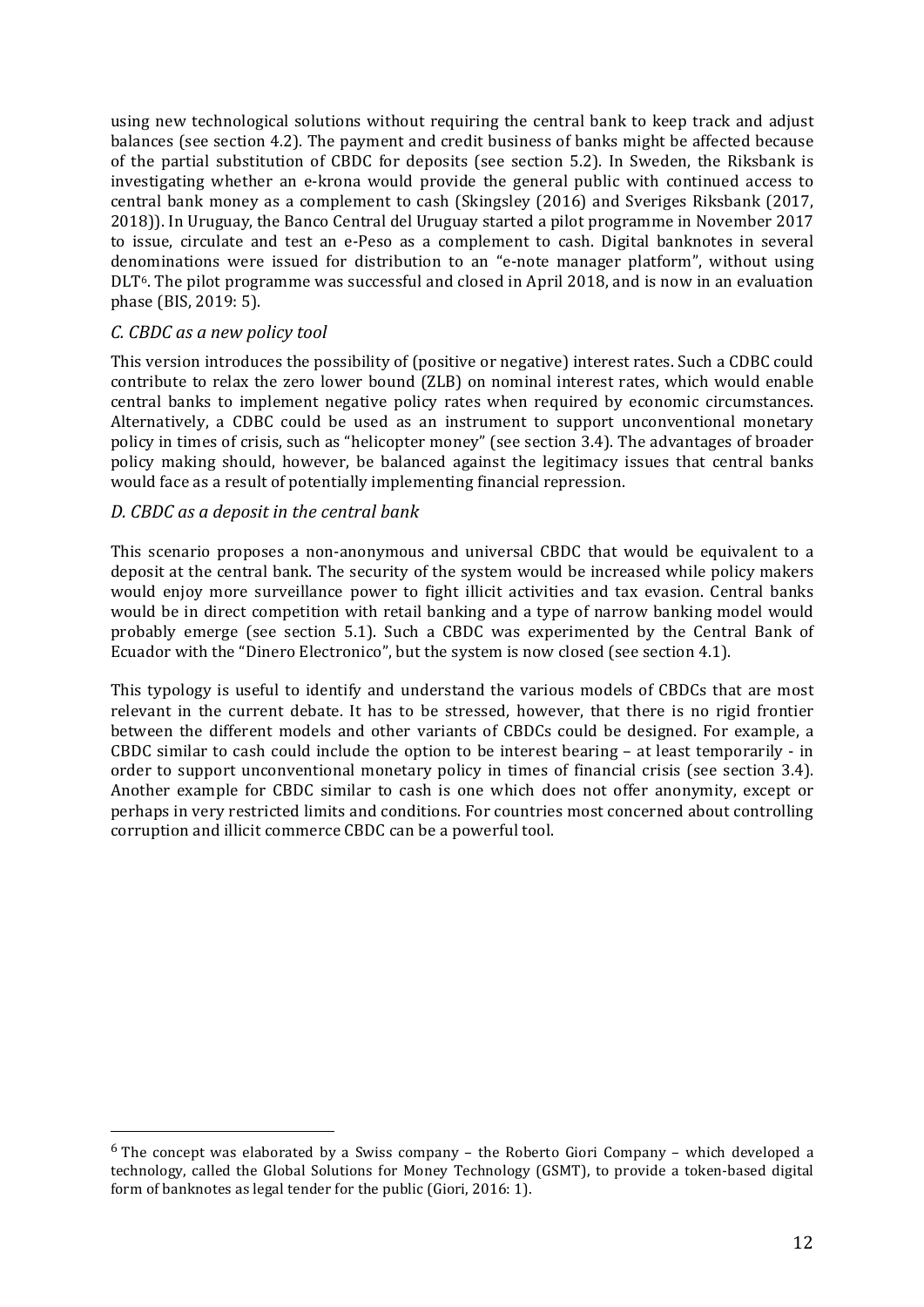# **2.** Motivations for central banks to adopt digital **currency**

# **2.1 Ensuring adequate central bank money for the public**

Digital innovation has transformed the financial landscape and the payments ecosystem. **Securities and contracts are dematerialized and traded electronically, payments are** made with smartphones and investment advice is provided with computers. Thus, the **question may be raised, why should cash be only physical? The issuance of a CBDC could** be seen as a natural adaptation of cash to the broader process of digitization. By offering a **CBDC, central banks would address the decline of physical cash and ensure adequate central bank money for the public by enabling them to hold legal tender in electronic** form. This would also contribute to preserve central bank seigniorage revenue for those **countries which make use of this.**

### **Guarantee access to legal tender in electronic form**

Although the total amount of physical cash in circulation continues to rise, its use as a means of payment is declining, while the use of credit and debit cards to make purchases is rising. Indeed, the use of bank notes relative to other payment methods has declined consistently for the past 25 years, which has led some observers to predict the advent of a "cashless society".

Each form of money has its advantages and drawbacks, which is why several forms of money coexist. The relative decline of physical cash is led by market forces and not by public authorities. In situations where the market is not able to supply basic payment services such as cash, the question may be raised whether the central bank should ensure that citizens have access to such services. This is reinforced by the fact that cash has unique advantages for society as a whole.

This question is particularly acute in Sweden, where cash in relation to GDP has declined substantially since 1950, when it represented almost 10% of GDP, compared with around 1.5 % in 2016. So far, it has not created major problems, but as more and more bank branches are going cashless, it becomes increasingly difficult for the Swedish public to gain access to central bank money and to use it (Skingsley, 2016: p. 7). Therefore, as highlighted by Stefan Ingves, Governor of the Riksbank, physical cash should be adapted to the new technological context of digitization: 

"I believe that the arguments that once led to the central banks being allowed to issue money are still relevant, it is only the technology that has changed. This is why we at the Riksbank have decided to build a pilot version of a new type of Riksbank money - a digital krona, or e-krona". (Ingves, 2018: 1).

A **CBDC** could be a way for the government to guarantee access to legal tender in **electronic form when the use of physical cash is declining**. This would contribute to the modernisation of central banks' payment system in line with the broader process of digitization in all sectors of society.

# The advantages of cash for the population

But what are the advantages of cash for the population? Cash can be used without the buyer providing information about his identity. As a result, cash payments are anonymous, which protects the privacy of users. A payment in cash is censorship-resistant, which means that there is no way for any third party to prevent anyone who wants to accept cash or spend cash from doing so. Cash is also useful where banking infrastructure is poorly developed or in situations of emergencies, when electricity is temporarily disabled (Koning, 2016: pp. 11-12).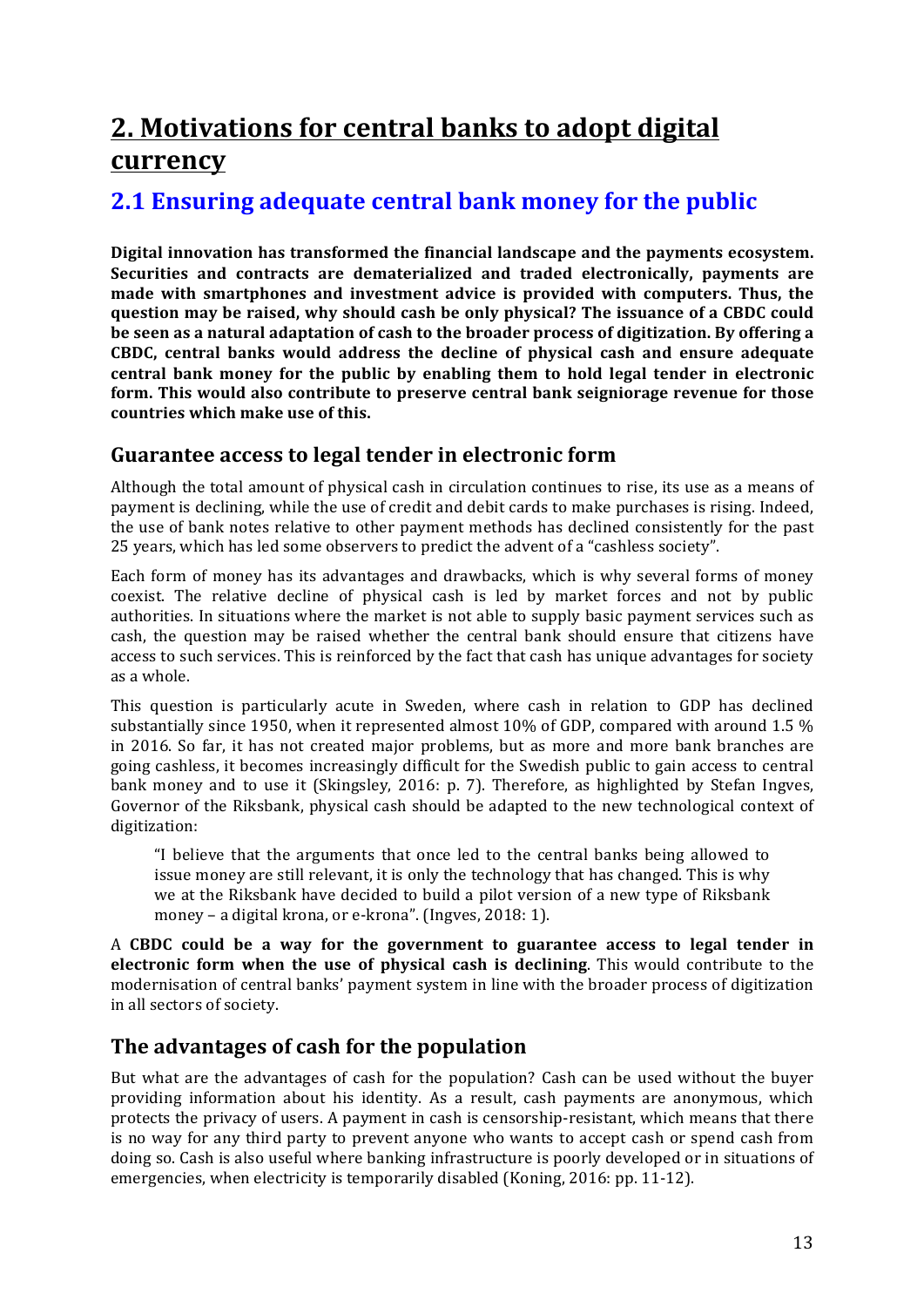In addition, cash is the only fully liquid<sup>7</sup> asset enabling people to save outside of the private financial system. For example, in Switzerland, the demand for cash increased rapidly after 2008 because cash was used as an insurance against the insolvency of financial institutions and the risk of negative interest rates. In other words, cash fulfils an important social function as a store of value. Last but not least, cash is central bank money and does not involve any credit risk for the holder. In contrast, private electronic money involves counterparty risk, since bank deposits are a liability of the issuer and bank customers are offering a credit to their respective banks (Berensten and Schär, 2018: pp. 100-101).

A CBDC could mimic all these characteristics. It would be superior to some current payment methods when security or privacy is a particular concern for the purchaser. It would respond to the population's need for electronic money without facing **counterparty risk**<sup>8</sup>. And it would also be less costly for consumers to use than debit and credit cards. This would be particularly beneficial for low-income households who tend to rely heavily on cash, and for small businesses that have to pay high costs when handling cash or interchange fees when making payments with debit or credit cards. At a macroeconomic level, researchers at the Bank of England have estimated that the productivity gains from adopting CBDC would be similar to those of a substantial reduction in distortionary taxes (Barrdear and Kumhof 2016). On a more sociopolitical level, a CBDC would allow central banks to maintain "people's only direct link to central bank money" (Mersch, 2017). Indeed, cash is the only direct claim that citizens hold against the central bank and can therefore be considered as a means for central banks to keep some visibility in society and maintain or gain legitimacy in the monetary system.

Another concern for some central banks arising from the decline of cash is the question of their seigniorage revenue<sup>9</sup>. Currently, it is earned only on the issuance of physical cash. Therefore, seigniorage would diminish with the decline of cash and it would be especially affected if higher denominations notes disappeared since they generate more revenue than smaller notes. The introduction of a CDBC could allow the state to get back some of the seigniorage that indirectly accrued to the banking sector when it issues bank deposits. Indeed, the advantages of cash described above would generate additional demand for CBDC. As a result, the sum of the value of bank notes in circulation and CBDC would probably be larger than the value of physical cash currently. Other things being equal, this would increase seigniorage revenue (Engert and Fung, 2017, p. 14).

 

 $7$  Liquid means that it can be directly exchanged for goods and services.

<sup>&</sup>lt;sup>8</sup> A holder of electronic central bank money bears no counterparty risk because a central bank has the ability to print its own liabilities. In contrast, private electronic money is a promise to pay out cash on demand and that promise might not be fulfilled. However, central bank money may also lead to financial disaster. Historically, hyperinflation has impoverished people holding a part of their wealth in the form of central bank currency.

<sup>&</sup>lt;sup>9</sup> "Seigniorage" refers to the profit that comes from being able to issue money.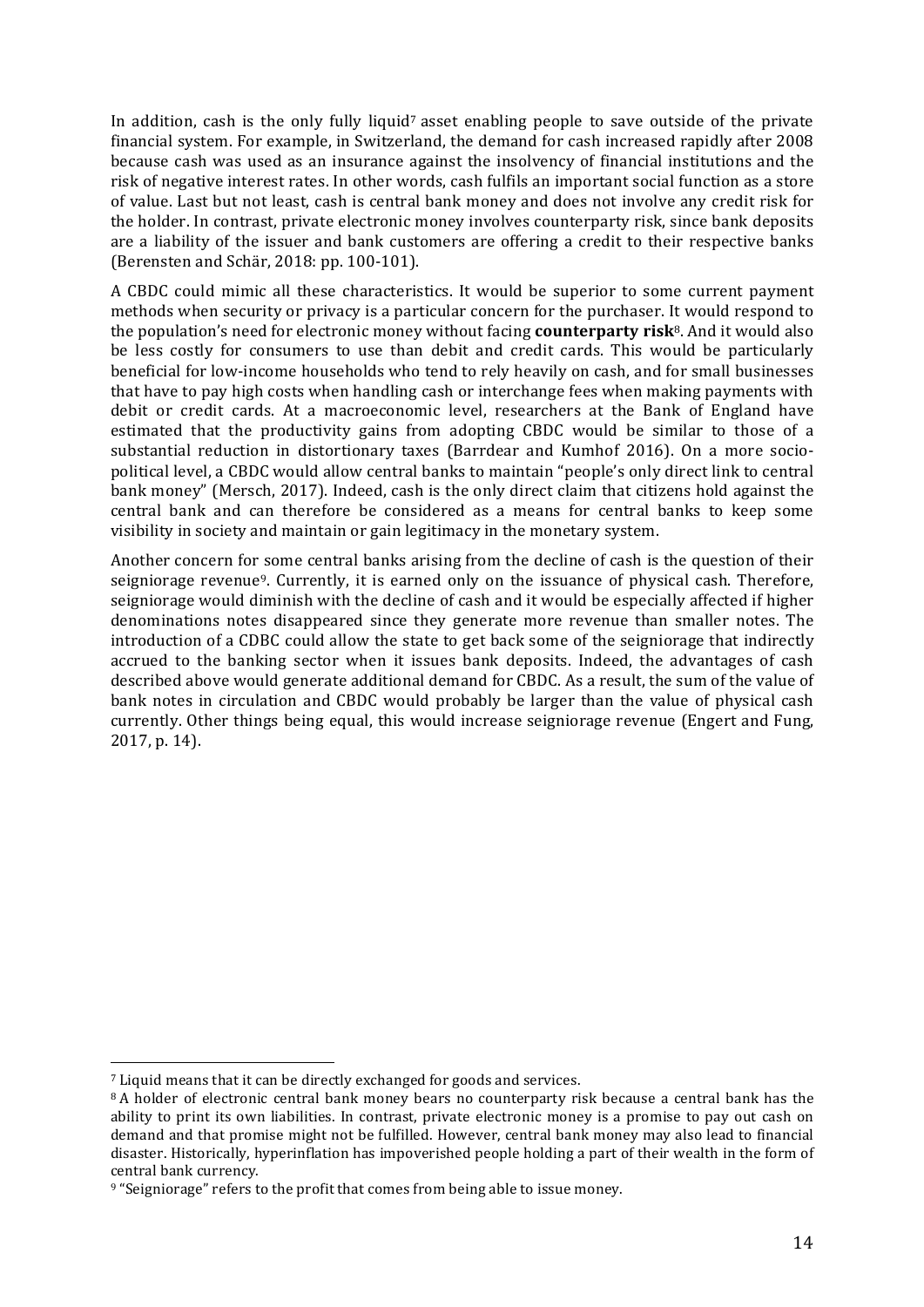# **2.2 Improving the efficiency of the payment system**

**Central banks are responsible for issuing bank notes and promoting safety and efficiency** of payment systems. As such, they are interested in exploring ways to improve the efficiency of the retail payment system and in particular reduce the cost of cash. In the **past, the evolution from paper bank notes to polymer bank notes has enhanced the** security and durability of bank notes. Moving forward, it is important for central banks to **examine** whether they could further improve efficiency by issuing cash in a digital form.

### **Reducing the cost of cash**

 

Every innovation has costs and benefits. Efficiency is improved when the benefits to society are greater than the costs. How would a CBDC improve the retail payment system efficiency? Fung and Halaburda  $(2016)$  argue that a CBDC would benefit the efficiency of the retail payment system in at least two ways. First, it would reduce the cost of transactions conducted with existing payment methods, notably cash. This could encourage substitution from cash to CBDC for retail payments. Second, a CBDC would facilitate transactions that are foregone<sup>10</sup> at present because existing payment instruments do not allow to overcome frictions in the marketplace.

The costs to society of providing retail payment services are considerable. Schmiedel, Kostova and Ruttenberg (2012) find that the social cost<sup>11</sup> of retail payment instruments across a sample of 13 European countries amount to  $\epsilon$ 45 billion, which equals approximately 1% of GDP. When extrapolated to the 27 EU Member States, these costs are comparable to the 13 sample countries, being close to 1% of GDP or  $\epsilon$ 130 billion. The social cost of cash payments represents nearly half of the total social costs, which equals to  $0.5\%$  of GDP<sup>12</sup>. In the United States, the cost of cash has been estimated at \$200 billion annually (Chakravorti & Mazzotta, 2013).

Three categories of actors could potentially benefit from significant savings with the introduction of a CBDC: central banks, commercial banks and business and end-users. As highlighted by Panetta (2018), the introduction of a CBDC has the potential to reduce drastically the costs of cash for **central banks**, in terms of producing, issuing, managing, storing, counting and destroying physical cash. These cost savings would be particularly important for cash-based economies such as those in the developing world. Overall, the costs of managing a CBDC would be a fraction of the costs of physical cash. These efficiency gains would increase with the gradual development and diffusion of the CBDC.

**Commercial banks and businesses** would also benefit from saving costs related to cash management, distribution and logistics. A recent study by Raskin and Yermack (2016) estimates savings relating to bookkeeping and operational processing to amount to between 50% and 80% of total operational costs. In addition, commercial banks and businesses may also benefit from lower costs associated with cash-in transit robberies and the risks involved for their security personal. This cost may be substantial in some developing countries such as South Africa, where an increase in cash-in-transit heists by at least 104% has been observed between 2016 and 2017 (BBC, 2017).

Finally, **end users** are likely to benefit from the most substantial savings as a result of reducing costs faced by both commercial and central banks. Indeed, the use of CBDC will enable bank customers to avoid ATM cash withdrawal fees that range from  $2\%$  to  $5\%$  of the withdrawal value (Bordo and Levin, 2017:7). These cost savings could also apply to online transactions fees,

 $10$  Foregone transactions are those that are economically beneficial (improving the welfare of both parties) but do not occur because of various frictions.

 $11$  Social costs measure the sum of the pure costs of producing payment instruments incurred by the different stakeholders in the payment market.

 $12$  These figures are somehow underestimated since they do not include households' costs, such as the time it takes to find and walk to a cash provider to get banknotes (so called "shoe-leather costs").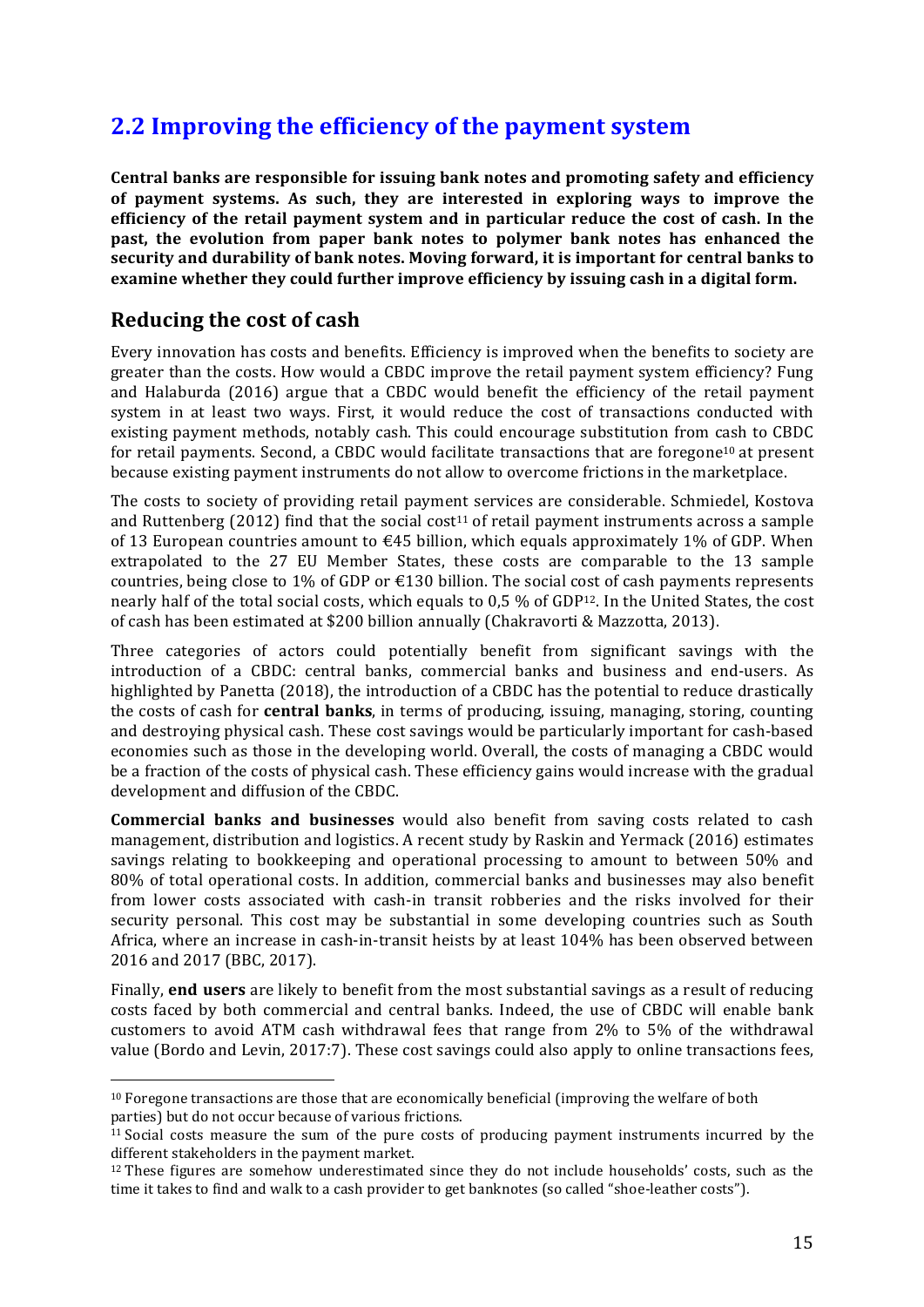which may be lowered with the removal of layers of electronic settlement from payment procedures. Non-monetary  $costs<sup>13</sup>$ , such as households' shoe-leather costs, would also be eliminated if cash could be accessed at a distance, for example via smartphones. By contrast, hardware and software costs would increase, but new technological solutions promise efficiency gains (see section 4.2).

# **Potential efficiency gains of issuing a CBDC**

In addition, a CBDC would facilitate transactions that are foregone at present because existing payment instruments do not allow to overcome frictions in the marketplace. Various frictions could preclude beneficial transactions such as concerns about security, and monetary and nonmonetary transaction costs. These frictions vary according to the different types of transactions. Table 1 below summarizes the main transaction types – online, at point of sale (POS), peer to peer (P2P) and remittances – and gives examples of related frictions.

|                    | Security/privacy                                                                                                | <b>Non-monetary costs</b>                                                                                            | <b>Fees</b>                                                                                                |
|--------------------|-----------------------------------------------------------------------------------------------------------------|----------------------------------------------------------------------------------------------------------------------|------------------------------------------------------------------------------------------------------------|
| <b>Online</b>      | - Worries about the safety of<br>Internet transactions.<br>- Worries about information<br>storage and transfer. | - Cost of setting up<br>online account such as<br>Paypal.<br>- Cost of entering<br>credit/debit card<br>information. | - Credit card fees.                                                                                        |
| <b>POS/ATM</b>     | - Lack of trust in certain<br>merchants.                                                                        | - Cash only merchant.<br>- Cost of going to ATM.                                                                     | - Withdrawal fees at<br><b>ATM</b>                                                                         |
| P <sub>2</sub> P   |                                                                                                                 | - Cost of going to ATM.<br>- Cost of downloading<br>and learning new app.                                            | - Price of new apps<br>(e.g. Venmo,<br>Interac).<br>- Fees for using<br>electronic P2P<br>payment methods. |
| <b>Remittances</b> | - Mailing cash or passing it<br>through travellers is unsafe<br>and unreliable.                                 | - Cost of going to the<br>remittance agent                                                                           | - Western Union or<br>MoneyGram fees.                                                                      |

#### **Table 1: Categorization of foregone transactions**

 

Source: (adapted from) Fung and Halaburda, 2016.

For example, some consumers tend to avoid online purchases because of security and privacy concerns when using their credit card. Depending on its design, a CBDC could facilitate such online transactions by providing an enhanced level of privacy and safety. Another example is fees on credit and debit cards that tend to deter some consumers from purchasing online or small merchants from selling online. Charging fees lower than credit and debit cards or suppressing fees altogether would reduce such frictions and decrease the number of foregone transactions.

 $13$  These costs refer to the time and effort that would have been spent on travelling to ATMs to withdraw cash, to remit money across borders through informal means such as bus drivers and to transfer money electronically when requirements exist for the acquisition and input of counterparty banking details before payments can be initiated (Fung and Halaburda, 2016).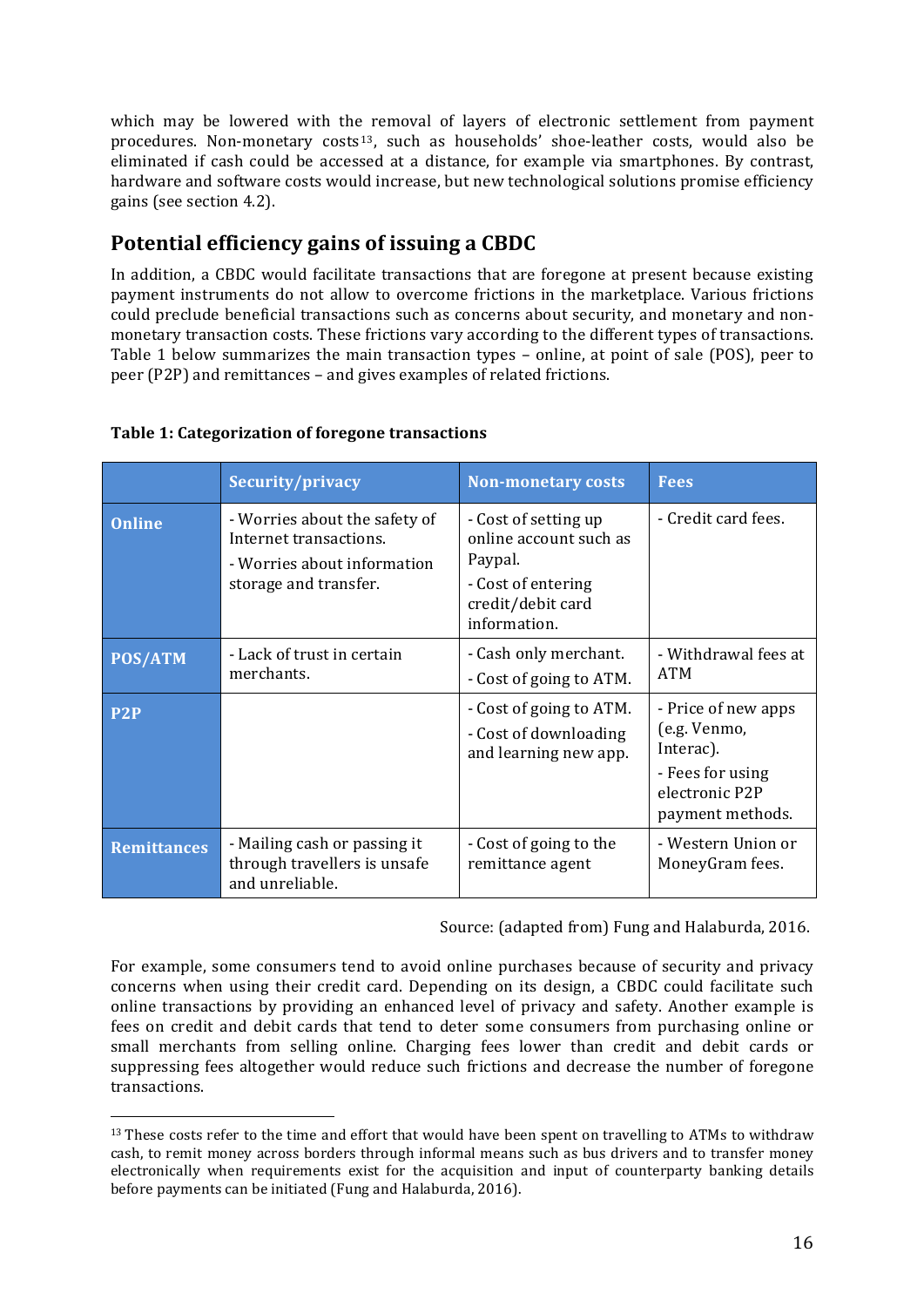In this respect, it should be pointed out that the European Central Bank (ECB) has just launched a new market infrastructure service in November 2018, called TARGET Instant Payment Settlement (TIPS). TIPS enables payment service providers (commercial banks) to offer fund transfers to their customers in real time and every day of the year. It settles payments in central bank money, thereby eliminating credit risk for users. The price per instant payment transaction is fixed at 0.20 eurocent  $(\text{\textsterling}0.002)$  until at least November 2020 (Les Echos, 2018).

However, commercial banks that decide to invest in TIPS will add their own fees to this price. Therefore, the final cost per transaction for end users is not known with precision yet but it seems reasonable to argue that it may end up to be higher than the cost per transaction processed through a value-based CBDC that does not require the use of bank accounts (and related costs). Therefore, even if payments through the TIPS infrastructure develop in the future, CBDC, at least in its value-based version, may still bring efficiency gains by charging lower fees or suppressing fees altogether.

Another source of frictions is the non-monetary cost of downloading and learning to use new applications. Thus, an easy-to-use interface would contribute to lower such non-monetary cost and improve the system's efficiency and increase adoption. The range of devices enabling access to the CBDC is another issue to consider. Allowing a CBDC to be used on wide variety of devices (computers, smartphones and potential offline schemes) could alleviate frictions related to online transactions and increase efficiency (Fung and Halaburda: 2016).

# **Other considerations**

In addition to efficiency gains, CBDCs could come with other benefits. Since transactions made in CBDC will leave a digital trail, it would make it possible to effectively fight money laundering, the financing of terrorism and any form of tax and social fraud or evasion which have an impact not only on state budgets, but also on criminal activities. A digital currency would also make it possible to embed automated tax collection at transaction level, enabling governments to decrease public spending and increase efficiency. These benefits would be particularly relevant in developing countries, where an important fraction of the economic activity is informal and still conducted through the use of cash.

#### *Money laundering and the financing of terrorism*

As highlighted by the BIS, given that a CBDC can allow for digital records and traces, it could improve the application of rules aimed at anti-money laundering and countering the financing of terrorism (AML/CFT), and possibly help reduce informal economic activities (BIS, 2018). CBDCs can be designed to facilitate identity authentication and tracking of payments and transfers. Identities would be authenticated through customer due diligence procedures, and transactions recorded. However, unless required by law, users' information would be protected from disclosure to third parties and governments, while criminals could be discouraged by the risk of investigation and prosecution (Mancini-Griffoli *et al.*, 2018: 20).

Under specific circumstances, CBDCs could enable central banks to collect a substantial amount of data on financial transactions which can be traceable including date and time-stamps. This level of information would provide central banks and public authorities with greater powers of control, which would allow more efficient investigations into illicit flows and money laundering. As explained by Burgos and Batavia, a CBDC would make it possible to track a suspect's financial movements, provided the suspect's bank secrecy be broken by court order. If necessary, also by court order, the CBDC digital account or wallet could be blocked to prevent the use of its electronic money as means of payment. Other investigative tools may be used to fight illicit activities such as the addition of a "special marker" to the CBDC account that will provide extra information about the location and activities of the criminal (Burgos and Batavia, 2018: 19).

Overall, as stated by Cooper and Allen, "the consequence of deeper insights into transactional level data is an improved speed of forensic accounting and auditing which underpins an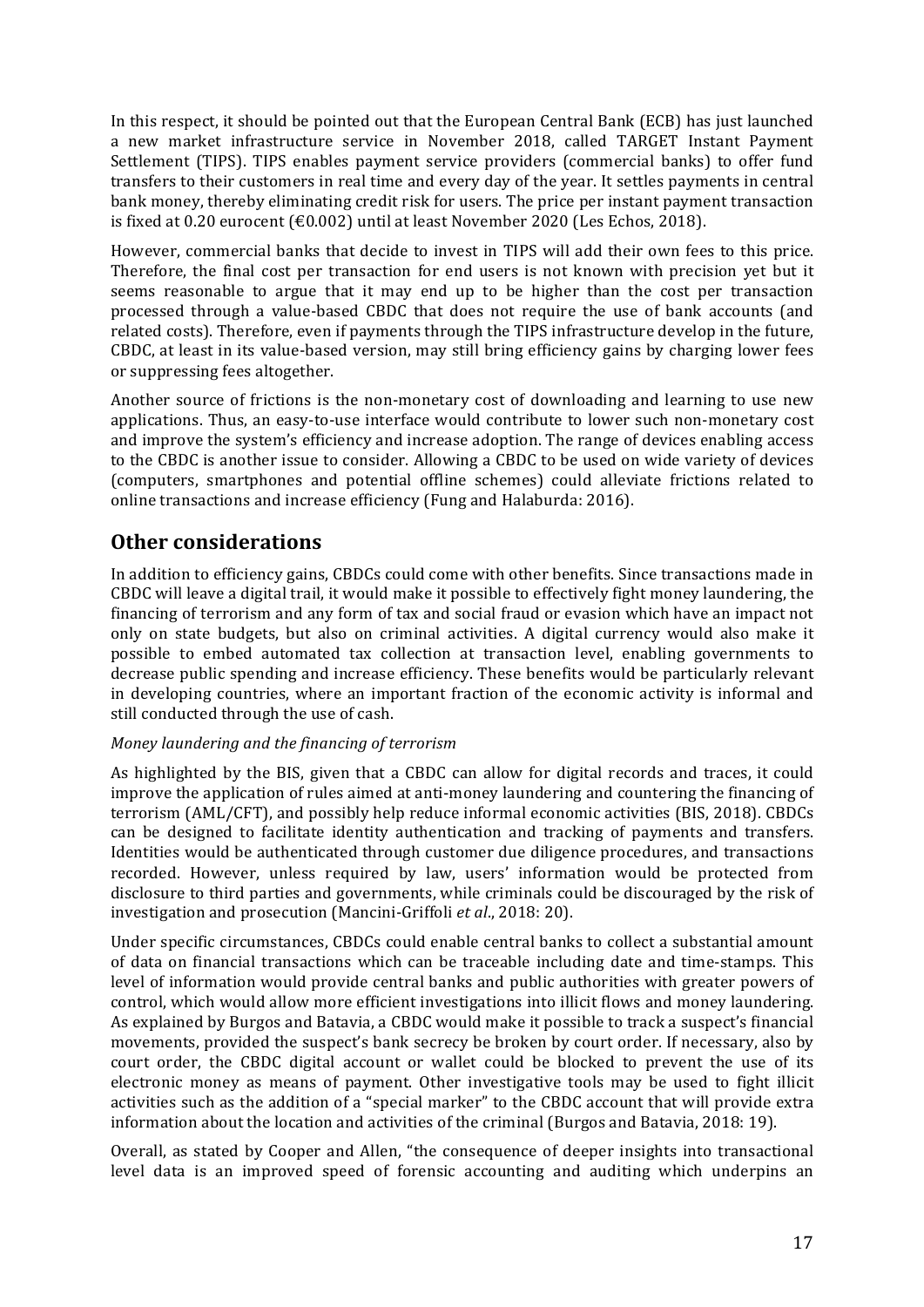enhanced supervisory capability of a central bank to protect the value of its fiat currency." (Cooper and Allen, 2018 : 11). This capability may, in turn, increase the resilience of the financial system and the real economy and enhance social trust in CBDCs.

#### *Tax and social fraud or evasion*

 

A CBDC could be particularly useful for the collection of VAT that is the largest contribution to states' budgets. Indeed, tax authorities look for ways of more effective VAT collection in order to gain revenue and reduce the budget gap. A recent study shows that the EU Member States lose billions of euros in VAT revenues every year because of fraud and inadequate tax collection systems. According to a report on the VAT gap<sup>14</sup>, the VAT gap for the year 2016 amounted to EUR 147.1 billion (Lamensch and Ceci :  $2018:10$ ).

One of the main problems allowing VAT fraudulent behaviours is the «cash for profit» that a fraudster can make, which raises the question of whether cash movements could be avoided or reduced while keeping an audit trail. This is where new technological solutions supporting digital currencies - in particular CBDC - become relevant because they have the potential to reduce the administrative burden imposed on companies and other organisations to collect and pay VAT, increase transparency of real-time transactions throughout the economy and reduce risks of fraud and mistakes (Walport, 2015, 71).

 $14$  The loss is referred to as the "VAT gap", which is defined as the difference between expected VAT revenues and VAT actually collected.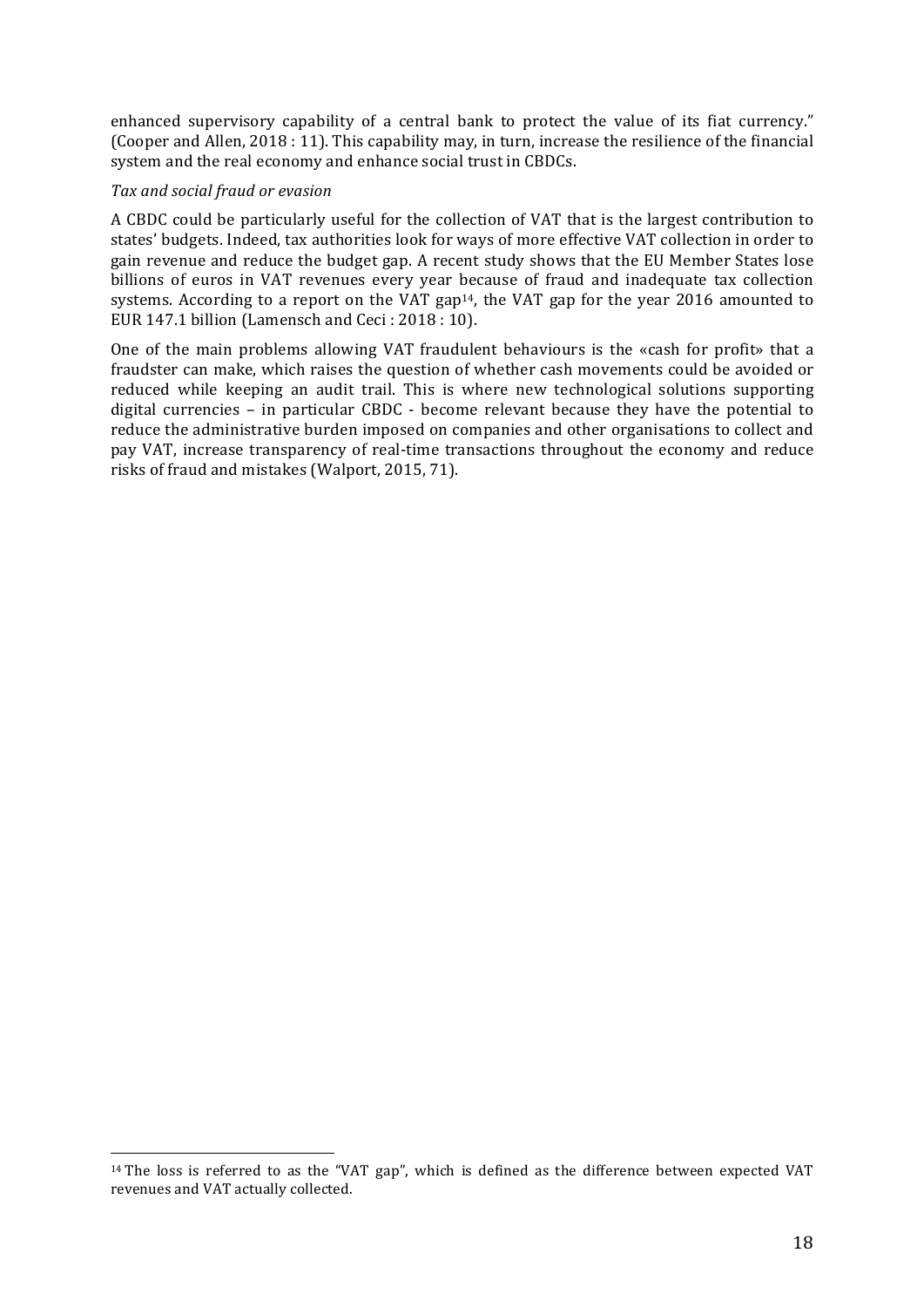# **2.3 Expanding financial inclusion**

**Exclusion from the financial system has increasingly been identified as one of the barriers** to fight poverty. Therefore, the development of innovations to extend financial services to the poor has become an urgent challenge. While mobile financial services have contributed to expand financial inclusion, they present some challenges that limit their capacity to fulfil their promise. By contrast, a CBDC allows to combine the best attributes of mobile technology with the features of an established fiat currency under the sponsorship of a central bank, which represents a unique opportunity to contribute to **financial inclusion.**

#### **Financial exclusion in emerging economies**

Globally, about 1.7 billion adults remain unbanked - without an account at a financial institution or through a mobile money provider. Because account ownership is nearly universal in highincome economies, virtually all these unbanked adults live in the developing world. The share is higher in Africa, the Middle East, Southeast Asia, and South Asia, and is particularly high among poor people, women, and those living in rural areas, but many middle-class people are also affected. The main reasons explaining this lack of financial inclusion<sup>15</sup> in emerging economies, are the cost of bank accounts, excessive distance of banks and lack of trust in the banking system (World Bank, 2017).

Even those with financial accounts lack access to the broad range of financial services, such as savings accounts, loans, and insurance products. As a result, most people make transactions exclusively in cash, have no adequate instruments to save or invest, and do not have access to credit beyond informal and personal networks. Therefore, a considerable amount of wealth stays outside the financial system and credit remains scarce and expensive. This prevents people from developing economic activities that could improve their lives (McKinsey Global Institute, 2016).

The prevalence of cash remains high despite new payment technologies. According to the G4S World Cash Report, 75% of the countries under study report cash is used in over 50% of transactions (G4S, 2018: 14). In emerging economies, this ratio is sometimes much higher, like in India where it reached 95% in 2016. For governments, the **predominance of cash** creates leaks in public finance and can enhance corruption. Social programs based on cash payments and subsidized goods such as fuel and food staples also limit governments' capacity to target aid and subsidies effectively. In addition, cash payments reinforce large informal economies that inhibit competition and deprive governments of tax revenue (McKinsey Global Institute, 2016).

### **The rise of digital payments**

 

In many high-income economies, debit and credit cards used at point-of-sale (POS) terminals dominate the digital payments landscape. By contrast, in most emerging economies, few people have such cards since many remain unbanked. But many have a mobile phone, which could allow these economies to leapfrog formal banking services, moving directly to mobile payments. Indeed, globally, about 1.1 billion unbanked adults - about two-thirds of all those without an account - have a mobile phone that could enable them to access financial services (World Bank, 2017: p. 92).

<sup>&</sup>lt;sup>15</sup> Financial Inclusion is the process of ensuring access to appropriate financial products and services needed by vulnerable groups at an affordable cost in a fair and transparent manner by mainstream institutional players.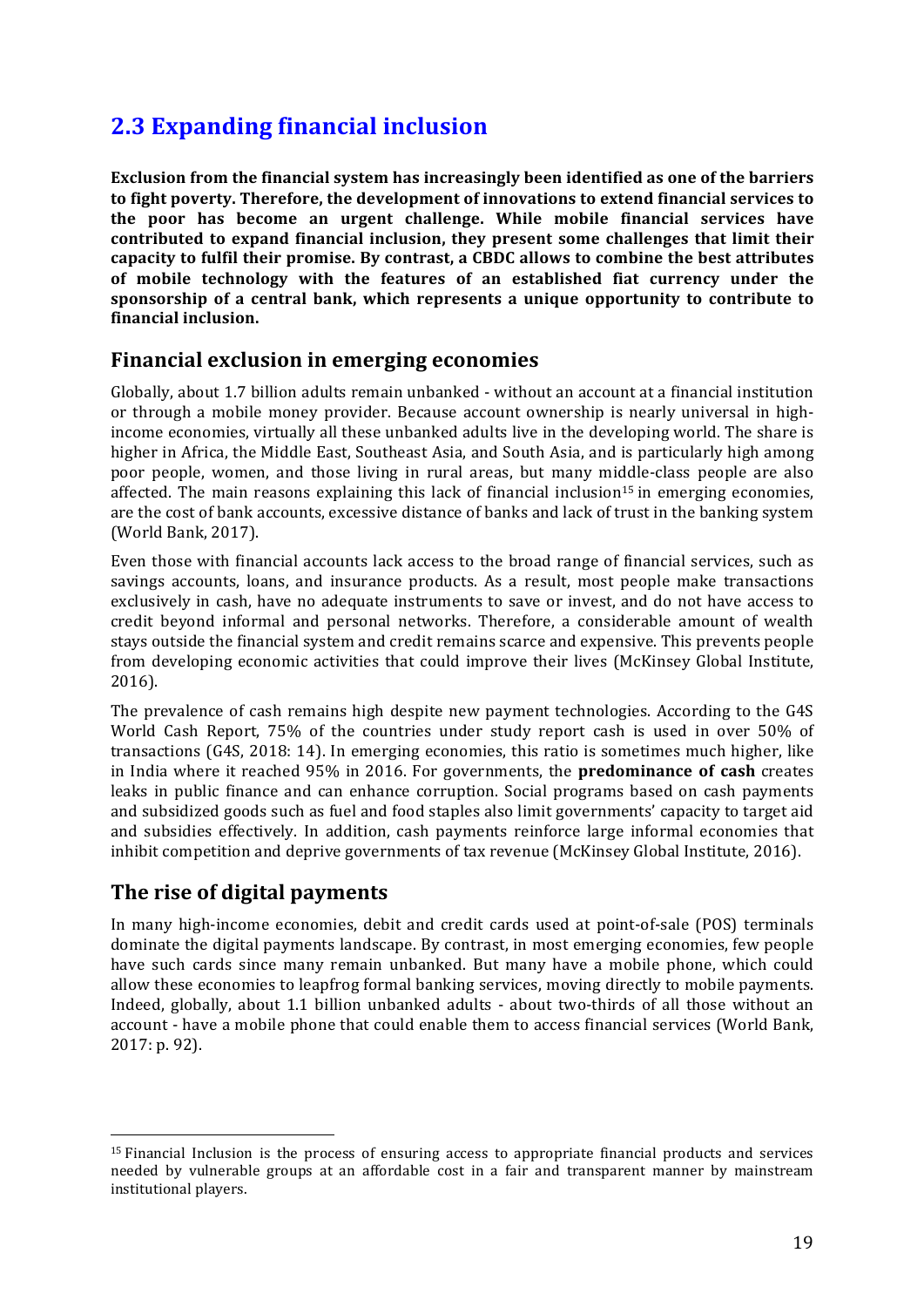Mobile finance  $16$  has an opportunity to flourish in emerging economies because network coverage is almost ubiquitous and rapidly increasing in quality. Moreover, the use of mobile phones is growing quickly: in 2014, nearly 80% of adults in emerging countries had mobile subscriptions; by 2020, this share is expected to reach over  $90\%$ . This means that a large number of people who currently do not have financial accounts, could gain access to finance through their mobile phone (McKinsey Global Institute, 2016).

But how does mobile finance contribute to financial inclusion? The *World Bank's Global Financial Development Report 2014 on Financial Inclusion* indicates that people on low incomes are the first to benefit from technological innovation in mobile payment or mobile banking services. These innovations make banking services less expensive and more accessible for the poor, especially those living in remote, scarcely populated rural areas where there are no or few retail banking services. Mobile phones can eliminate the need to travel long distances to a financial institution. And by lowering the cost of providing financial services, digital technology might increase their affordability.

In addition, the familiarity of a mobile phone can help individuals to overcome the stress they may feel when using a formal financial account. Indeed, poor people can be intimidated by the prospect of visiting a bank but are used to sending SMS texts or trading prepaid minutes with family members. Another aspect to take into consideration is the fact that access to traditional financial accounts increases slowly as national income levels rise. By contrast, the use of mobile money accounts shows no correlation with income: the highest penetration today is in some of the world's poorest countries. A critical mass of individuals needs to use the system for it to get started; once a network of active digital users is established, growing numbers will want to join (McKinsey, 2016).

## **Challenges with mobile payments**

Despite the strong potential of mobile payments to expand financial inclusion, their development has also revealed some limitations. As highlighted in a study by UNCTAD, the expansion of mobile money poses a number of challenges in terms of **financial regulation**<sup>17</sup>, in particular concerning the issuing of mobile money, transaction limits, agency banking and antimoney laundering (UNCTAD, 2012: 21).

Of particular importance for users is the fact that mobile money from different operators is not always interoperable to the extent that cash is. Because of this **lack of interoperability**, individuals are obliged to transfer money to those who are using the same mobile network operator within a specific country, which tends to restrict reach and make transactions cumbersome. This problem is likely to persist, since mobile money operators are themselves reluctant to allow interoperability because they do not want to make it easy for customers to move their money to competitors (Donovan, 2012). There are, however, some projects in recent years among private enterprises to implement local solutions for at least limited interoperability. These solutions can be expensive, since they require capital investments and do not involve the central bank. The intent is a relationship between the private institutions to support transactions that remain based on commercial bank money.

Another key issue is the fact that many mobile money initiatives are partially - in some cases wholly - led by non-bank institutions - that are situated outside the scope of financial regulation. This has led to concerns amongst regulators who have been reluctant to license non-bank operators offering mobile services, on the ground that they are legally not subject to **prudential oversight**. In many countries, this objection has been surmounted by central banks requiring a

 

 $16$  Mobile finance is the provision of financial services through a mobile device.

 $17$  Financial regulation aims to maintain the integrity of the financial system through oversight, reporting, and enforcement mechanisms. Specific goals include the prevention of market manipulation and investor fraud, provider competence assurance, consumer protection, and maintaining investor confidence in the financial system as a whole.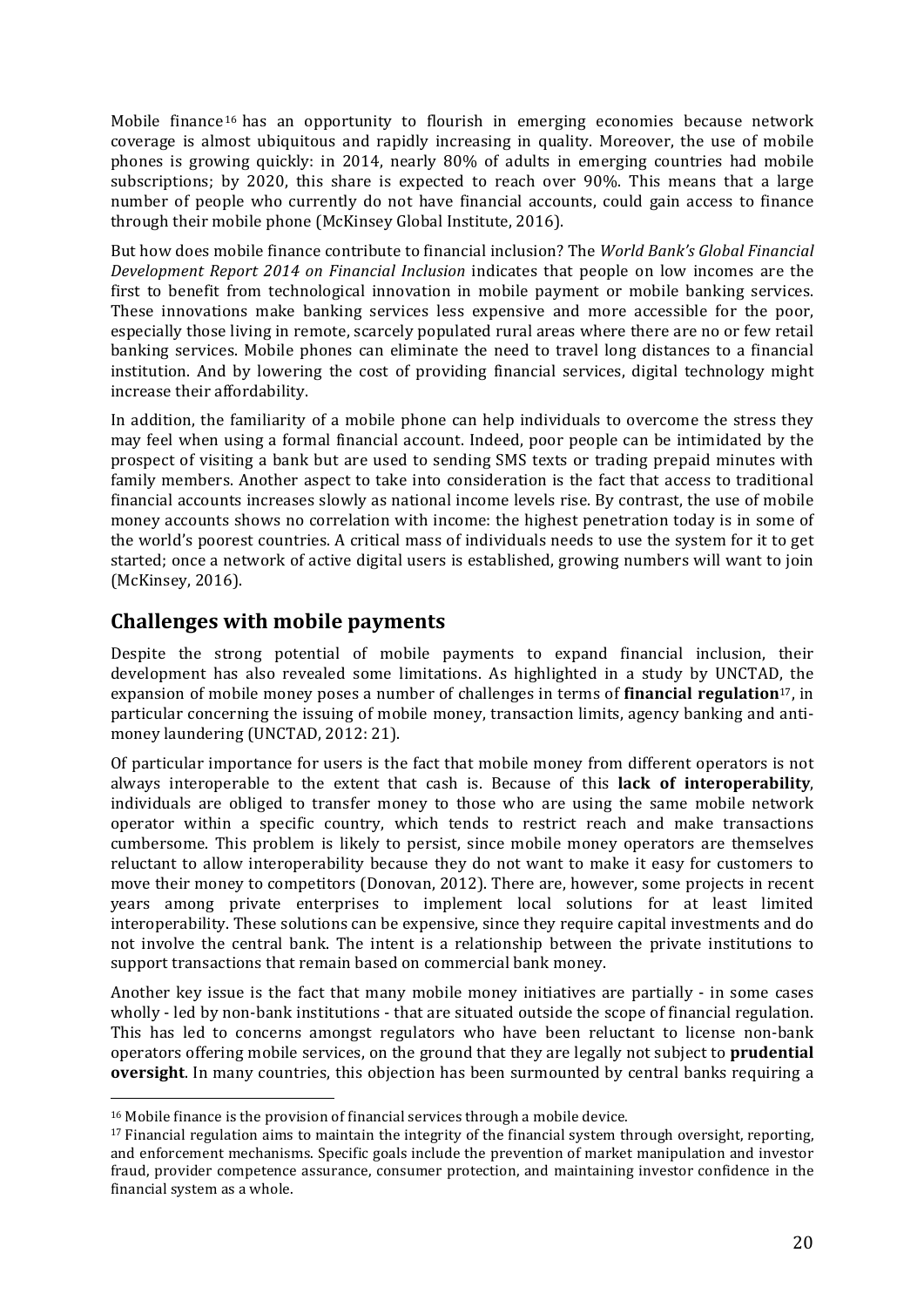partnership between the mobile network operator (MNO) and a prudentially regulated bank, where the electronic value in the customer's mobile money accounts is fully or partially backed up in bank accounts. However, linking mobile payments to the formal banking system, for example by requiring a bank account to enable mobile money transactions, may compromise the objective of financial inclusion (Aron, 2017).

However, some countries are now issuing payment service provider (PSP) licenses that are required for mobile operators to operate mobile payment systems. These are limited licenses that do not allow for paying interest or issuing credit but are only intended for financial transaction management.

## **Benefits of a central bank digital currency**

By contrast, a CBDC does not require to own a bank account and thus represents a significant advantage for consumers in countries with large numbers of unbanked, or in countries with underdeveloped or unreliable banking systems. Indeed, **a CBDC offers the opportunity to** leapfrog the banking system, moving directly to fully digital solutions without the **requirement of bank accounts.** This would facilitate financial inclusion by providing access to those individuals and firms that are excluded from traditional banks and by making financial services more affordable and accessible. All **citizens will enjoy the universality of legal** tender combined with the fluidity of electronic transactions, without differences based on **socioeconomic, ethnic, or class boundaries.**

This will make it easier for governments to reach citizens without bank accounts, to pay them subsidies or salaries. In turn, recipients will be able to use the CBDC immediately to pay bills, without having to convert in and out of a private e-money system. A CBDC will also offer a new way to save efficiently, since users will be able to receive, store and transact digitally with minimal frictions.

In addition, the fact that digital money as legal tender is ultimately guaranteed by the central bank, will enhance the **confidence** of the public in the security of the system and reinforce its acceptance and widespread use. The confidence of the public will be reinforced by the fact that, as underlined previously (see section 3.1), a CBDC is central bank money and therefore does not involve any **credit risk** for the holder. This is in contrast to private electronic money that involves counterparty risk, since bank deposits are a liability of the issuer and bank customers are offering a credit to their respective banks.

Another important feature of a CBDC that will contribute to financial inclusion is that, contrary to mobile payments networks, a CBDC offers a fully **interoperable** and simplified system of digital currency. This means that an individual's digital money will no longer be exclusively linked to a single mobile operator. A system that is fully interoperable would enable an entity accepting a particular payment instrument to be confident that customers would be able to use this instrument, independently of their banking or partner affiliation.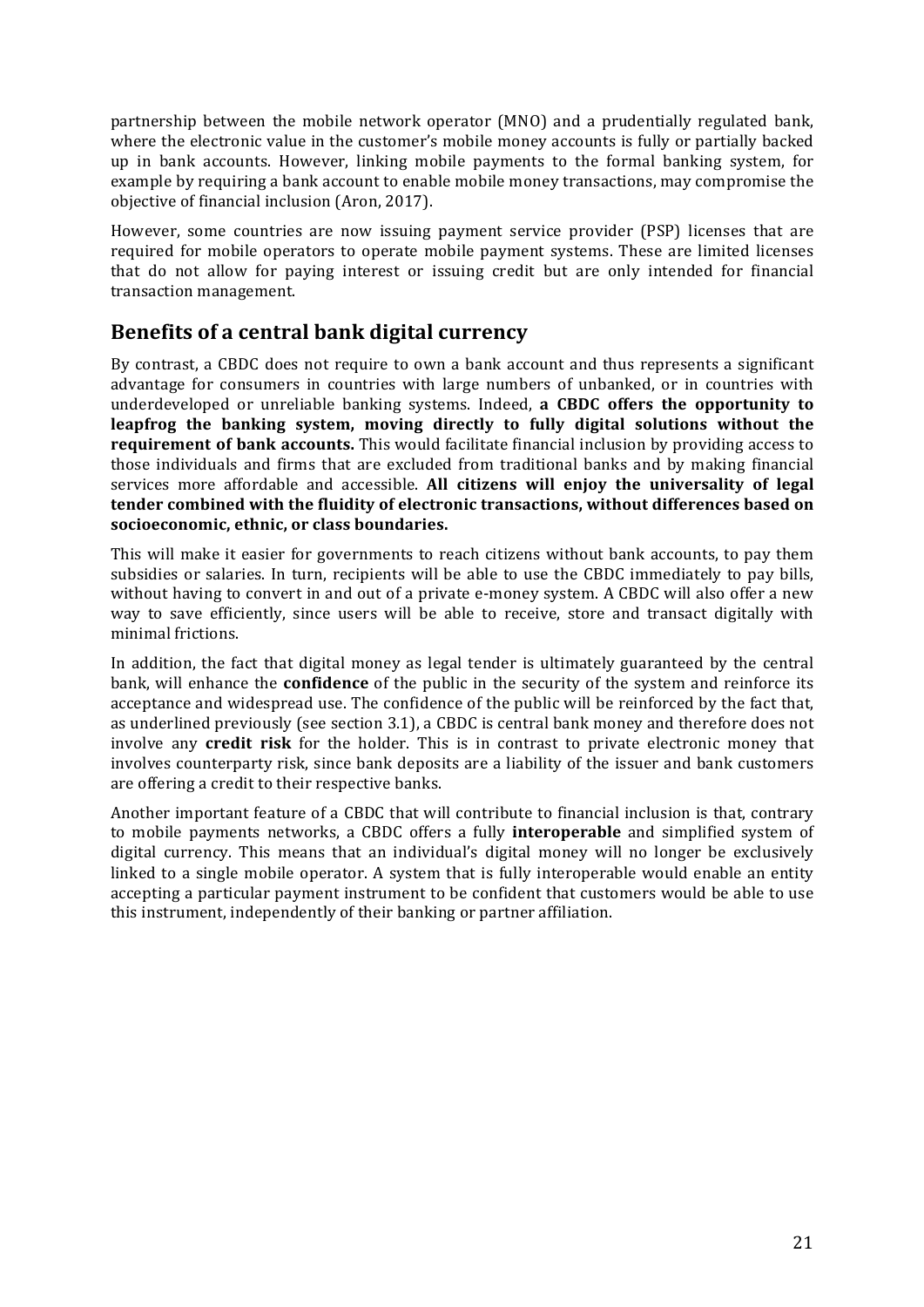# **2.4 Widening the scope of monetary policy instruments**

The introduction of a central bank digital currency (CDBC) could reinforce the effectiveness of traditional monetary policy, while providing central banks with new monetary tools. A CDBC could contribute to relax the zero lower bound (ZLB) on nominal **interest rates, which would enable central banks to implement negative policy rates** when required by economic circumstances. Alternatively, a CDBC could be used as an **instrument** to support unconventional monetary policy in times of crisis, such as **"helicopter money".**

### The issuance of a central bank digital currency

The introduction of a CBDC could enhance the capacity of central banks to control the quantity of CBDC circulating in the economy in real time, which could inform the formulation of monetary policy. Central banks would be able to operate faster adaptations of monetary policy to changing economic conditions. They would also have the ability to adapt to the volume of transactions and the number of users that may evolve with the development of the CBDC. This is one of the advantages of new financial technologies that would allow central banks to keep track of all transactions in a transparent and auditable way (Ahmat and Bashir, 2017: 4).

Beyond these general considerations, the introduction of a CBDC could have different types of consequences for monetary policy, the extent of which depends on the specific features of the CBDC. A key parameter relates to whether the CBDC is **interest bearing**. If the CBDC is noninterest bearing like the physical cash that central banks provide to the general public, then the implications for monetary policy would be negligible. If, on the other hand, the CBDC is interestbearing (positive or negative), it could be used as an additional instrument of monetary policy to pursue various macroeconomic objectives (Meaning *et al.*, 2018: 4).

As highlighted by Dyson and Hodgson (2016), these two options reflect two different approaches central banks may adopt when considering the issuance of digital currency. In the first approach (non-interest bearing), the central bank issues digital currency **reactively** in response to demand from the public, whereas in the second one (interest-bearing), the central bank issues digital currency **proactively** to stimulate aggregate demand and thus influence the economy.

In the reactive approach, central banks would issue digital currency in whatever quantities are needed to meet the demand from the public, exactly like physical cash in the current situation. Central banks would provide the necessary infrastructure to store and transfer CBDC but would let the public determine how to allocate their holdings of money between bank deposits and CBDC. Thus, it would be the public, rather than central banks, that would determine the quantity of CBDC to be issued.

Alternatively, by adopting a proactive stance, central banks could use CBDC as a monetary policy tool to stimulate aggregate demand and influence the economy. This could take two different policy forms: enable monetary policy to operate at negative interest rates; and support unconventional monetary policy (Dyson and Hodgson, 2016: 20). These two policies are discussed below.

#### **Enable monetary policy to operate at negative interest rates**

In the aftermath of the global financial crisis of 2007-2008, central banks attempted to stimulate bank lending and economic activity, by maintaining short-term interest rates at historically low levels. As a consequence, central banks of several countries, including Switzerland, Sweden, Japan and the European Central Bank (ECB) set negative policy interest rates.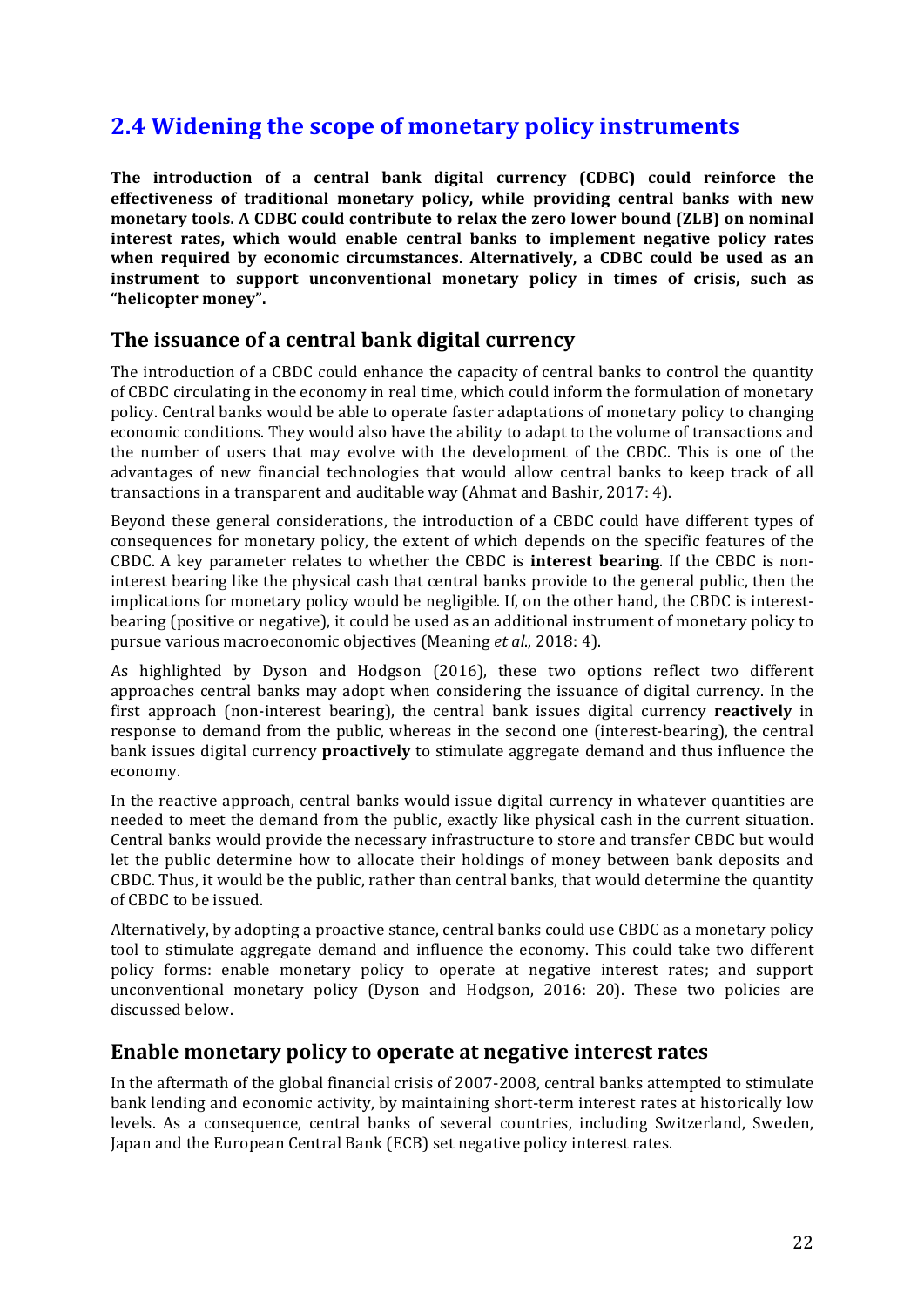However, the policy of lowering interest rates runs up against an obstacle known as the "Zero Lower Bound" (ZLB): the fact that monetary policy loses its effectiveness when nominal interest rates approach zero. Why? Because depositors and investors have a simple way to avoid negative interest rates: by holding cash. In other words, the existence of physical cash creates an obstacle to the implementation of negative interest rates by central banks.

This problem is not new, so why should we worry about it now more than in the past? The main reason is that low interest rates may have become a structural and therefore long lasting phenomenon. Indeed, current low interest rates are not only the result of central banks' massive stimulus measures in the aftermath of the Great Recession. They are also related to deeper socioeconomic transformations occurring over the past 30 years, such as lower trend GDP growth, worsening demographics, rising inequality and savings gluts in emerging markets (Rachel and Smith, 2015). In this new context, monetary policy has less room for maneuver to fight recessions than in previous decades and central banks may find themselves more often confronted to the lower bound constraint in the future (Stevens, 2017: 84).

This is where digital central bank money becomes relevant. Andy Haldane, Chief Economist at the Bank of England, suggests that one way to eliminate the Zero Lower Bound is to introduce digital central bank money on which **negative interest** could be levied:

One interesting solution, then, would be to maintain the principle of a governmentbacked currency, but have it issued in an electronic rather than paper form. This would preserve the social convention of a state-issued unit of account and medium of exchange, albeit with currency now held in digital rather than physical wallets. But it would allow negative interest rates to be levied on currency easily and speedily, so relaxing the ZLB constraint. (Haldane, 2015: 11).

Importantly, the introduction of a central bank digital currency could effectively reduce the zero lower bound constraint without abolishing physical cash but simply by **complementing it** (Stevens, 2017: 85). In effect, the widespread adoption of a central bank digital currency would create the conditions to consider abandoning the largest banknote denominations. And since the largest denominations have the lowest cost of carry, their interruption would increase the average carrying cost of holding cash and thus enlarge the room for negative interest rates (Rogoff, 2016). This makes central bank digital currency an interesting option to remove the Zero lower bound while still offering the public the possibility to hold claims on the central bank.

### **Support unconventional monetary policy**

Given the zero lower bound constraint and the ineffectiveness of expansionary monetary policy in the post-crisis years, some central banks resorted to "unconventional" monetary policy of Quantitative Easing (QE). A central bank implements QE by buying large amounts of financial assets, typically government bonds, thus raising the prices of those financial assets and lowering their yield, while simultaneously increasing the money supply.

There is, however, a debate on the effectiveness of OE at stimulating the real economy. Some economists argue that such policy benefits only a minority of wealthy households (bondholders and shareholders) who have a lower propensity to spend extra wealth and income than lowerincome households. In other words, there would be no "trickle down" effect to the real economy.

In response to concerns that QE fails to create sufficient demand, a number of economists have called for "QE for the people" or so called "**helicopter money**". Instead of buying government bonds or other securities, they suggest that central banks could make payments directly to households and thus encourage aggregate demand. A CBDC could provide the distribution channel to facilitate a direct transfer of central bank funds to individuals and firms. This mechanism could serve as a tool of **anti-cyclical monetary expansion** by allowing the injection of liquidity directly into the economy without going through the banking sector.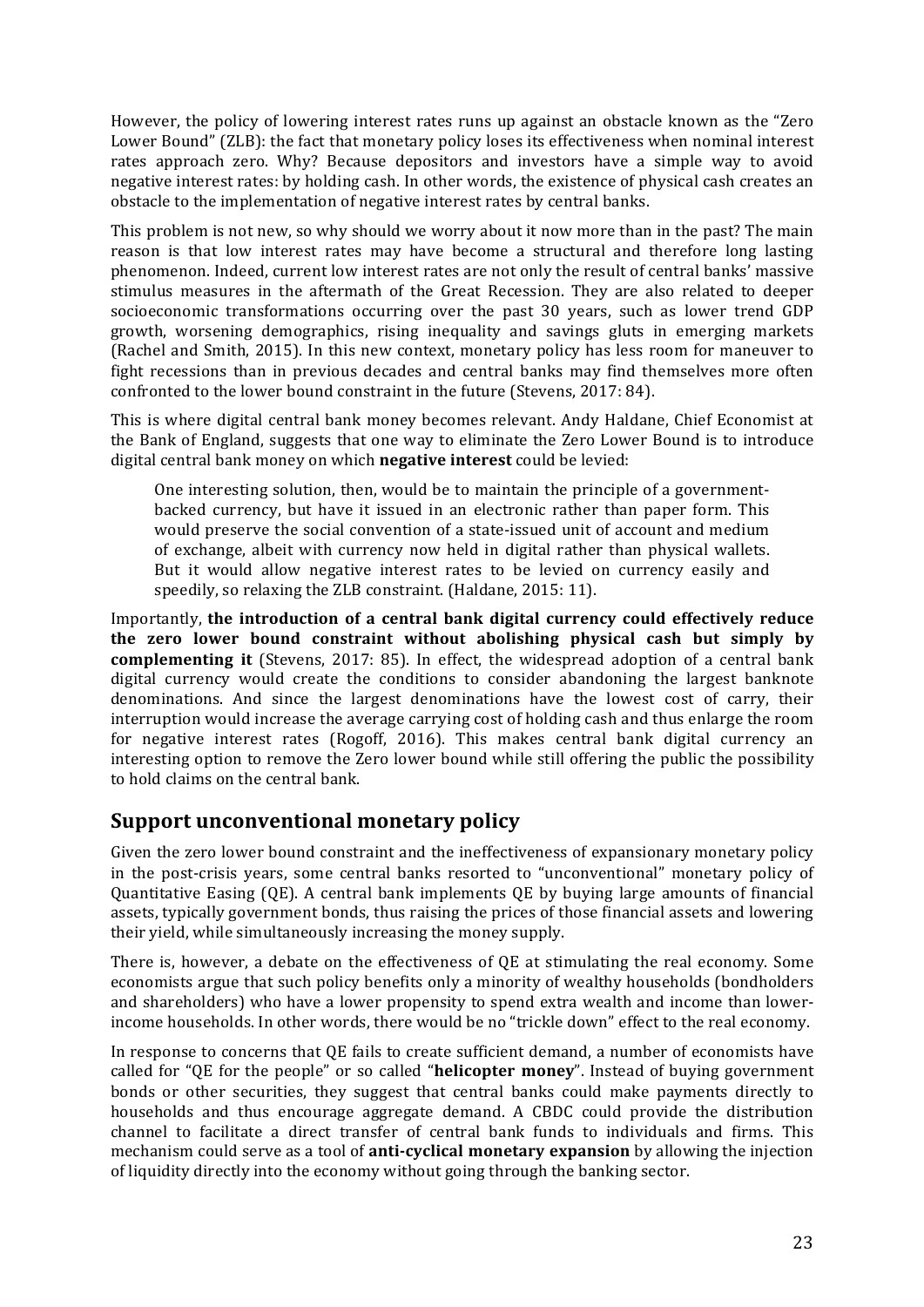# **3. Designing a central bank digital currency**

# **3.1 Issuance and distribution approaches**

The many advantages for central banks to issue a central bank digital currency (CBDC) are not without their challenges, especially concerning its design. Depending on their motivations, central banks need to define the features of their CDBC and collaborate with **innovative** software providers to understand current and future technologies. This **section focuses on a CBDC designed specifically for the purpose of enabling central banks** to issue a sovereign currency in digital form with the same features as cash, highlighting **the different approaches for issuance and distribution.** 

# **The issuance of central bank digital currency**

The issuance of a CDBC with the same features as cash is similar to the way paper currency is currently issued. The same steps are required for the production, storage and distribution of the currency, the only difference being the digitization of the process. Printing presses are replaced by a secure 'virtual State Print Works' and the digital banknotes are stored in a digital vault in the data centre of the central bank. Armoured vehicles to deliver freshly printed banknotes are substituted by digital transfers of CBDC to users' wallets. Security elements found on modern banknotes (holographic foils, precision patterns and serial numbers) are translated into digital cryptographic security elements. This makes CBDC monetary units equivalent to banknotes with a unique signature and serial number.

Given their ubiquity, mobile phones would be the most convenient way to hold and transfer such digital currency. Each transaction would be secure and validated by an operating platform. The units could also be stored in accounts or digital wallets held in remote servers. As the digital currency would circulate electronically, it could be used for both point of sale payments and remote payments. As such, it might not only serve as an equivalent to physical cash but also as a substitute to bank money. It would be perfectly fungible with other monetary instruments and, for instance, could be exchanged for physical cash at ATMs or at point of sale.

# **The distribution of central bank digital currency**

As highlighted by Mersch  $(2017)$ , there are two approaches for the central bank to provide digital money for the public: **value-based** and **account-based**. Cash is value based and no account is involved: a transfer of cash is final when the payer gives the cash to the payee. The central bank is not involved in the transfer. It only registers the issuance and the final return of cash. By contrast, current CBDC in the form of deposits of commercial banks at the central bank is account based: a transfer from one bank to another is final when the funds are debited from the account of the payer and credited to the account of the payee. The central bank is directly involved, since it registers the transfer.

#### *Value-based model*

 

A CBDC could be value-based like cash (also known as "token-based"<sup>18</sup>): the central bank creates and issues the CBDC either directly to the public or (indirectly) through existing intermediaries. The distribution of the currency and the administration of the wallets (digital deposit accounts) can be provided by the central bank itself or can be delegated to the private sector. The central

<sup>&</sup>lt;sup>18</sup> Tokens are digital representation of a physical asset and can be used to verify the asset's authenticity. A "token-based" CBDC means that, once issued, units of CBDC can be transferred from one person to another without the intervention of the central bank, in the same way as physical cash. The alternative is an "account-based" CBDC in which agents had an account recorded by the central bank and transactions were made by the central bank debiting one account and crediting another.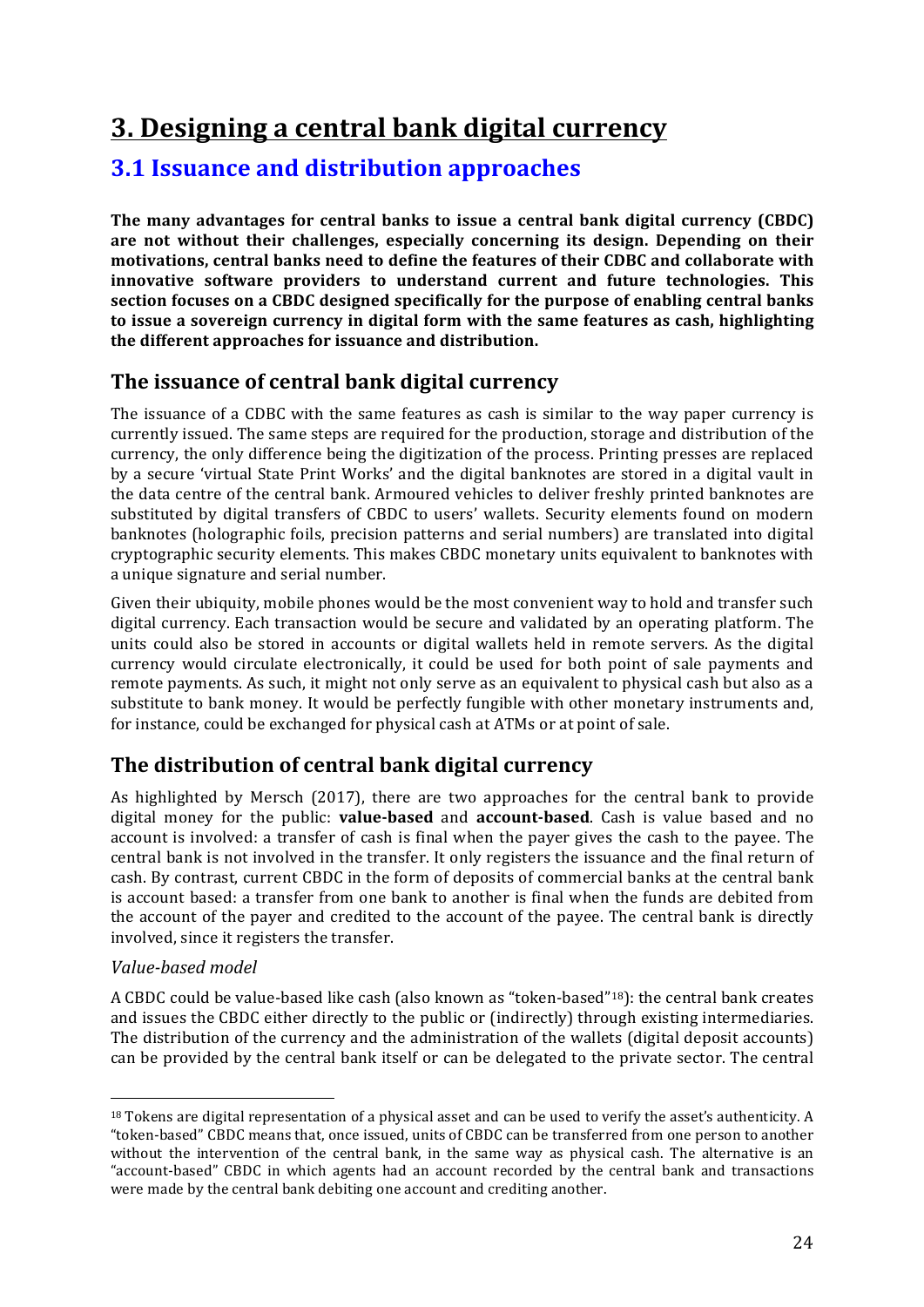bank or the private firms (banks or technology companies) operating the system would provide a special type of digital deposit account, which are called "Digital Wallets". The firms providing these accounts are referred to as "CBDC providers".

CBDC providers would have the responsibility for providing payment services, account information, internet and mobile banking, and customer support. A transfer of CBDC would require the funds be debited from the payer's digital wallet and credited the payee's wallet without the intervention of the central bank.

Legally, it is important to stress that the digital money held in electronic wallets would **belong to the account holders, and not the CBDC provider**. This latter would administer the digital wallets but would not own the money in the wallets. This is in contrast to what happens in traditional banks: the physical cash you deposit becomes the property of the bank and you are instead given a liability in the form of a bank deposit. As a result, CBDC providers would not be able to grant loans with their customers' CBDC and therefore be inherently as risk free as physical cash (Dyson & Hodgson, 2016). This value-based approach has several advantages:

- **administrative burden**: if operated by private firms, it minimises the administrative burden of the central bank by delegating this task to existing commercial banks and new entrants for the technology industry.
- **market-driven approach**: the administration of the system by private firms would encourage competition and innovation to improve and expand the services.
- **regulatory framework**: since CBDC providers would not put their customers' funds at risk, the system would require less intensive regulations. For instance, it would not be necessary to apply the Basel capital requirements. This could stimulate innovation by making it easier for new entrants to provide some competition to existing banks.

#### *Account-based model*

Alternatively, a CBDC accessible to the public could be account-based: the central bank would open an account for every user and provide them with sort codes, account numbers and payment cards so that they can use the money to make payments. This would require that customers be able to check their balance and transactions through Internet and mobile banking. The central bank would need to implement fraud prevention and anti-money laundering regulations on all accounts (Dyson & Hodgson, 2016). However, there are some downsides to this approach:

- administrative burden: the administrative capabilities to serve the public directly and provide customer and technical support would be beyond the current capacity of many central banks.
- **competition with banks**: the central bank could be perceived as trying to compete with commercial banks for the provision of payment services. This competition would likely raise questions of conflict of interest between central banks and the institutions within their oversight authority.
- **little incentive to innovate**: the central bank would not have much incentive to innovate the payment mechanism since it would be the only provider.

This approach was implemented in 2015 by the Central Bank of Ecuador (CBE) to issue Ecuadorian electronic money (*dinero electronico*) in the form of "e-money" accounts to the public. Citizens could open an account by downloading an application, registering their national identity number and answering a few security questions. However, unlike what is usually envisioned under the rubric "central bank digital currency," the BCE was not creating defaultrisk-free accounts denominated in its own domestic fiat money, but it was issuing claims to US dollars. In other words, it was not really a currency but a currency board with a 100% reserve in US dollars.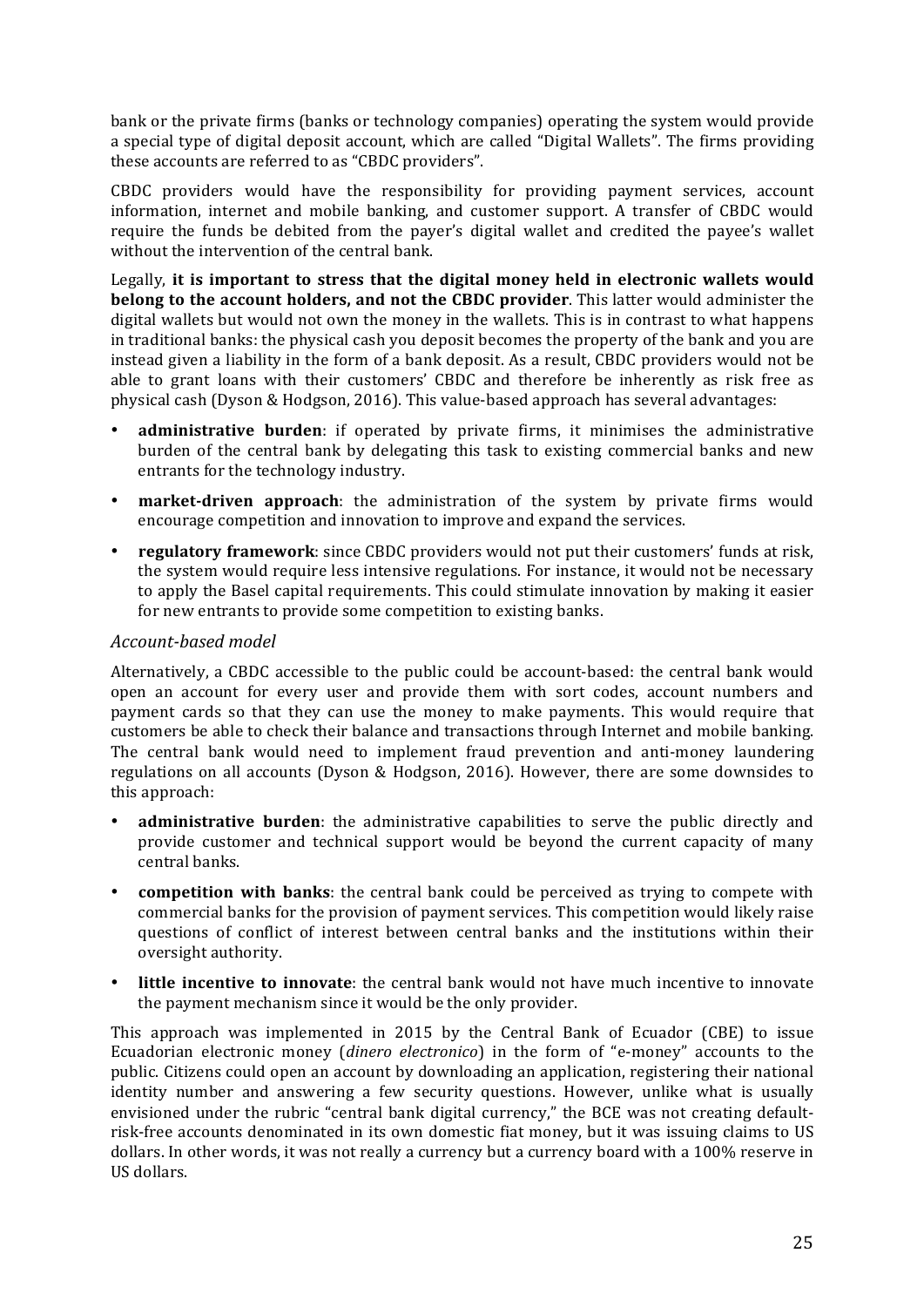The system failed to attract a sufficient number of users or volume of payments and was shut down in 2018. This failure can be mainly explained by public distrust toward public authorities, nurtured by previous episodes of hyperinflation and resulting fears that the digital money would be a first step toward the de-dollarization of the economy. But it is also related to the difficulty for the Central Bank to operate an account-based system that requires to provide both hardware and software to many thousands of merchants, as well as direct customer support to the public beyond the capacities of private sector institutions (White, 2018).

# **Specific features of a central bank digital currency**

The specific features of a CBDC depend on the original motivations of the central bank to issue it. We examine below the most important features of a CBDC similar to cash, although generalizations are difficult because of the variety of designs and specifications that accountbased and value-based CBDC can have:

#### *Denomination*

A CBDC is denominated in the sovereign currency; e.g. for Switzerland, the Swiss franc.

#### *Legal tender*

Like cash, a CBDC is legal tender. This is important since end users will have more trust in a central bank than in a commercial bank or mobile network operator. Inspiring trust is the condition for the currency to be accepted by everyone and to be adopted by a sufficient critical mass, thereby reducing transaction costs in the interest of the economy and the public in general. 

#### *Convertibility*

The central bank would exchange CBDC at par with financial institutions that have an account at the central banks or directly with end users. This would lead to par exchange of bank notes and CBDC among the general public.

#### *Non interest bearing*

The question of whether a CBDC could bear interests depends on its distribution model. If the CBDC is distributed through bank accounts (account-based model), it could potentially bear (positive or negative) interests. A CBDC bearing interest would be a close substitute of bank deposit and as such would compete directly with commercial bank deposits. This would induce a partial shift away from commercial banks towards CBDC wallets. Such a drain could have negative side-effects and threaten the practice of fractional reserve banking (see section 5.2).

By contrast, if the CBDC is distributed through digital wallets (value-based model), the possibility of the payment of an interest would be legally inconceivable. The contract allowing the user to have access to the distribution platform would be similar to a deposit agreement: the CBDC operator would provide the user with a dedicated area on the platform  $-$  a kind of "digital" safe" - where he could deposit his digitized monetary units. The user would retain full ownership of his monetary units and could assert his ownership vis-à-vis the authorized operator and any third party. He would execute payment transactions under his own responsibility. This would be in stark contrast from what happens in traditional banks where the physical cash you deposit becomes the property of the bank and you are instead given a liability in the form of a bank deposit.

#### *Access to CBDC*

The access to CBDC is non-exclusive, which means that anyone could use it, but access to related technology is required. The CBDC is held on an account or in a digital wallet available to any person or firm through various technological devices, including mobile phones, tablets and personal computers with online capability. The digital wallets or the accounts would be provided and administered either by the central bank or by commercial banks.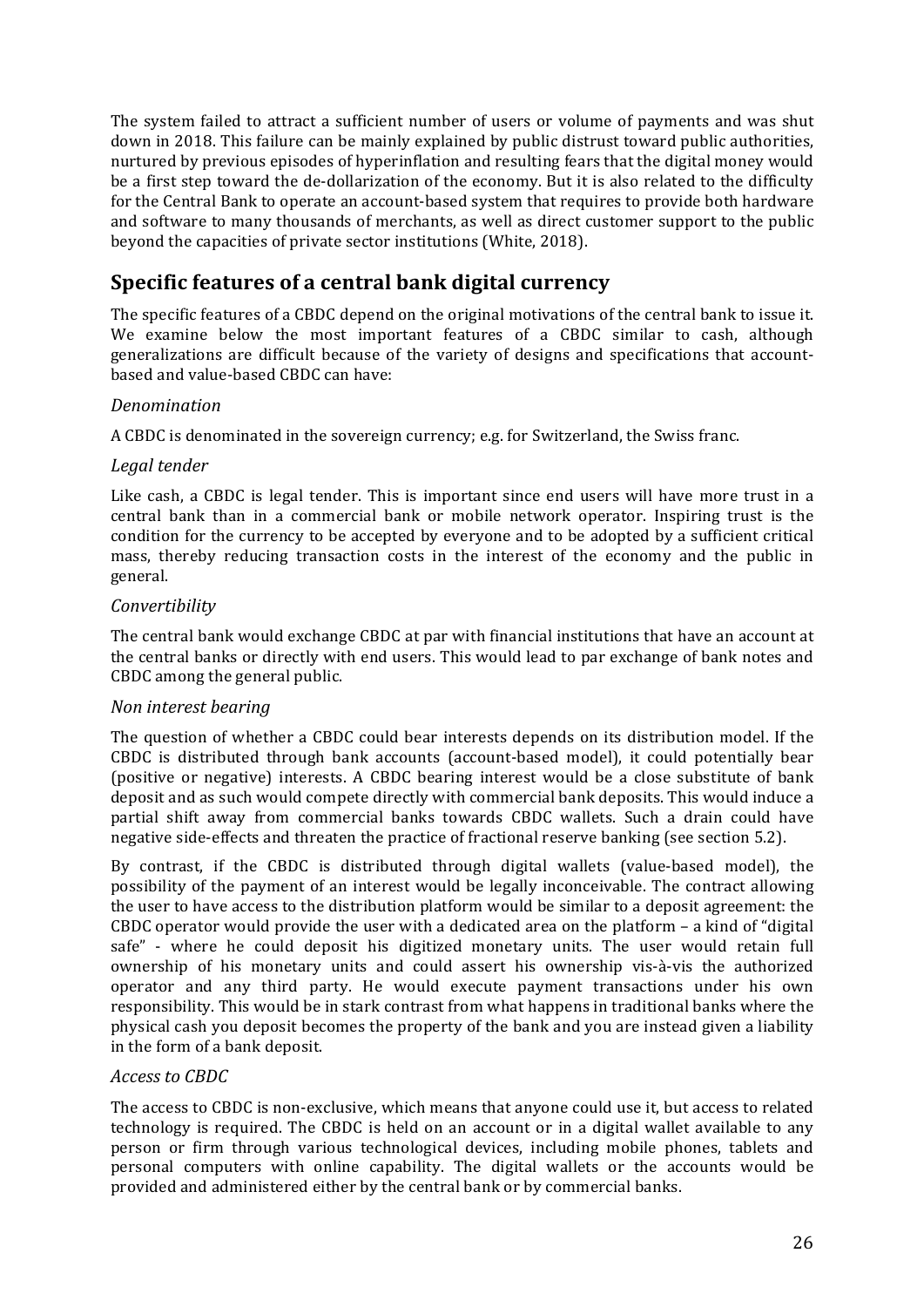#### *Availability of CBDC*

The CBDC would need to be available 24/7, like cash and other electronic payment methods.

#### *Confidentiality of CBDC use*

New technologies raise questions about the appropriate level of privacy or transparency in the financial system. A suitable technological solution would need to ensure a similar level of confidentiality to the processes in place for electronic payments, while at the same time provide the conditions for traceability that are allowed by national regulations and privacy laws. This means that the system would be private (transaction details are only visible to the counterparties of the transaction) but not anonymous (participants must be identifiable to enable applicable regulations, e.g. Anti-Money Laundering and Know Your Customer) at least above a specific threshold<sup>19</sup>. Depending on the legal environment, certain authorities may also require the capacity to view transactions under specific circumstances.

#### *Supply by central bank*

The central bank would need to supply as much digital currency as the public is willing to hold. Therefore, the supply would be demand determined and perfectly elastic.

#### *Distribution channel used by central bank*

Households and firms would purchase the CBDC either directly from the central bank, or indirectly at a regulated financial institution (e.g. bank) with their deposits or with bank notes. These regulated financial institutions would have accounts at the central bank and comply with know-your customer  $(KYC)$  and anti-money laundering  $(AML)/\text{comblating}$  the financing of terrorists (CFT) requirements for their CBDC operations.

#### *Finality and irrevocability*

 

A CBDC requires a technological solution enabling transactions to be confirmed instantaneously. In the case of a value-based CBDC, there would be, as with cash transactions, no need for any clearing and settlement between the two parties transacting.

 $19$  Indeed, an option discussed in some countries is to allow a limited wallet (or account) with strong transaction and balance restrictions that can be used anonymously or under very limited registration criteria. Above a certain threshold, full registration would be required with proof of identity. The result is a 2-tier wallet system of classes with different limitations. This tries to address the desire by some people to have access to an anonymous digital instrument.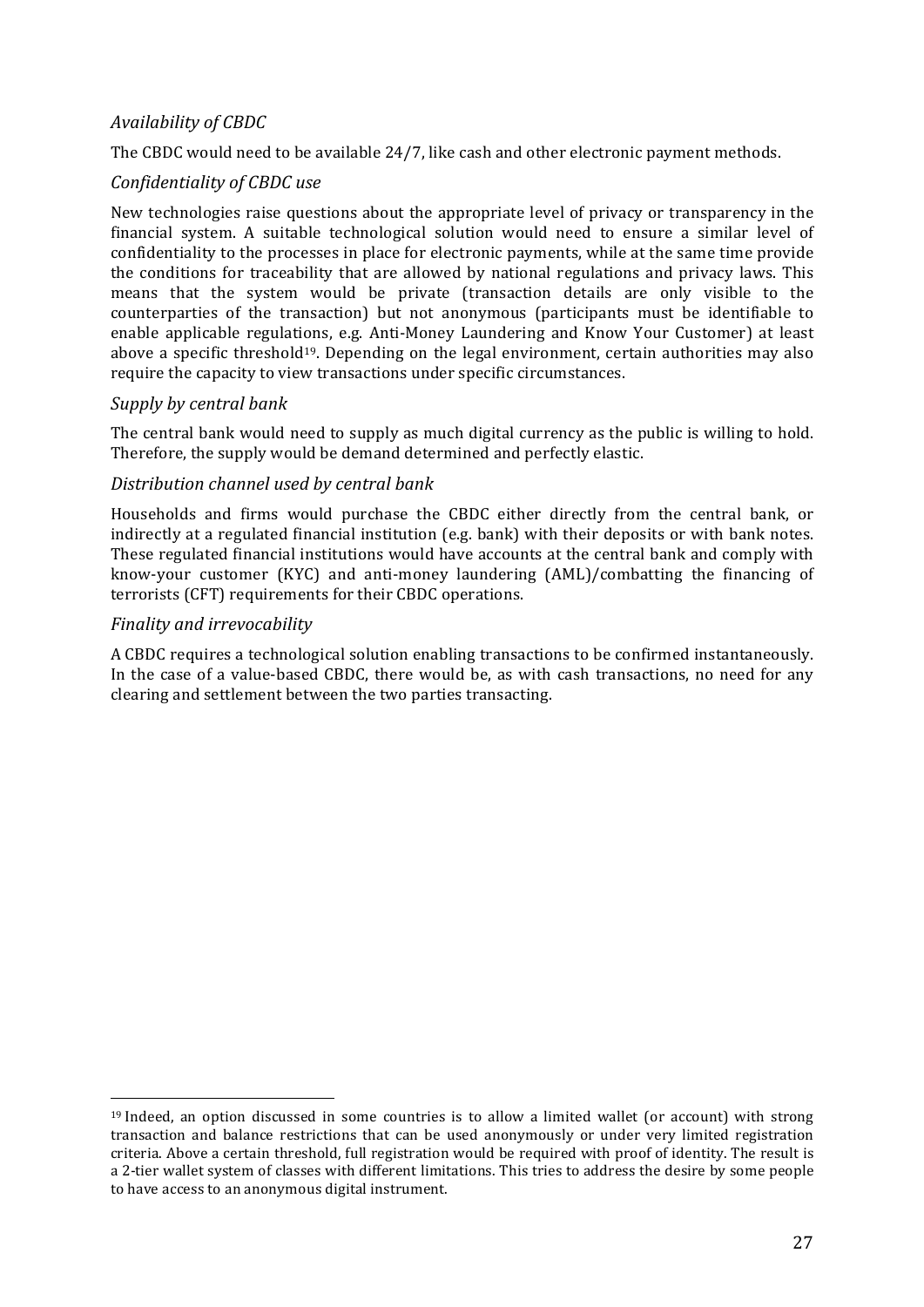# Table 1: Features of a central bank digital currency similar to cash

| <b>Features</b>               | <b>CBDC</b> similar to cash                                                                                                                                 |  |
|-------------------------------|-------------------------------------------------------------------------------------------------------------------------------------------------------------|--|
| <b>Denomination</b>           | Sovereign currency; ex: CHF, USD                                                                                                                            |  |
| Legal tender                  | Yes                                                                                                                                                         |  |
| Convertibility to cash        | At par / no commission                                                                                                                                      |  |
| <b>Interest-bearing</b>       | No                                                                                                                                                          |  |
| <b>Central bank fees</b>      | None                                                                                                                                                        |  |
| <b>Access</b>                 | related<br>Non-exclusive,<br>but<br>access<br>to<br>technology is required                                                                                  |  |
| Availability                  | 24/7                                                                                                                                                        |  |
| <b>Confidentiality of use</b> | Similar to electronic payments                                                                                                                              |  |
| Supply by central bank        | Demand determined; perfectly elastic                                                                                                                        |  |
| <b>Distribution channel</b>   | Directly through central bank or indirectly<br>through regulated FIs that have accounts at<br>the central bank. FIs comply with AML and<br>KYC regulations. |  |
| Finality/irrevocability       | Immediate, at time of transaction                                                                                                                           |  |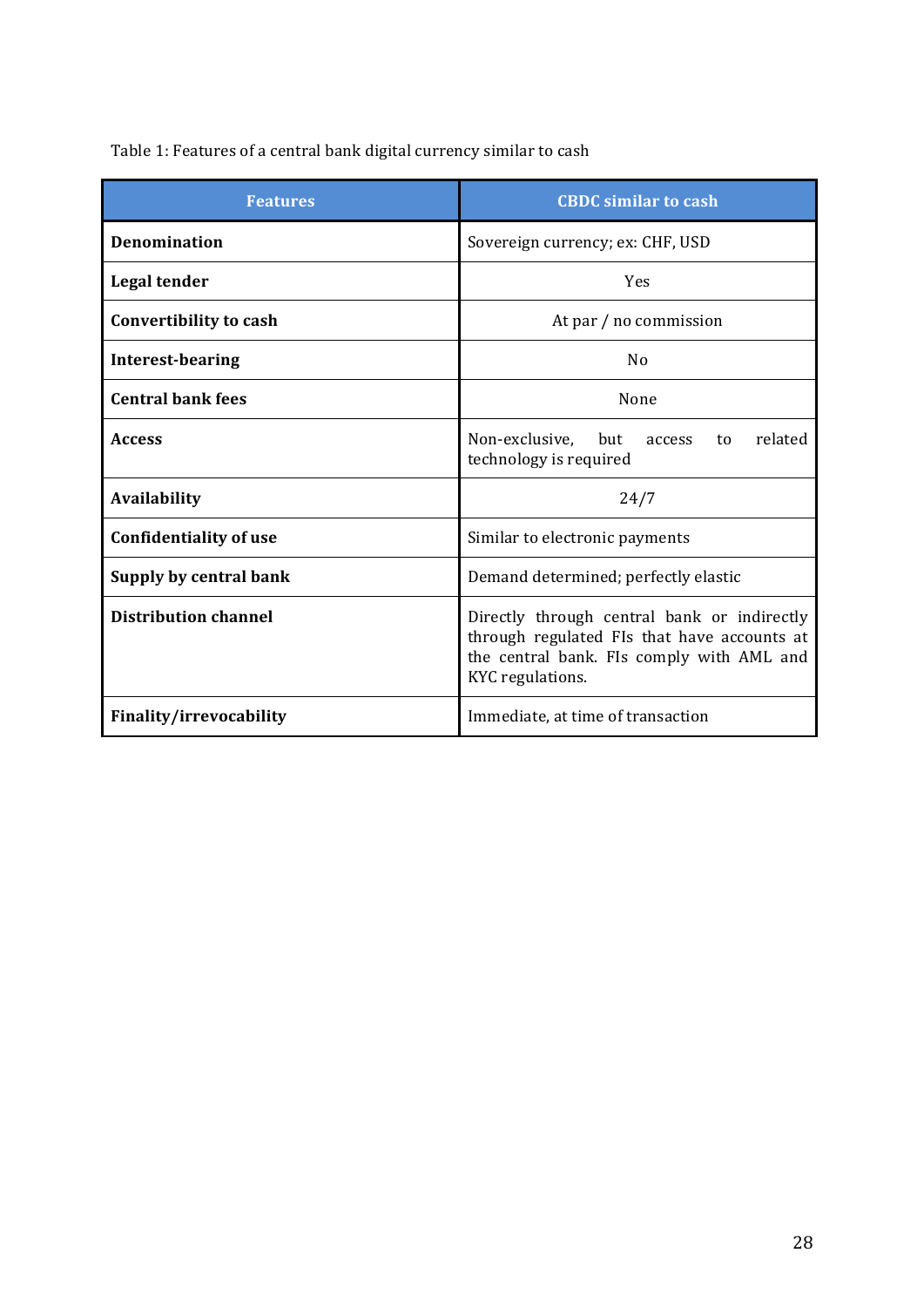# **3.2 Technological solutions for implementation**

It is often assumed that consensus-based technologies such as blockchain – a specific type of distributed ledger technology (DLT) - would be required to implement a CBDC. Although these technologies have some advantages for financial record systems, they **present dangers and challenges in the traditional model of sovereign currency. Instead, new technological solutions are emerging to provide a non-consensus based system to handle transaction processing. These technologies are better suited to enable central banks to issue a sovereign currency instrument in digital form.** 

# **Bitcoin and distributed ledger technology**

It is now widely recognized that the key innovation in Bitcoin is not the alternative unit of account, but its underlying technology, the so-called "Distributed Ledger Technology". DLT allows a payment system to operate in a decentralised way, without any role for a trusted third party, such as a central bank. The term "distributed ledger" is used to describe a "secure database or ledger that is replicated across multiple sites, countries, or institutions with no centralized controller" (ITU, 2016: 11)).

The idea of a distributed ledger is not new. Such ledgers are used by organisations (eg. supermarket chains) that have branches across a given country or across countries. However, in a traditional distributed database, a **central administrator** performs the key functions that are necessary to maintain consistency across the multiple copies of the ledger. The easiest way to do this is for the administrator to maintain a master copy of the ledger that is periodically updated and shared with all network participants (BIS, 2017: 58).

By contrast, new systems based on DLT differ from traditional databases in that no such central administrator is needed to manage the database. New information can be provided by participants at any time and added to the database by means of a validation process. The new data are added to each participant's copy of the distributed ledger so that each participant will always have the latest version of the entire database.

The first and most well known application of DLT is the **blockchain** technology developed originally to support Bitcoin. Blockchain technology is based on a decentralized consensus mechanism that facilitates the sending of digital currency from one user to another without the need for a trusted third party.

However, as highlighted by Scorer (2017), it may not be the best solution for the implementation of a CBDC. The environment in which a CBDC might exist would be totally **different, with at least one trusted party – the central bank - needing to exert some degree of central control.** In addition, blockchain solutions require a huge amount of processing power and time and, therefore, cannot be used on a wide scale as is required for an official currency. It would be socially inefficient and technological nonsense wasting vast amounts of calculating power and energy<sup>20</sup>. Therefore, the features of the blockchain technology may be neither necessary nor desirable to implement a CBDC.

Some projects that are based on permissioned ledgers have been tested for interbank settlements for the public sector (OECD, 2018: 20). Projects conducted so far, and mentioned in Section 2.2, are still being evaluated, but the preliminary results indicate that DLT solutions using permissioned forms of DLT remain too immature to adopt as CBDC.

### **Technology requirements for a central bank digital currency**

 

 $20$  The annual electricity consumption of Bitcoin is estimated to be about 73.12 (TWh) as of the end of August 2018, which is the equivalent to that of the entire country of Chile.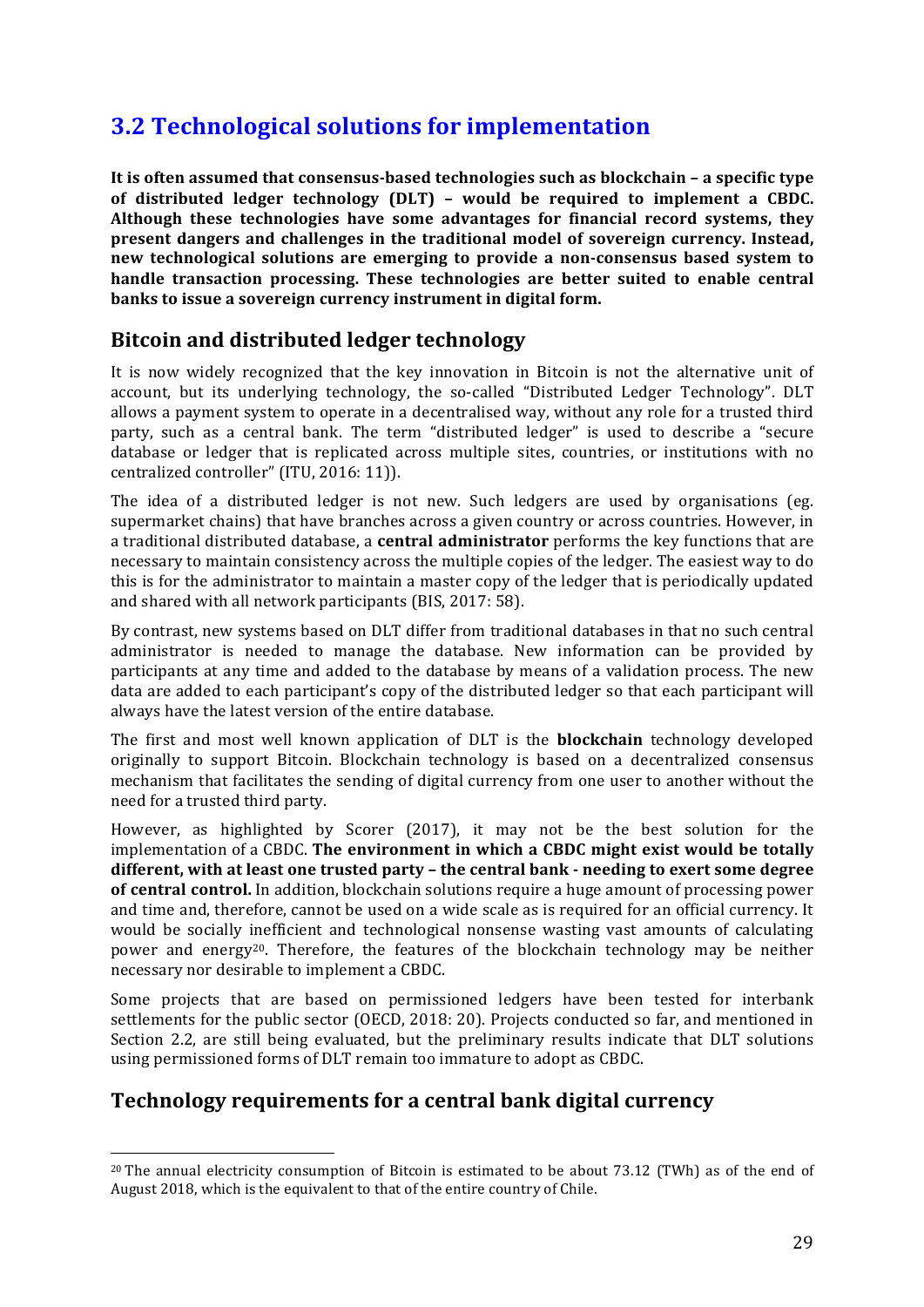The initial motivations of central bank to issue CBDC are essential in determining the technological solution to implement it. In the case of a CBDC similar to cash, there are, however, a number of general requirements that would need to be addressed, among which: resilience, security, scalability, transaction processing, confidentiality, interoperability and future proofing. These requirements are technology agnostic, in the sense that they should be considered for any kind of CBDC solution.

They are discussed in greater detail below:

#### *Resilience*

A widely used CBDC would be considered as a strategic national infrastructure, necessary for a country to function and upon which daily life depends. Any disruption would have a major impact on the financial system and on the economy. Therefore, the technological solution should offer high levels of resilience and be operational across the country, 24 hours a day, 365 days a year.

#### *Security*

Security considerations are also paramount, especially in light of the increasing frequency and impact of cyber-attacks. The CDBC should be protected against unauthorised access to and alteration of data, as well as disruption to operation.

#### *Scalability*

An important technological requirement is the ability of the system to adapt to the volume of transactions and the number of users that may increase with the adoption of the CBDC.

#### *Transaction processing*

An optimal technological solution would enable transactions to be confirmed instantaneously and require no settlement. As with cash transactions, there should be no need for any clearing between the two parties transacting.

#### *Confidentiality*

New technologies raise questions about the appropriate level of privacy or transparency in the financial system. The technology underlying a CBDC should ensure a similar level of confidentiality to the processes in place for electronic payments, while at the same time offer flexibility to provide the conditions for traceability that are allowed by national regulations and privacy laws. This means that the system should be private (transaction details are only visible to the counterparties of the transaction) but not anonymous (participants must be identifiable to enable applicable regulations, e.g. Anti-Money Laundering and Know Your Customer). Depending on the legal environment, certain authorities might require the capacity to view transactions under specific circumstances.

#### *Interoperability*

A CDBC would need to coexist with the financial system. A synchronisation between the different payment systems would be required to ensure the effectiveness and coherence of payments. Therefore, the technological solution should allow full interoperability with existing payment methods. Interoperability includes the requirement for points of exchange between CBDC and commercial bank money to extend the use of CBDC in transactions with other payment systems.

#### *Future proofing*

Another technological requirement is that the CBDC would need to be able to function for a long period of time and thus to adapt to a changing environment. It might need to adapt the processing capacity to changes in demand. Also, the technological landscape is likely to evolve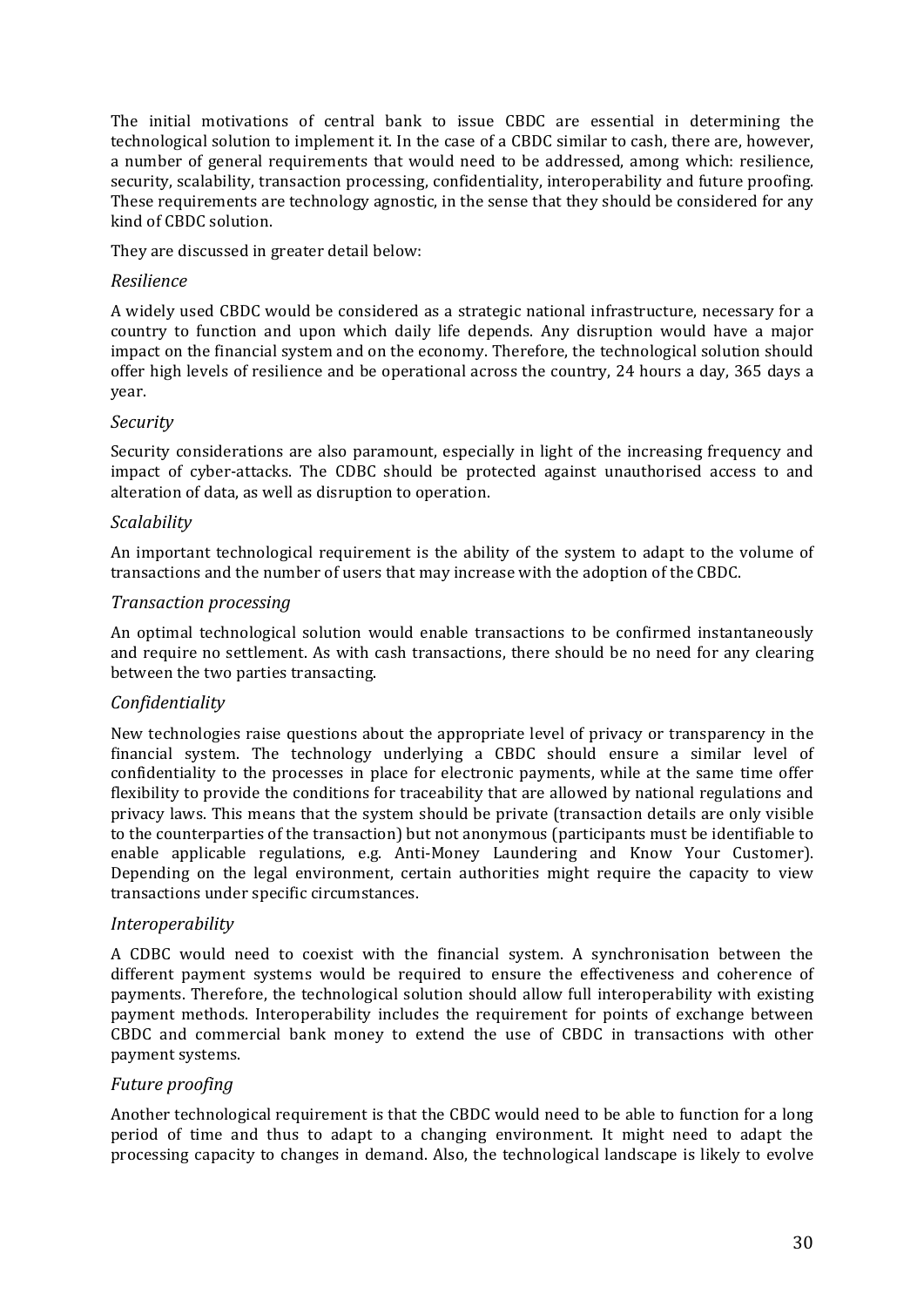rapidly in the future. Therefore, it is vital that the system has the ability to continually upgrade and increase its security features.

| <b>Requirements</b>           | <b>Summary</b>                                                               |
|-------------------------------|------------------------------------------------------------------------------|
| <b>Resilience</b>             | Highly operational<br>24/7/365                                               |
| <b>Security</b>               | Secure against cyber attacks                                                 |
| <b>Scalability</b>            | Potential for several thousand transactions<br>per second                    |
| <b>Transaction processing</b> | Immediate, real time, no settlement finality                                 |
| Confidentiality               | Similar to electronic payments                                               |
| Interoperability              | Full currency exchange and interoperability<br>with existing payment systems |
| <b>Future proofing</b>        | Ability to upgrade and enhance, without<br>impacting service                 |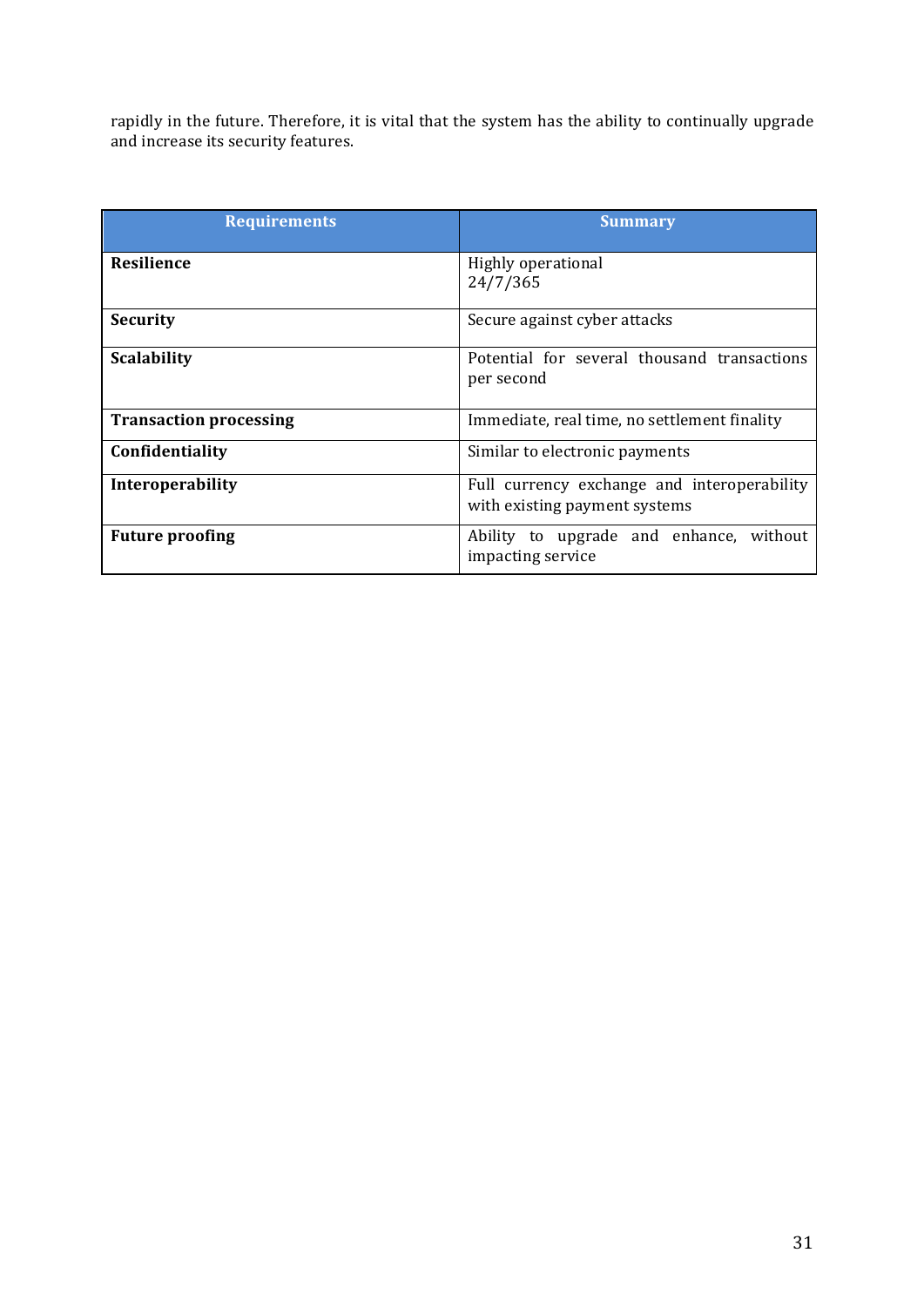# **4. Issues and challenges**

# **4.1 Central bank digital currency and narrow banking**

It is often argued that the issuance of CBDC raises questions that are similar to those relating to narrow banking or full-reserve money. However, such line of argument is misleading because the introduction of a CBDC does not share the same objective and does not involve the same restrictions as narrow banking or full-reserve money. **Therefore, it is important to clarify the differences between the two reform proposals and** their implications for the banking system.

### **Full reserve banking: a case of narrow banking**

**Full-reserve banking** (also known as 100% reserve banking) is a proposed alternative to the fractional-reserve banking in which banks could no longer create new money in the form of bank deposits. In the current monetary system, almost all money is created by commercial banks via the creation of loans. By contrast, under a full-reserve banking system, private money creation would be prohibited, and every deposit would have to be backed by government money (i.e. cash, central bank reserves and government securities) to satisfy potential demand. In brief, a bank's reserve ratio must be 100% (Dow, Johnsen, Montagnoli, 2015).

"**Narrow banking**"<sup>21</sup> is usually presented as the modern equivalent of the "full reserve banking" principle, promoted by early economists such as David Ricardo to correct the inadequacy of money reserves against the stock of banknotes in circulation. Narrow banks specialize in deposit-taking and payment activities, they are prohibited or restricted from lending to the private sector and invest all their deposit liabilities in assets of very high quality (Bossone, 2001: 4). In a narrow-bank system, deposits do not fund lending or risky investments, but all deposits are invested in secure, liquid instruments such as central bank reserves or government paper (Norges Bank, 2018: 38).

Narrow banking resembles full reserve banking but is not exactly the same, full reserve banking representing a **specific type of narrow banking**. As explained by Laina (2015), narrow banking differs from full reserve banking in that it allows any safe asset to be the balancing item of bank deposits. The safe assets can be anything from central bank reserves to traditional bank loans such as mortgages. By contrast, full reserve banking allows only government money (cash, central bank reserves and government securities) as the balancing assets of bank deposits. Therefore, it can be considered as one type - the strictest - of narrow banking.

In the 1930s, narrow banking was proposed as a policy for monetary reform to restore confidence during the Great Depression in the USA, notably by a group of economists from the University of Chicago, such as Frank Knight, Henry Simons and Lloyd Mints. That policy was also supported by well-known monetary economists such as Irving Fisher, Milton Friedman and James Tobin. What became known as the "**Chicago Plan**" proposed notably to abolish the fractional reserve regime and to adopt a 100% reserve requirement on deposits. The plan, however, was never adopted due to strong resistance from the banking industry (Benes and Kumhof, 2012).

# **Central bank digital currency and full reserve banking**

What is the relationship between CBDC and full reserve banking? **A CBDC payments system** does not need to conform to a full reserve banking model, where banks lose their ability **to create credit.** However, it is true that the introduction of CBDC could result in a situation of full reserve banking if customers were to transfer all of the sight deposits held at commercial

 

<sup>&</sup>lt;sup>21</sup> The term « narrow banking » was coined by Robert Litan (1987).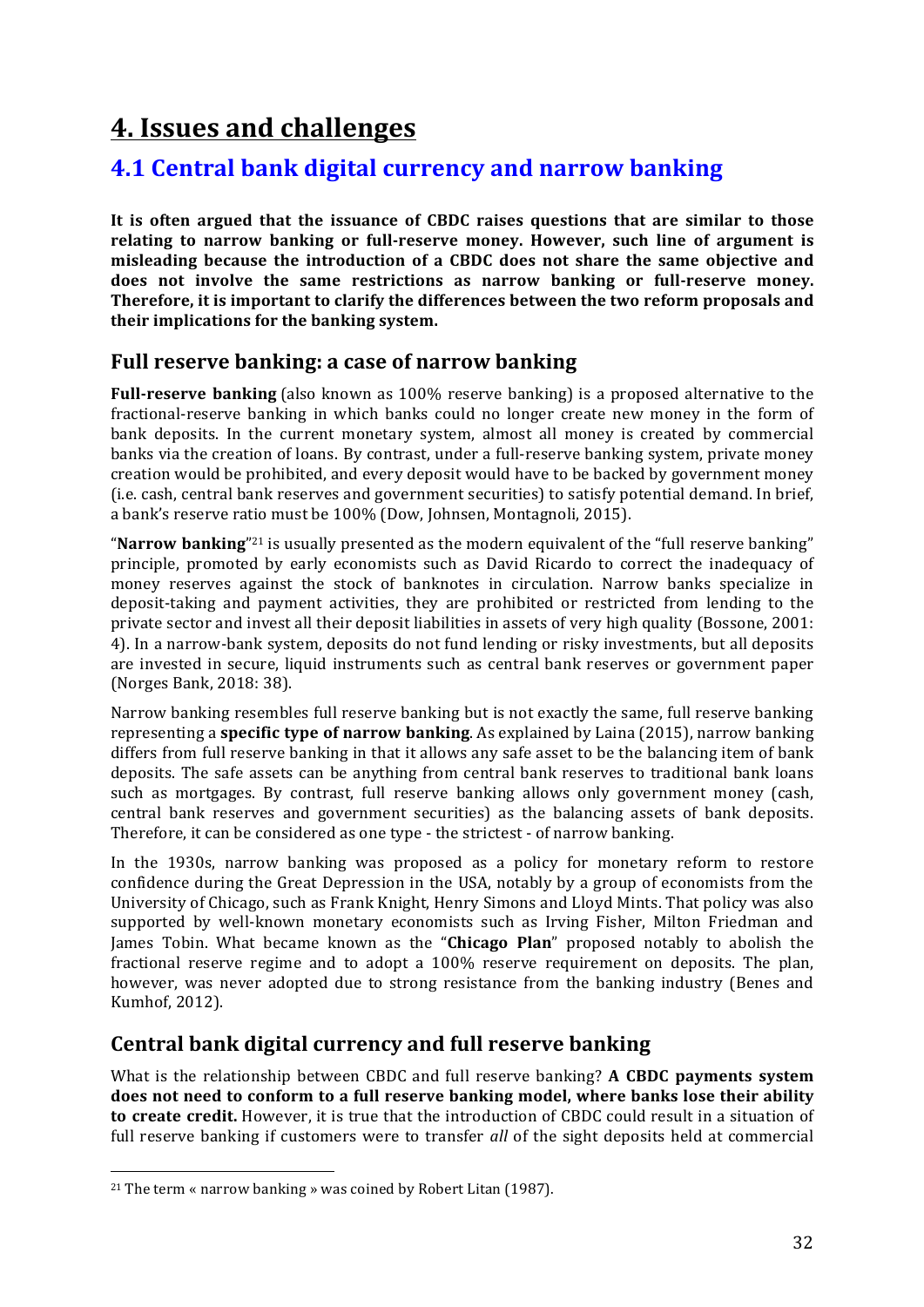banks to CBDC wallets or accounts. This extreme scenario is not very likely though, especially if CBDC wallets or accounts bear no interest rates.

More precisely, as highlighted in a study of the Bank for International Settlements (2018), CBDC and full reserve banking differ in two important ways:

- First, under CBDC residents hold direct claims on the central bank, whereas under narrow banking residents hold commercial bank money that is fully backed by central bank reserves or sovereign claims.
- Second, a CBDC could coexist with commercial bank deposits, whereas full reserve banking proposals aim to abolish the privilege of banks to create money. The idea of a CBDC is to give the public the option to choose between commercial bank deposits and central bank money, with the two coexisting side by side (Huber, 2018: 1).

This latter point allows us to stress that, unlike full reserve banking, the aim of a CBDC is not to replace the traditional banking system with a unique state-issued form of liquidity. **Instead, the aim of a CBDC would be to complement the banking system, by offering a larger range of options to spend, store and send value.** This means that banks would remain free to continue to develop credit activities and attract deposits, but that the balances of the customers of CBDC would be operationally and legally separated from depository balances. In that sense, the introduction of a CBDC could be described as a "partial narrow-banking system", as opposed to a "full narrow-banking system" in which banks are obliged to operate as narrowbanks rather than fractional-reserve banks (Gouveia *et al.*: 2017).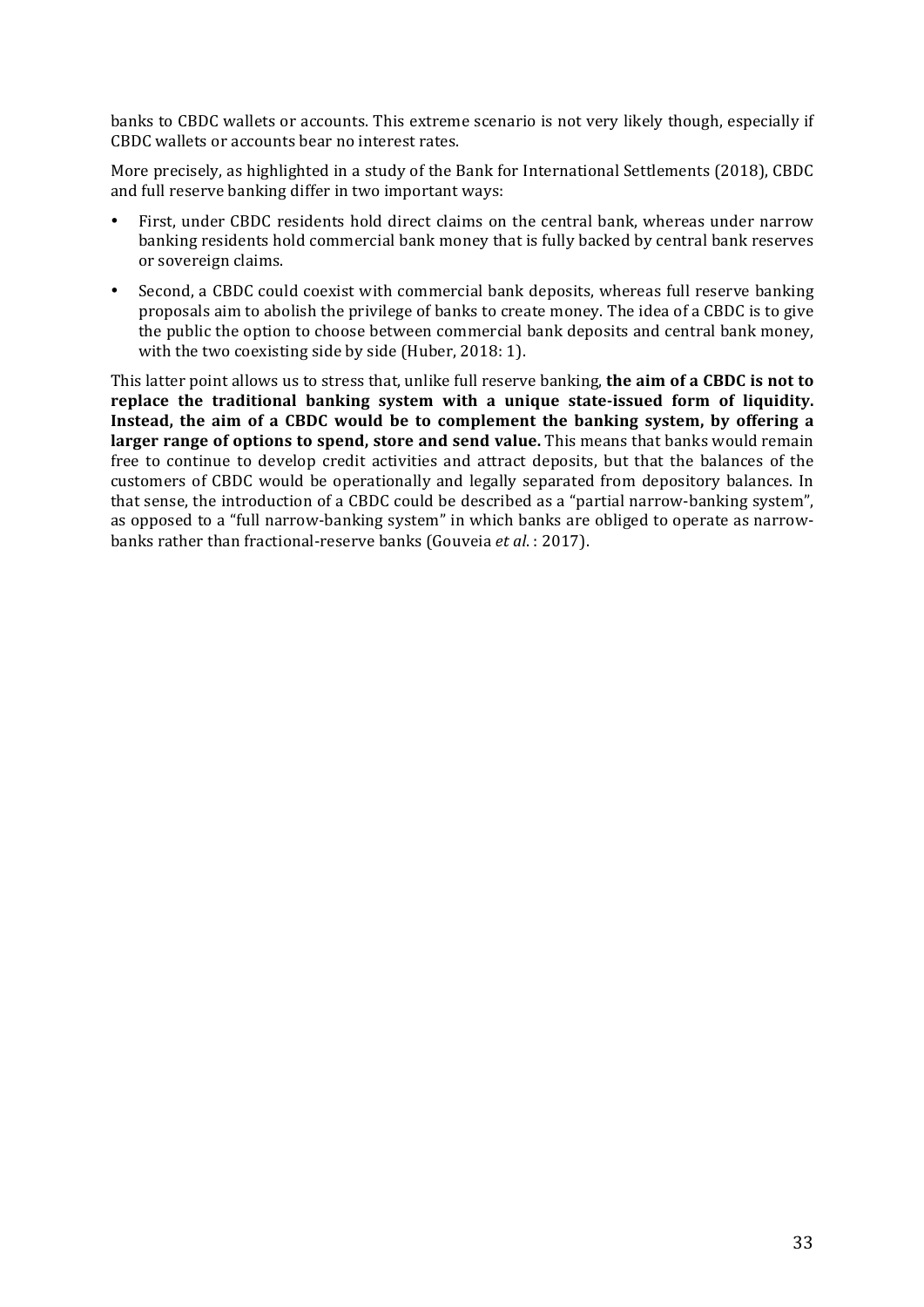# **4.2 Implications for banks and financial stability**

The introduction of a CBDC would lead to a situation where two competing forms of **electronic money are in competition: bank deposits and CBDC digital wallets. This could** create movements of funds both in normal times and during a financial crisis, with different implications for banks and financial stability. Although a CBDC system could stimulate a flight of funds away from banks towards the central bank in times of financial stress, it would also have a positive effect by guaranteeing continued access to a safe **payment system for the population.** 

## **The market dynamic between digital wallets and bank deposits**

The introduction of CBDC would amount to a new situation where consumers have the choice between two different forms of electronic liquidity: traditional bank deposits and digital wallets. Despite their differences, these two forms of electronic liquidity would inevitably be in competition. Consumers would need to choose whether they wish to hold physical cash, electronic money issued by banks or electronic money issued by the central bank.

As already mentioned above (see section 2.2), an important difference between these two forms of electronic liquidity is that bank deposits have credit risk above the insurance threshold (currently EUR 100'000 in the EU; CHF 100'000 in Switzerland), while digital wallets would bear no credit risk whatever the amount held. This means that for individuals or institutions with large sums of money to store, digital wallets may be attractive. In times of financial stress, digital wallets could seem to be even more appealing since governments may want to "bail in" depositors, such as in the case of Cyprus in 2013.

On the other hand, however, banks are able to pay interest on account balances since they earn revenues from credit activities, unlike CBDC providers who would have to store all customer funds at the central bank. The absence of interest on CBDC wallets would tend to reduce their attractiveness in comparison to bank accounts.

# **Implications for financial stability**

A widely expressed concern is that the implementation of a CBDC bears **financial stability risks** related to the possibility for households and companies to move their deposits back and forth between their CBDC digital wallets and their bank accounts (BIS, 2018). The extent of these substitution effects depends on two factors: the design of the CBDC and its subsequent attractiveness in comparison to bank accounts; whether the shifts of funds occur in normal times or during a financial crisis.

#### *Implication in normal times*

In normal times, bank deposits and digital wallets would be close substitutes as they both have low credit risk and are directly accessible (high liquidity). The demand for CBDC would depend on several factors such as the user-friendliness of the system, the interest rate on bank deposit in comparison to the CBDC and any usage fees. Thus, if the goal of the CBDC is to mimic cash transactions and therefore offers no interest and no services similar to bank accounts, the substitution effects between the two would remain moderate because people would probably want to keep most of their money in commercial banks (Broadbent, 2016). Only some categories of bank deposits might migrate to CBDC digital wallets, namely sight deposits offering little or no interest (Panetta, 2018). In this situation, banks can offer a deposit rate slightly above zero to continue to retain their deposits, which means that the negative effects on bank profits and financial stability would be minor (Riksbank, 2017: 29).

By contrast, if the CBDC system provides customers with interest, holding CBDC would become more attractive and could encourage a larger number of people to move their funds from their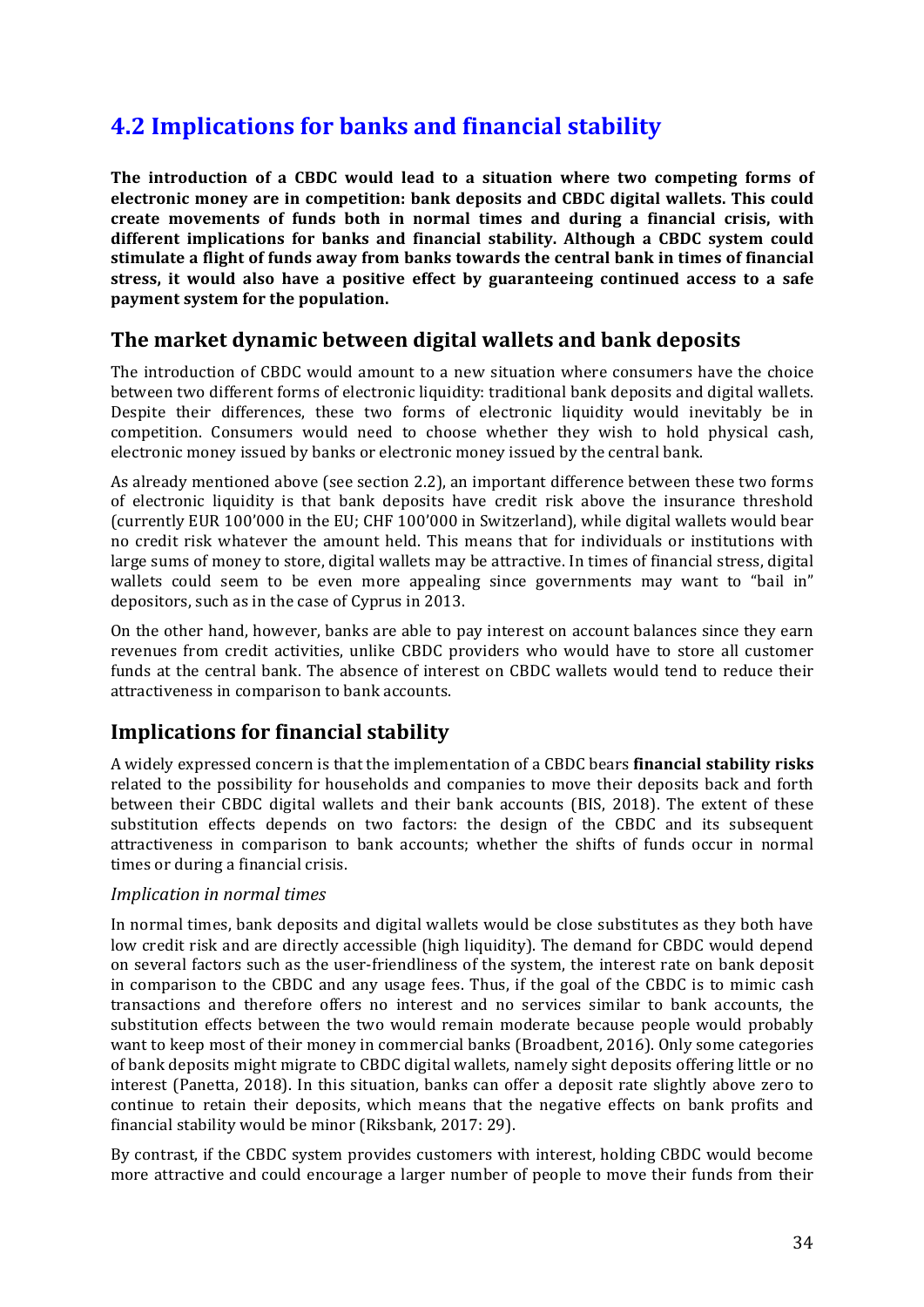bank accounts to digital wallets. As a result, the CBDC may become a floor for bank deposit rates and consequently banks might need to adjust their deposit rates to prevent a too large quantity outflow of bank deposits (Riksbank, 2017: 30).

In an extreme case, a high CBDC volume may lead banks to opt for wholesale funding as the primary source for their activities, which would mean in practice the introduction of a **narrowbank system** (see section 5.1). This scenario is, however, rather unlikely as it involves that the newly introduced CBDC replaces all bank deposits. Overall, the effects of the introduction of an interest-bearing CBDC should not be disruptive for banks as they can always compete **by offering services that CBDC digital wallets cannot, such as access to credit and payment services** (Panetta, 2018: 7-10).

#### *Implication in times of financial crisis*

In times of financial crisis, the CDBC could function as a store of value and therefore stimulate a flight of funds away from private financial institutions towards the central bank. Indeed, when faced with systemic financial stress, agents tend to shift their deposits towards financial institutions perceived to be safer. They could flee toward the central bank by converting their bank deposits into cash, but cash is relatively inconvenient and many bank accounts have limitations on the amount that can be withdrawn.

As highlighted by the BIS, the fact that digital wallets offer the safety of physical cash and the convenience of bank deposits accounts may prompt people to move - at least temporarily - their funds to digital wallets. This could allow for "**digital runs**" towards the central bank with higher speed and scale (BIS, 2018). In this case, the banks' capacity to retain deposits with higher deposit rates would be weaker, since it is the absence of credit and liquidity risks in CBDC that would drive the demand. Even in the presence of deposit insurance, shift in deposits could be large because a risk-free CBDC provides a safer alternative  $(Riksbank, 2017; 31)$ .

For banks, large flows from banks deposits to digital wallets would reduce their liquidity ratios and any subsequent shortage of reserves would need to be addressed by central banks issuing additional central bank reserves. The situation would be managed via traditional monetary operations.

This risk is often emphasized to argue against the introduction of CBDCs (see for ex. Iordan, 2018). This argument is, however, hard to support. First, it would be possible to mitigate the risk of "digital runs", for example by imposing **quantitative limits** on digital wallets to limit substitution effects. The limit could be set so as to make it possible to use CBDC for transactions, but not for savings, for example as a fixed ratio of GDP. Alternatively, an overall ceiling could be set for the amount of CBDC. These measures, however, are not without their own challenges (Danmarks Nationalbank, 2017: 17).

#### Second, it has to be stressed that the existence of CBDC digital wallets in times of financial crisis may also contribute to financial stability, as it would have a positive impact on the **population as it could guarantee continued access to a safe payment system** (Riksbank, 2017: 31).

Finally, and most importantly, the logic of the argument itself is questionable. Any argument against CBDCs on the ground that it would exacerbate the shift from potentially risky bank deposits to safer forms of digital money, "is logically the same as arguing that the state should not issue government bonds because it provides a safe asset for investors in stocks and corporate bonds to switch to, thereby exacerbating instability in the stock market." Similarly, the same logic could be used to argue that insurance on bank deposits increases volatility of the system because it encourages stock and bond investors to switch back in times of financial stress. In other words, the risk exists but it can be reduced (e.g. with ceilings) and, in any case, it does not constitute a coherent argument to reject the idea. If the flow of funds to digital wallets was so severe to pose a systemic risk, it would suggest a much more fundamental problem in the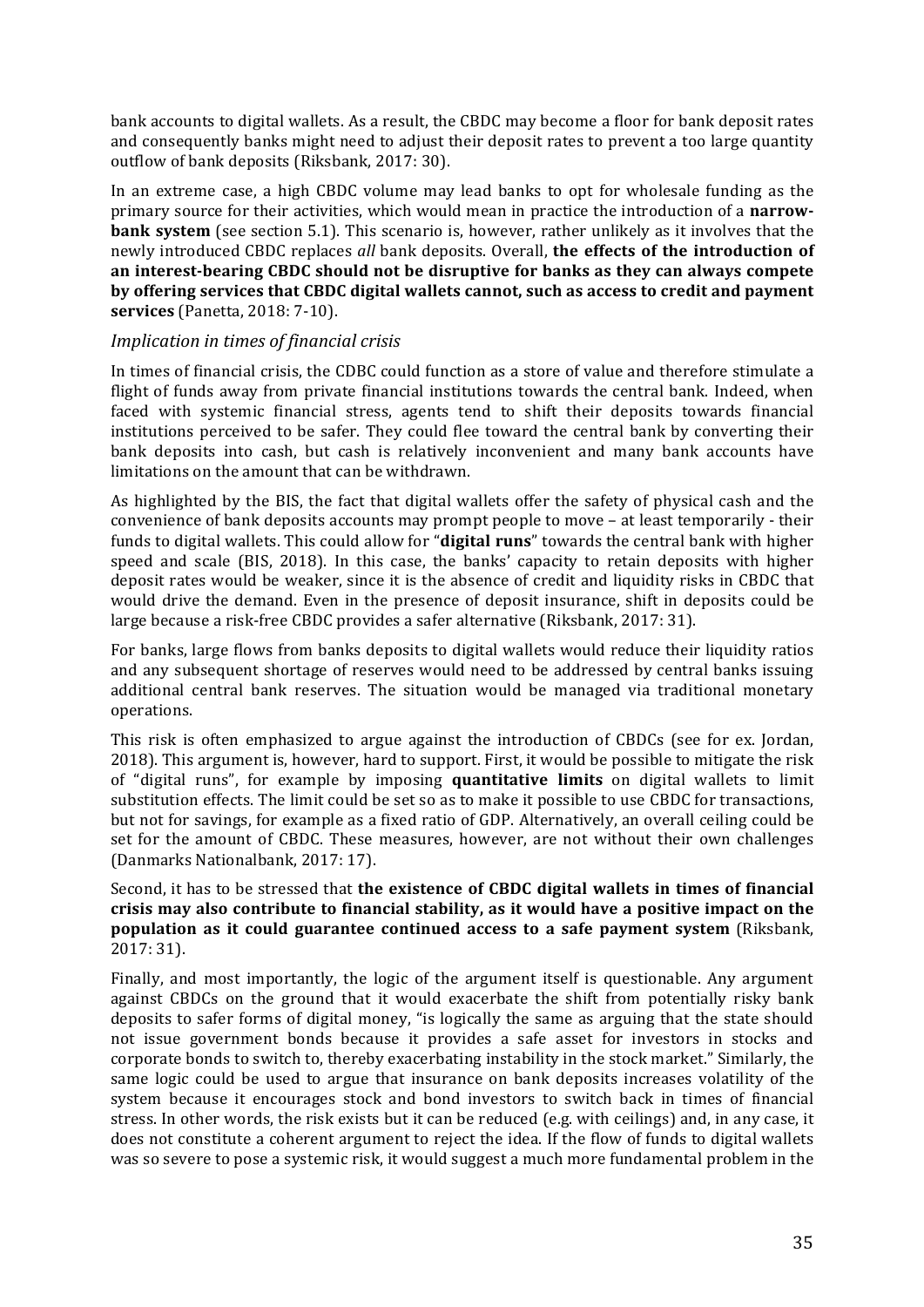banking system which has nothing to do with the existence of a CBDC (Dyson and Hodgson, 2016: 27).

|                              | Situation with a<br>positive repo rate <sup>22</sup>                                                                                                                                                                                                  | Situation with a<br>negative repo rate                                                                                                                                                                                                                                                                                                                         | Situation of financial<br>stress                                                                                                                                                                                                                                                                                                                                                                          |
|------------------------------|-------------------------------------------------------------------------------------------------------------------------------------------------------------------------------------------------------------------------------------------------------|----------------------------------------------------------------------------------------------------------------------------------------------------------------------------------------------------------------------------------------------------------------------------------------------------------------------------------------------------------------|-----------------------------------------------------------------------------------------------------------------------------------------------------------------------------------------------------------------------------------------------------------------------------------------------------------------------------------------------------------------------------------------------------------|
| <b>CBDC</b> with no interest | CBDC<br>Holding<br>is<br>relatively unattractive.<br>Banks offer a deposit<br>rate slightly above zero<br>to retain their deposits.<br>The negative effects on<br>profits<br>bank<br>and<br>financial stability<br>are<br>negligible.                 | CBDC<br>Holding<br>is<br>attractive. Banks need<br>to offer a deposit rate<br>slightly above zero to<br>retain their deposits.<br>The negative effects on<br>financial stability are<br>negligible, but the effect<br>on the banks' profits is<br>greater than with<br><sub>a</sub><br>positive repo rate.                                                     | It<br>would<br>be<br>more<br>attractive to hold CBDC.<br>Assets not covered by<br>the Deposit Guarantee<br>would probably<br>be<br>exchanged for CBDC.<br>The implications<br>for<br>financial stability<br>are<br>unclear as the access to<br>secure payments<br>via<br>CBDC system is positive<br>for the economy at the<br>same time as the banks'<br>funding and liquidity<br>situation deteriorates. |
| <b>CBDC</b> with interest    | Holding<br>CBDC<br>is<br>attractive.<br><b>Banks</b><br>are<br>forced to offer a deposit<br>rate that is close to the<br>repo rate to retain their<br>deposits. Banks' profit<br>growth is limited in<br>of<br>times<br>increasing<br>interest rates. | Holding CBDC is not<br>attractive. The banks<br>need to offer a deposit<br>rate slightly above zero<br>to retain their deposits,<br>or just above the repo<br>cashless<br>in<br>a<br>rate<br>society. The effects on<br>financial stability are<br>negligible, and the effect<br>on the banks' profits is<br>than<br>with<br>lower<br>a<br>positive repo rate. | It would be<br>more<br>attractive to hold CBDC.<br>Assets not covered by<br>the Deposit Guarantee<br>would<br>probably<br>be<br>exchanged for CBDC.<br>implications<br>The<br>for<br>financial stability<br>are<br>unclear as the access to<br>secure payments via<br>CBDC system is positive<br>for the economy at the<br>same time as the banks'<br>funding and liquidity<br>situation deteriorates.    |

#### Table 1. Demand for CBDC and the effect on banks

Source: (adapted from) Riksbank, 2017: 30

 

 $22$  Repo rate is the rate at which the central bank of a country lends money to commercial banks in the event of any shortfall of funds.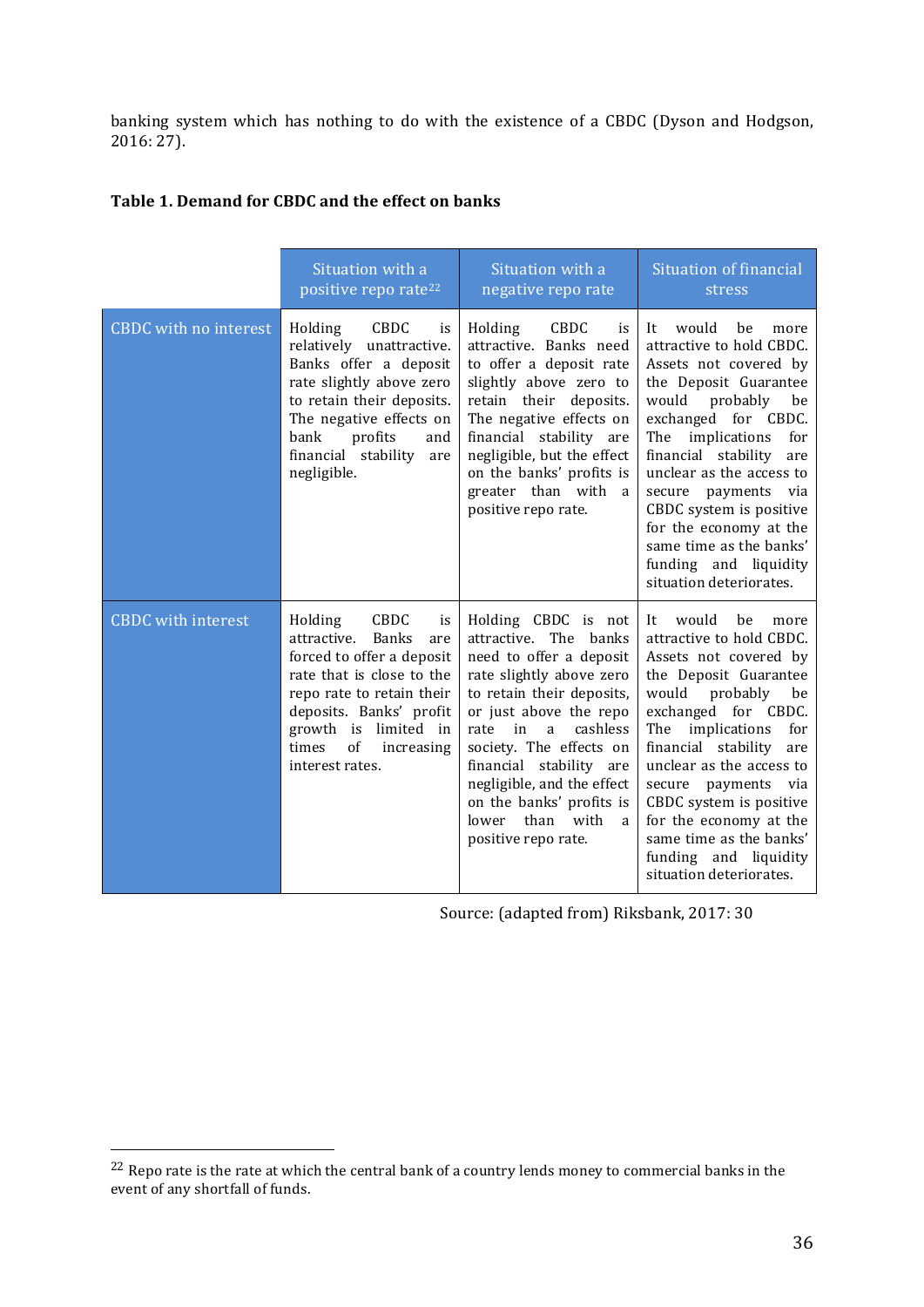# **Conclusion**

The constant development of new technologies for payments and the rise of private digital currencies are reducing the significance of central banks in the payment system by marginalising central bank money. In certain countries such as Sweden, the quasi-disappearance of cash amounts to a situation where the public is on the verge of losing access to legal tender. From this perspective, CBDC appears to be the only way to preserve access to legal tender for the public in the future. As mentioned in the report, this would have several social benefits that can be summed up by distinguishing between the micro (users), meso (institutions) and macro levels (system).

At the **micro-level**, the benefits for users would be significant since this new form of money would be electronic, universally accessible and central bank issued, combining all the three features of cash, bank money and central bank money. Central bank digital currency would be risk-free and less costly for consumers than debit and credit cards, which would be particularly beneficial for low-income households and small businesses. All citizens would enjoy the universality of legal tender and the fluidity of electronic transactions, without the risks associated with private digital currencies.

In emerging economies, the benefits for users would be even more important, since a CBDC would offer the opportunity to leapfrog the banking system, moving directly to fully digital solutions without the requirement of bank accounts. This would facilitate financial inclusion by providing access to those individuals and firms that are excluded from traditional banks and by making financial services more affordable and accessible, while providing a fully interoperable system. 

At the **meso-level**, central banks would be able to reduce their costs related to printing, securing, distributing, and processing physical notes and coins. Similarly, commercial banks and businesses would also benefit from savings related to cash management, distribution and logistics. In addition, central banks could leverage public trust in their institution by reaffirming a direct link with national citizens. Thus, CBDCs would allow central banks to keep some visibility in society and maintain legitimacy in the monetary system.

At the **macro-economic level**, CBDCs would contribute to the modernisation of the payment system without abolishing cash and would improve the effectiveness of conventional instruments of monetary policies, while providing central banks with new monetary tools.

At the **macro-policy level**, CBDCs would enable central banks and governments to maintain a public service of payment with access to legal tender for citizens, in the face of the decline of cash and the digitization/privatisation of money. In addition to efficiency gains, CBDCs would contribute to effectively fight money laundering, the financing of terrorism and forms of tax and social fraud or evasion.

By offering a safe and public alternative to private digital currencies, central banks would prevent a wider use of these currencies and thus contribute to preserve the stability and integrity of the financial system. Finally, although CBDCs might induce some instability by stimulating flight of funds away from private financial institution in times of financial stress, they may as well be regarded as contributing to financial stability by ensuring continued access to a safe payment system.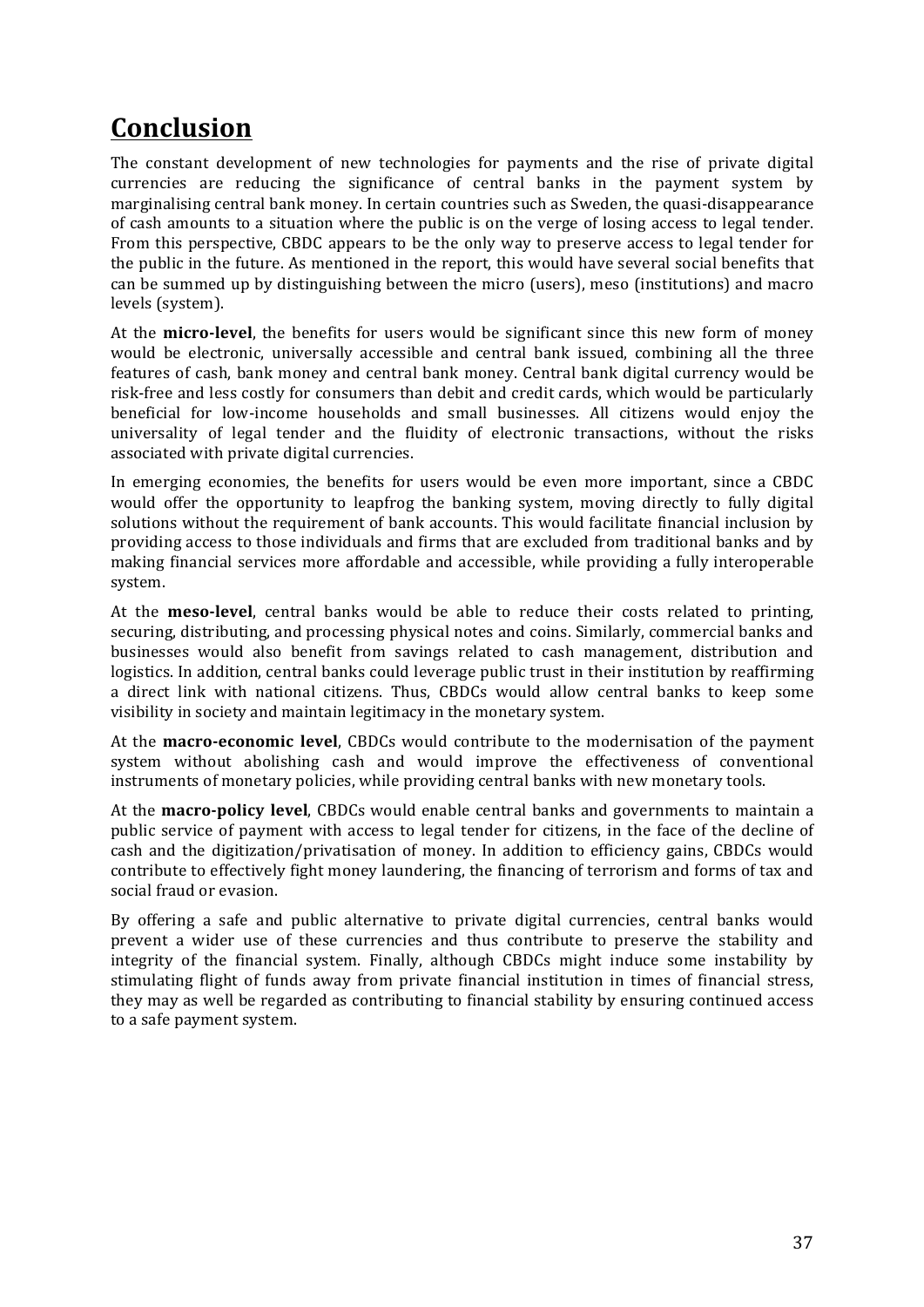# **Bibliography**

- Ahmat, Nurjannah and Sabrina Bashir, Central Bank of Malaysia, "Central Bank Digital Currency: A Monetary Policy Perspective", Staff Insights, n° 11, September 2017.
- Aron, Janine, « Leapfrogging': a Survey of the Nature and Economic Implications of Mobile Money », *INET Oxford Working Paper*, n° 2, 2017.
- Bank for International Settlements (BIS), Committee on Payments and Market Infrastructures, *Digital currencies*, november 2015.
- Bank for International Settlements (BIS), *Central bank digital currencies*, Committee on Payments and Market Infrastructures, Report submitted by Working Groups chaired by Klaus Löber and Aerdt Houben, March 2018.
- Bank for International Settlements (BIS), *Proceeding with caution* a survey on central bank digital currency, Christian Barontini and Henry Holden, Monetary and Economic Department, *BIS Paper n° 101*, January 2019.
- Barrdear John and Michael Kumhof, Bank of England, "The macroeconomics of central bank issued digital currencies", Staff Working Paper, No. 605, July 2016. - BBC, "South Africa's cash-in-transit heists: a national emergency?", BBC News, 2017.
- Benes, Jaromir and Michael Kumhof, "The Chicago Plan Revisited", International Monetary Fund, WP, 12/202.
- Berensten Aleksander and Schär Fabian, "The Case for Central Bank Electronic Money and the Non-Case for Central Bank Cryptocurrencies", Federal Reserve Bank of St. Louis Review, Second Quarter, vol. 100, n° 2, 2018, pp. 97-106.
- Berentsen, Alexander, "Die Alternative", https://vollgeld-initiative.com/Alternative.html. consulted on 10 October 2018.
- Berryhill, J., T. Bourgery and A. Hanson, "Blockchains Unchained: Blockchain Technology and its Use in the Public Sector", *OECD Working Papers on Public Governance*, No. 28, OECD Publishing, Paris, 2018.
- Bierg, Ole, "Designin New Money. The Policy Trilemma of Central Bank Digital Currency", *CBS Working Paper*, June 2017.
- Bordo, Michael and Andrew Levin, "Central bank digital currency and the future of monetary policy", NBER Working Papers, n° 23711, 2017.
- Bossone, Biagio, "Should Banks Be Narrowed?", *IMF Working Paper* 01/195, 2001.
- Broadbent, Ben, "Central banks and digital currencies", Speech by Mr. Ben Broadbent, Deputy Governor for Monetary Policy of the Bank of England, London School of Economics, London, 2 March 2016.
- Burgos, Aldênio, and Burno Batavia, "Currency in the Digital Era", *Working Paper*, Banco Central Do Brasil, July 2018.
- Camera, Gabriele, "A perspective on electronic alternatives to traditional currencies", Sveriges Riksbank Economic Review, 2017, vol. 1, pp. 126-148.
- Carstens, Agustin, General Manager, Bank for International Settlement, "Money in the digital age: what role for central banks", Goethe University, Frankfurt, 6 February 2018.
- Chakravorti, Bhaskar and Benjamin D. Mazzotta, The Cost of Cash in the United States, Institute for Business in the Global Context, The Fletcher School, Tufts University, September 2013.
- Chapman, James et al., « Project Jasper: Are Distributed Wholesale Payment Systems Feasible Yet? », Bank of Canada, Financial System Review, June 2017, pp. 1-11.
- Committee on Payments and Market Infrastructures (CPMI), *Digital currencies*, November 2015.
- Cooper Barry, and Michaella Allen, Centre for Financial Regulation & Inclusion (Cenfri), *The benefits and potential risks of digital fiat currencies*, June 2018.
- Danmarks Nationalbank, "Central bank digital currency in Denmark?", 12 December 2017.
- Deutsche Bundesbank, "Distributed ledger technologies in payments and securities settlement : potential and risks", Monthly Report, September 2017.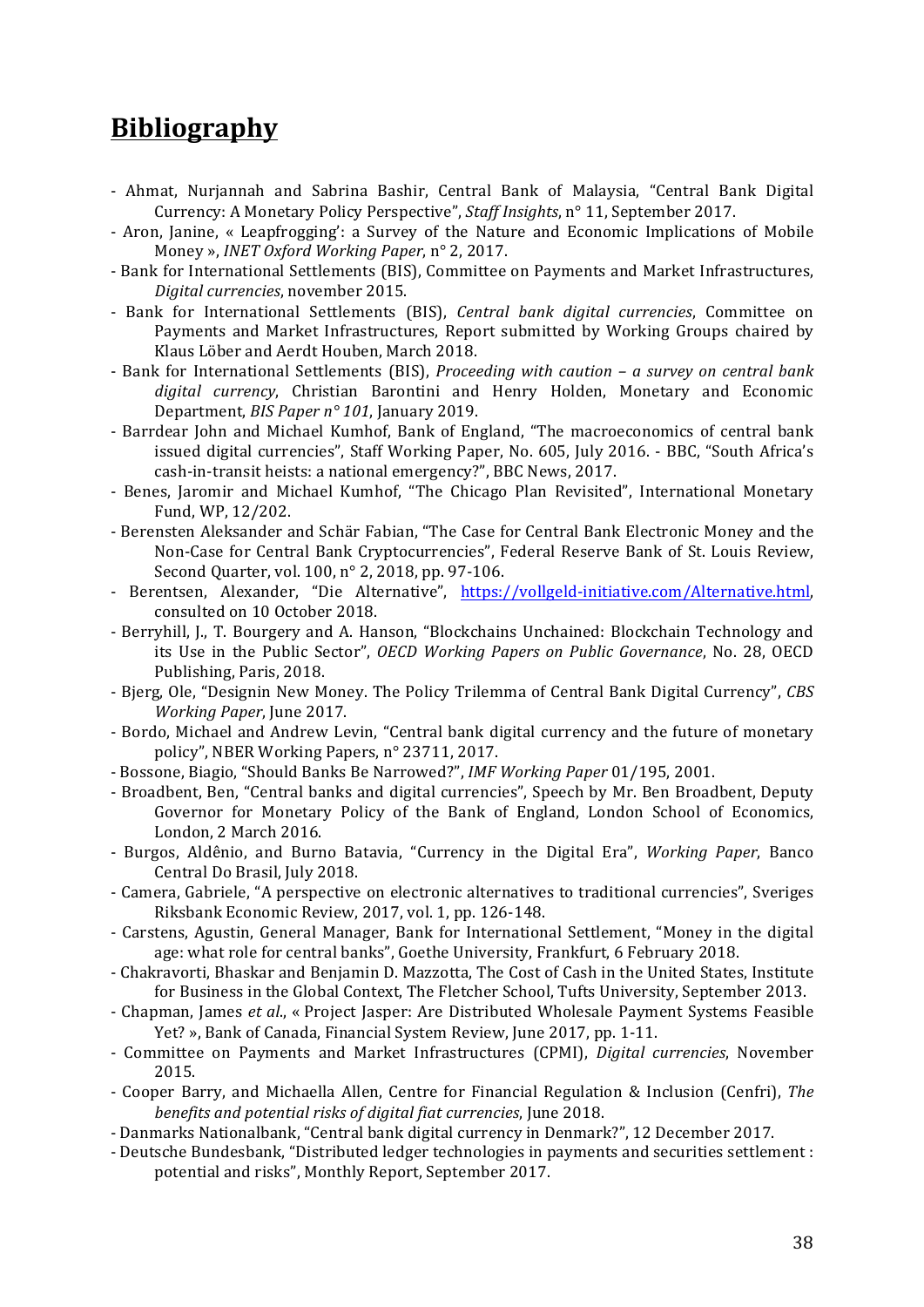- Donovan, Kevin, « Mobile Money for Financial Inclusion », Information and Communications for Development, August 2012, pp. 61-73.
- Dow, Sheila, Gudrun Johnsen, Alberto Montagnoli, "A critique of full reserve banking", Sheffield Economic Research Paper Series, Department of Economics, March 2015.
- Dyson Ben & Hodgson Graham, *Digital Cash. Why Central Banks Should Start Issuing Electronic Money*, Positive Money, 2016.
- The Economist, "The trust machine: The technology behind bitcoin could transform how the economy works", The Economist, 31 October 2015.
- Engert, Walter and Fung, Ben S. C., Bank of Canada, "Central Bank Digital Currency: Motivations and Implications", Staff Discussion Paper, 2017-17.
- European Central Bank, *Virtual currency schemes – a further analysis*, February 2015.
- European Central Bank, "Monetary developments in the euro area: April 2018".
- Federal Council, "Popular initiative 'For crisis-safe money: Money creation by the National Bank only! (Sovereign Money Initiative)' ", https://www.admin.ch, accédé le 10 novembre 2018.
- *Financial Times*, "Central banks should embrace digital currencies, Axel Weber says", 14 November 2017.
- Finews.com, "Swiss Bank Opens Up to Crypto", 6 June 2018.
- Föllmi, Reto and Fabian Schnell, "Un nouveau modèle monétaire grâce aux technologies nuémriques?", blog Avenir Suisse, 26 février 2018.
- Fung, Ben S. C. and Hannaburda, Bank of Canada, "Central Bank Digital Currencies: A Framework for Assessing Why and How", Staff Discussion Paper, n° 22, 2016.
- G4S, "World Cahs Report 2018",
- Giori Digital Money, *Towards A Digital Currency Issued by the Central Bank*, 2016.
- Gouveia, Olga Cerqueira et al., « Central Bank Digital Currencies : assessing implementation possibilities and impacts », Working Paper, Banco Bilbao Vizcaya Argentaria (BBVA),  $N^{\circ}$ 17/04, March 2017.
- Haldane Andy, "How low can you go?", Speech at the Portadown Chamber of Commerce, Northern Ireland, 18 September 2015.
- He, Dong et al., "Fintech and Financial Services: Initial Considerations", IMF Staff Discussion Note, June 2017.
- Huber, Joseph, "Sovereign digital currency coexisting with bankmoney", 2018.
- Hugh, Thomas, Measuring progress toward a cashless society, MasterCard, 2013.
- Ingves, Stefan, Governor of the Sveriges Riksbank "The e-krona and the payments of the future", 6 September 2018.
- International Telecommunication Union (ITU), Focus Group Digital Financial Services, Distributed Ledger Technologies and Financial Inclusion, n° 03, 2017.
- Jordan, Thomas J., "How money is created by the central bank and the banking system". Swiss national bank, 16 January 2018.
- Koning, JP, "Fedcoin: A Central Bank-issued Cryptocurrency", November 15, 2016.
- Koning, JP, *Approaches to a Central Bank Digital Currency in Brazil*, R3 Reports, October 15, 2018.
- Laina, Patrizio, "Proposals for Full-Reserve Banking: A Historical Survey from David Ricardo to Martin Wolf, University of Helsinki", Working Paper, 2015.
- Lamensh, Marie and Emanuele Ceci, *VAT fraud. Economic impact, challenges and policy issues*, Policy Department for Economic, Scientific and Quality of Life Policies, Directorate-General for Internal Policies, European Parliament, October 2018.
- Les Echos, "Paiement instantané: comment la BCE veut contrer les GAFA", le 30 novembre 2018.
- Le Temps, "Le patron de la bourse suisse demande la création d'un franc en cryptomonnaie », 16 février 2018.
- Le Temps, "En Suisse, le paiement mobile ne décolle qu'à moitié », le 7 novembre 2018.
- Litan, Robert, "What Should Banks do?", Brookings Institution Press, 1987.